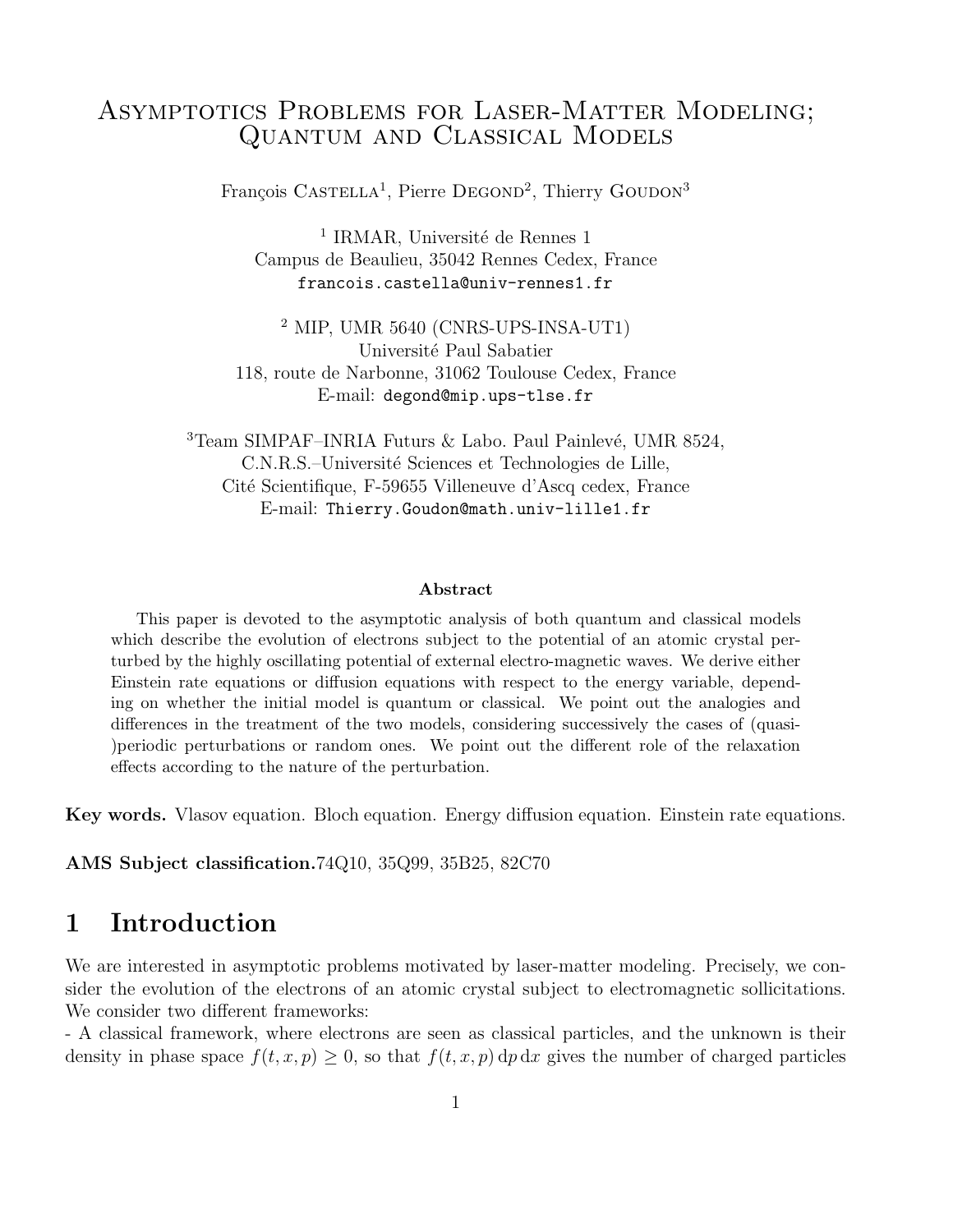at time  $t \geq 0$  in the infinitesimal volume  $dp dx$  centered in  $(x, p) \in \mathbb{R}^D \times \mathbb{R}^D$ , with space dimension  $D \in \{1, 2, 3\}$ . This quantity obeys a Vlasov-type equation

$$
\partial_t f + \left\{ H_c, f \right\} = \frac{1}{\tau} Q_c(f), \tag{1.1}
$$

where

$$
\left\{H_{\rm c}, f\right\} = \nabla_p H_{\rm c} \cdot \nabla_x f - \nabla_x H_{\rm c} \cdot \nabla_p f,
$$

the Hamiltonian  $H_c$  being a (smooth enough) function  $\mathbb{R}^D \times \mathbb{R}^D \to \mathbb{R}$ .

- A quantum framework, where the unknown is a density matrix  $(\rho(t; n, m))$  $n, m \in \mathbb{N}$  which describes the populations and coherences of the electrons on the various atomic levels. The diagonal elements  $\rho(t; n, n)$  describe the probability of finding the system in the state characterized by the index n while off-diagonal elements  $\rho(t; n, m)$ ,  $n \neq m$ , describe quantum coherences between the contributions of the different states n and m. The evolution of the density matrix is governed by

$$
i\hbar \partial_t \rho + [H_q, \rho] = \frac{1}{\tau} Q_q(\rho), \qquad (1.2)
$$

where

$$
[H_{\mathbf{q}}, \rho](n,m) = \sum_{k \in \mathbb{N}} \big( H_{\mathbf{q}}(n,k)\rho(k,m) - \rho(n,k)H_{\mathbf{q}}(k,m) \big),
$$

the Hamiltonian  $H_q$  being a (possibly infinite) matrix. We can restrict to a finite set of energy levels by assuming that the coefficients vanish for  $n, m \geq N$ , for a fixed  $N \in \mathbb{N}$ .

In both situations, the dynamics is driven by a Hamiltonian  $H$ , and a certain interaction operator Q. We assume that H splits into a leading order contribution, say  $H_0$ , which is time independent, and a small perturbation, V, that (time-)oscillates very fast. Precisely,  $H_0$  corresponds to the confining potential of the atomic nucleus, while V corresponds to the potential created by the wave. Let  $0 < \varepsilon \ll 1$  be the ratio of the strength of the perturbation compared to the free Hamiltonian and let  $\theta$  be the characteristic time scale of the evolution of the perturbation. Then, we have

$$
H = \begin{cases} H_{0c}(x, p) + \varepsilon V_c(t, t/\theta; x, p), \\ H_{0q}(n, m) + \varepsilon V_q(t, t/\theta; n, m), \end{cases}
$$

depending on the context. These quantities characterize the electro-magnetic interactions that the system is subject to, and the variations of the electro-magnetic waves are embodied into the potential V . Furthermore, the surrounding medium also produces some relaxation effects which are characterized by the operator Q, the detailed expression of which will be discussed later on, and the relaxation time  $\tau > 0$ . We consider the asymptotic regime that corresponds to the following scaling assumptions. Given time, length and momentum units T, L and P respectively, we suppose that

$$
\frac{\mathrm{T}H_{0c}}{\mathrm{LP}} \simeq \frac{1}{\varepsilon^2} \gg 1, \qquad \frac{\mathrm{T}H_{0q}}{\hbar} \simeq \frac{1}{\varepsilon^2} \gg 1,
$$

respectively, and

$$
\frac{T}{\theta} \simeq \frac{1}{\varepsilon^2}, \qquad \frac{T}{\tau} = \frac{1}{\varepsilon^2}.
$$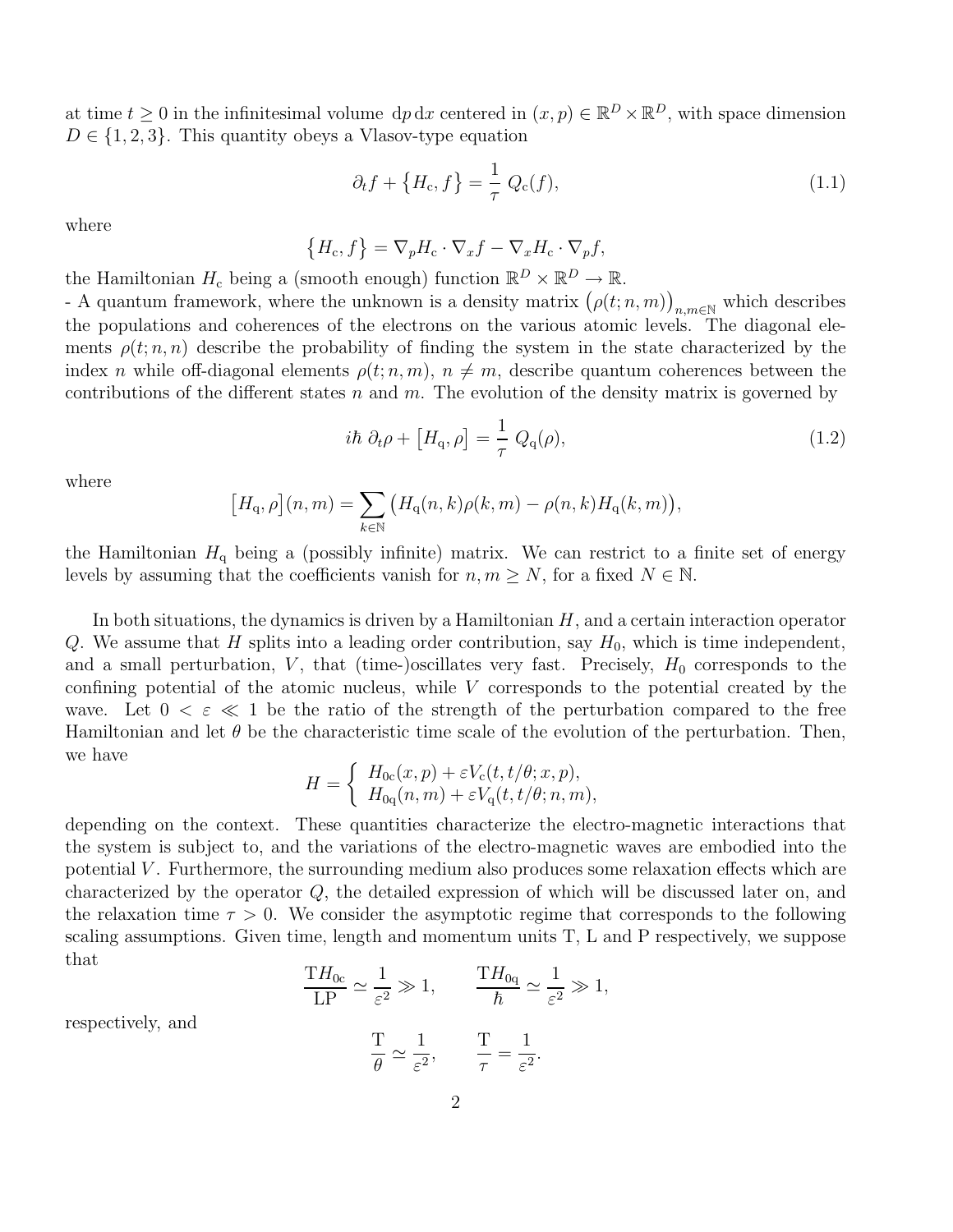Therefore, we are concerned with the behavior of the following dimensionless versions of either (1.1) or  $(1.2)$ , namely

$$
\partial_t f + \frac{1}{\varepsilon^2} \{ H_{0c}, f \} + \frac{1}{\varepsilon} \{ V_c^{\varepsilon}, f \} = \frac{1}{\varepsilon^2} Q_c(f), \tag{1.3}
$$

or

$$
i\partial_t \rho + \frac{1}{\varepsilon^2} \left[ H_{0\mathbf{q}}, \rho \right] + \frac{1}{\varepsilon} \left[ V_{\mathbf{q}}^\varepsilon, \rho \right] = \frac{1}{\varepsilon^2} \ Q_{\mathbf{q}}(\rho), \tag{1.4}
$$

respectively, as  $\varepsilon \to 0$ , where from now on we adopt the notation  $V_{c,q}^{\varepsilon}(t) = V_{c,q}(t, t/\varepsilon^2)$ .

In the limit  $\varepsilon \to 0$ , we wish to describe the dynamics through a diffusion equation with respect to the "energy variable" in the classical case or to recover Einstein rate equations for quantum populations in the quantum case. Of course, the effective coefficients of the limit equations highly depend on the perturbation  $V^{\varepsilon}$ . We justify these asymptotic regimes when considering two kinds of fast oscillating perturbations:

- either the oscillations are random, and we obtain the limit equation for the expectations of the unknowns,

- or the oscillations are (quasi-)periodic oscillations.

However, the role of the relaxation effects are very different in the analysis of these situations: in the deterministic (quasi-periodic) framework, it is crucial to consider a non vanishing interaction operator  $Q$ , while we can remove it when dealing with random potentials. At first look, this can be compared with the analysis of the behavior of the solutions of

$$
\partial_t u + \frac{1}{\varepsilon} \text{div}_x \big( a^\varepsilon(t, x) u \big) = \eta \Delta_x u,\tag{1.5}
$$

as  $\varepsilon \to 0$ , where  $a^{\varepsilon}$  is some oscillating velocity field. For  $\eta > 0$  and under periodicity assumptions, the question is well understood, see [GP1], and the limit is indeed described by a diffusion equation (with a positive effective diffusivity that can be smaller than  $\eta$ , depending on the properties of  $a^{\varepsilon}$ , see [AV], [GP1]). But, for  $\eta = 0$ , the behavior is much more involved and cannot be reduced to a so simple equation, as discussed under various approaches in [HX, E, AHZ, Ale1, Ale2, JK]... When the variations of the velocity field are random, we can get rid of the diffusivity  $\eta$  and the limit remains described by a diffusion equation. This is reminiscient to the Kubo analysis [Ku]. There exists a huge literature on this topics, see e.g. [Kh, KP, Kom]... and for a simple PDE approach [GP3]. A similar comparison can be made with kinetic equations subject to large oscillating potentials: see [FH, PR] for deterministic examples or [EY1, EY2, BPR, PV] for random cases. A rough way to explain these different behaviors is to say that damping terms are necessary in the deterministic framework since they introduce irreversibilty in the equation. In the random framework, irreversibility comes from the stochastic properties of the oscillations. Another picture of these phenomena can be found in the derivation of the Boltzmann equation from many particles systems [La]. In  $(1.3)$  and  $(1.4)$ , the role of the operator Q, beyond its physical meaning, is to introduce some source of irreversibility into the  $\varepsilon$ -dependent equation. This operator provides some dissipation mechanism which turns out to be crucial for our analysis. The difficulty with dealing with completely reversible equations in the (quasi-)periodic framework can be illustrated by very simple examples: the quantum two-level system in Section 2.2, or classical particles subject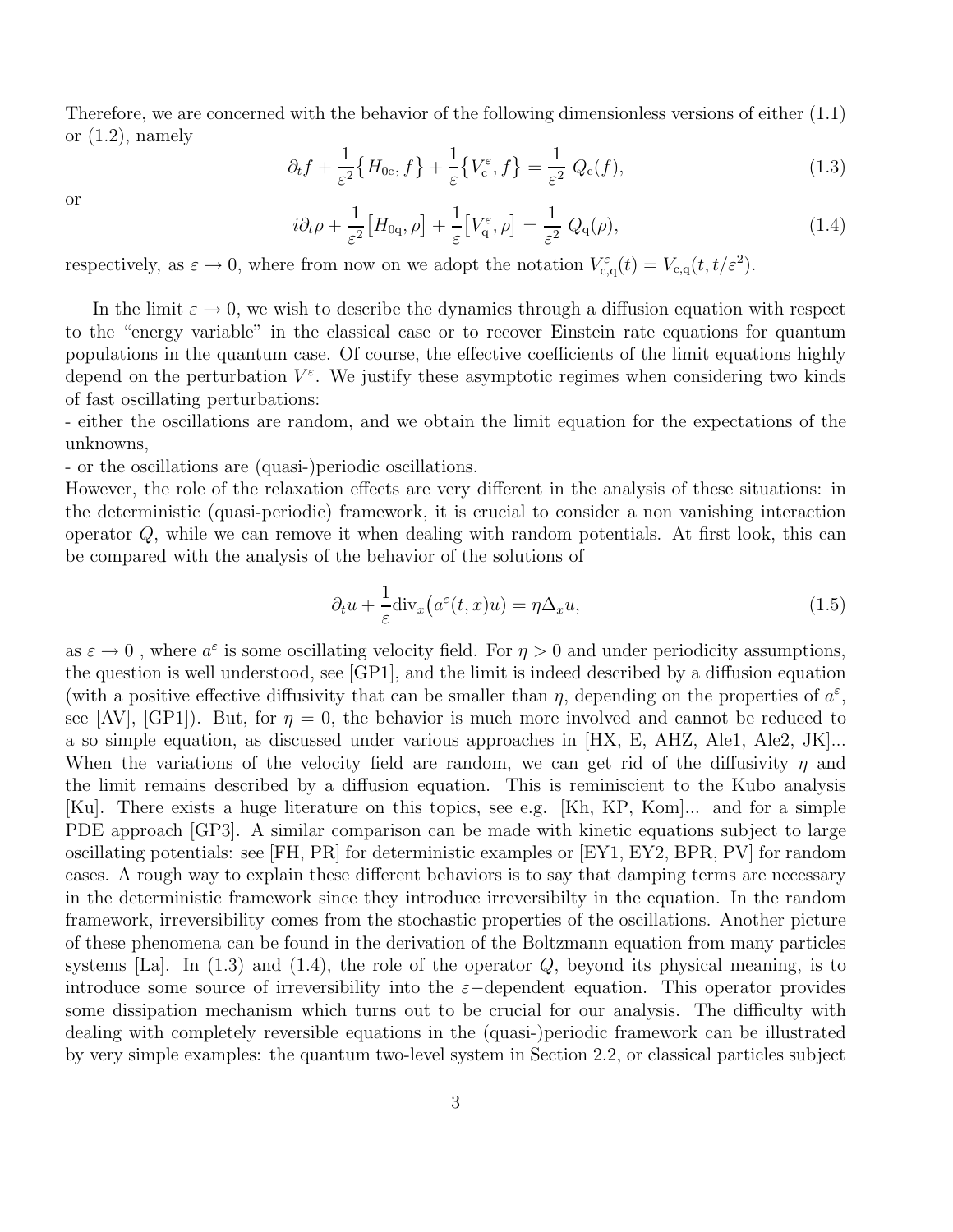to the harmonic potential  $H_0(x,p) = (x^2+p^2)/2$  supplemented with the fast oscillating perturbation  $\varepsilon$  x cos( $\omega t/\varepsilon^2$ ) in Section 3.2. These examples are amenable to fully explicit computations that clarify the role of the damping terms.

Besides, the analysis of  $(1.3)$  and  $(1.4)$  is slightly more involved than those of  $(1.5)$  since, in the limit  $\varepsilon \to 0$ , we expect a coupling of the homogenization process to relaxation effects implying that the limit unknown (which we could call the local equilibrium) depends on a smaller set of variables than the original unknown: in the classical case, the limit only depends on the energy  $H_0(x, p)$ ; in the quantum case it only involves the level populations. Therefore, the leading order terms in the asymptotic expansion of the equations should provide some relaxation mechanism towards this manifold of equilibria, which leads to imposing some non-degeneracy assumptions on  $H_0$ . Since, from a physical viewpoint, these assumptions could be seen as somewhat unsatisfactory, they are replaced by the explicit introduction of the collision operator Q. Summarizing, we shall provide a mathematically rigourous theory of the asymptotic limits which lead from (1.3) to a diffusion equation in the energy variable and from (1.4) to Einstein rates equations in the following situations:

- either when  $V^{\varepsilon}$  oscillates in a (quasi-)periodic fashion, and with the introduction of an  $\mathcal{O}(1)$ operator  $Q$  at the right hand side (Theorems 1 and 4);

- or when  $V^{\varepsilon}$  oscillates randomly under some non degeneracy assumptions on  $H_0$  (Theorems 2 and 5), or considering relaxation operators Q that vanish at a rate slower than  $\varepsilon^2$  (Theorem 3 and 6).

This work completes the analysis of the quantum model in [BCD], [BCDG] and those of the classical model in [CDG], [CDG2] for periodic, quasi-periodic or, more generally "KBM" oscillations. In particular, we emphasize the numerous analogies between the two models (1.3) and (1.4) and we treat their asymptotic analysis in a unified way. Our approach is based on energy estimates and standard homogenization techniques for (quasi-)periodic PDEs: double-scale convergence [All, N] and the use of suitable oscillating test functions, in the spirit of the seminal works [Tar0, Tar, Ev1, Ev2]. Hence, in the deterministic framework, the present proofs are based on somewhat different functional analytical tools than those of [BCD], [BCDG] (possibly at the price of less precise results). In the random framework (which, for the present problem and to our knowledge, has not been treated in the literature so far), we follow the strategy introduced in the reference paper [PV] which relies on short-time decorrelation properties. These techniques have been successfully used in various physical contexts [Bra, LV, GP2, GP3, BPS]. The remainder of the paper is organized as follows. Section 2 is devoted to the quantum model, and Section 3 deals with the classical one. In both cases, we first introduce more details on the model, then we treat (quasi-)periodic oscillations and we end with the study of the random framework.

## 2 Quantum Model

### 2.1 Modeling Issues and Mathematical Preliminaries

Considering the quantum model (1.4), the relaxation operator is intended to describe the loss of coherence due to the interaction of the electrons with the surrounding medium [CT, Lo]. Precisely,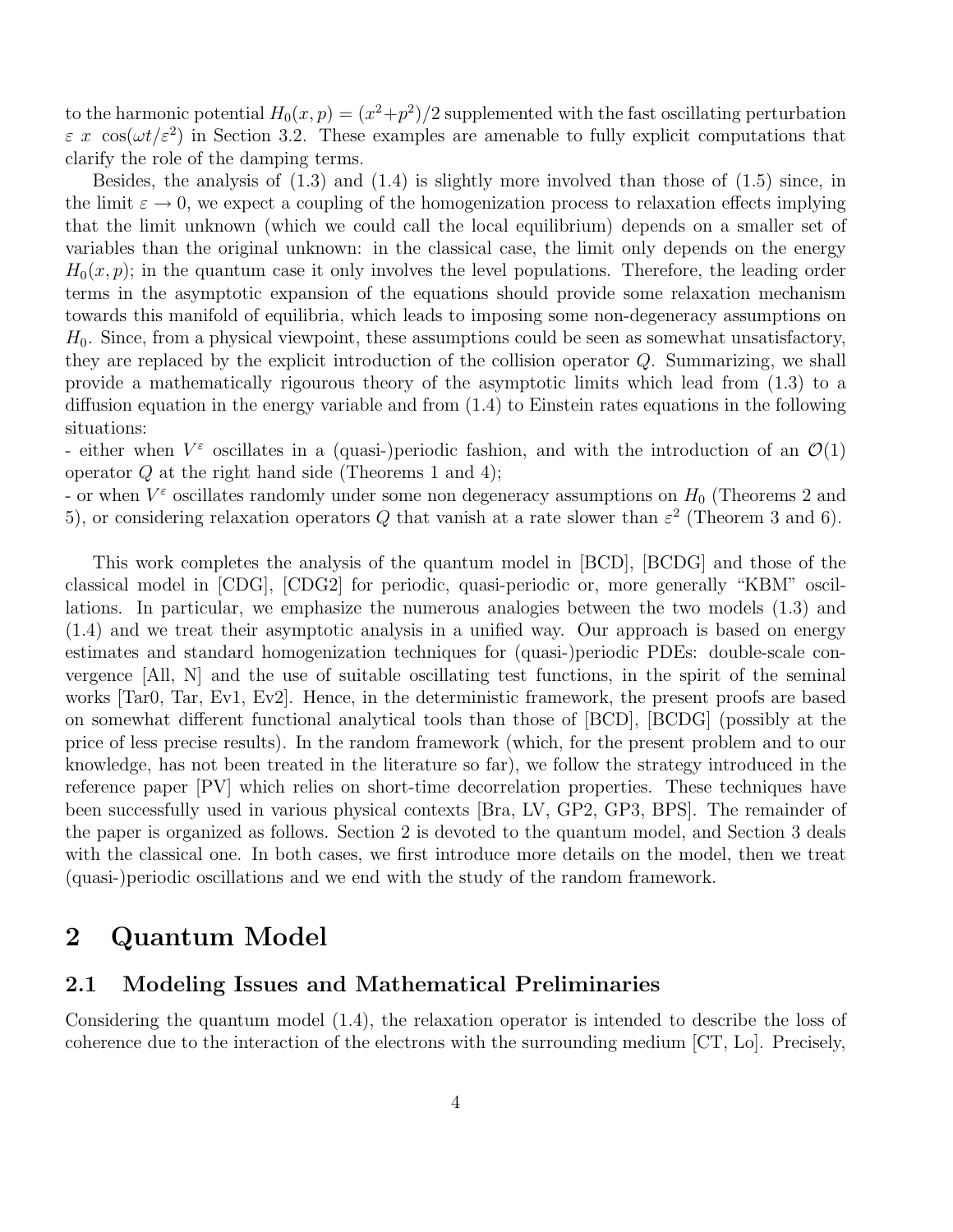for a given sequence  $\{\rho(n, m), n \in \mathbb{N}, m \in \mathbb{N}\}\,$ , we set

$$
P\rho(n,m) = \begin{cases} \rho(n,m) & \text{if } n = m, \\ 0 & \text{if } n \neq m, \end{cases} \qquad Q\rho(n,m) = i\gamma(n,m)(P - I)\rho(n,m),
$$

with  $\gamma(n,m) \geq 0$ . The action of the free Hamiltonian  $H_{0,q}$  through the commutator  $[H_{0,q}, \rho]$  only affects on the coherences; its action is essentially defined by the difference of energy levels. Namely, we suppose that

$$
H_{0,q}(n,m) = 0 \qquad \text{if } n \neq m
$$

which amounts to looking at the quantum system in the eigenbasis of the unperturbed Hamiltonian, and we set  $\omega(n,m) = H_{0,q}(m,m) - H_{0,q}(n,n)$ . Then, we have

$$
\big[H_{0,\mathbf{q}},\rho\big](n,m)=-\omega(n,m)\rho(n,m).
$$

Therefore, we can rewrite (1.4) as follows

$$
\partial_t \rho(n,m) = -\frac{1}{\varepsilon^2} \big( i\omega(n,m) + \gamma(n,m) \big) \rho(n,m) + \frac{i}{\varepsilon} \sum_{k \in \mathbb{N}} \Big[ V^{\varepsilon}(n,k) \rho(k,m) - V^{\varepsilon}(k,m) \rho(n,k) \Big]. \tag{2.6}
$$

Here and below, we assume

(HQ1)  $\gamma(n,m) \ge 0, \qquad \gamma(n,n) = 0, \qquad \gamma(n,m) = \gamma(m,n),$ 

$$
(\mathbf{HQ2}) \qquad \qquad \omega(n,m) = -\omega(m,n) \in \mathbb{R},
$$

$$
V^{\varepsilon}(t;n,k) = V(t,t/\varepsilon^2;n,k), \qquad V(t,\tau;n,k) = \overline{V(t,\tau;k,n)},
$$

$$
\textbf{(HQ4)} \qquad \qquad \sup_{t,\tau} \sup_{n \in \mathbb{N}} \sum_{k \in \mathbb{N}} |V(t,\tau;n,k)| + \sup_{t,\tau} \sum_{n \in \mathbb{N}} \sup_{k \in \mathbb{N}} |V(t,\tau;n,k)| = M < \infty.
$$

We set

$$
Z(n,m) = \gamma(n,m) + i\omega(n,m).
$$

which thus vanishes when  $n = m$  and verifies  $\overline{Z(n,m)} = Z(m,n)$ , as a consequence of (HQ1), (HQ2).

As usual, we shall denote by  $\ell^2$  the space of sequences  $u : \mathbb{N} \to \mathbb{C}$ , which are square summable. We also consider the Hilbert space of sequences with double index

$$
\ell^2 = \Big\{ u: \mathbb{N} \times \mathbb{N} \to \mathbb{C}, \sum_{n,m \in \mathbb{N}} |u(n,m)|^2 < \infty \Big\}.
$$

We denote by  $\delta$  the sequence defined by

$$
\delta(n, n) = 1, \qquad \delta(n, m) = 0 \quad \text{if } n \neq m.
$$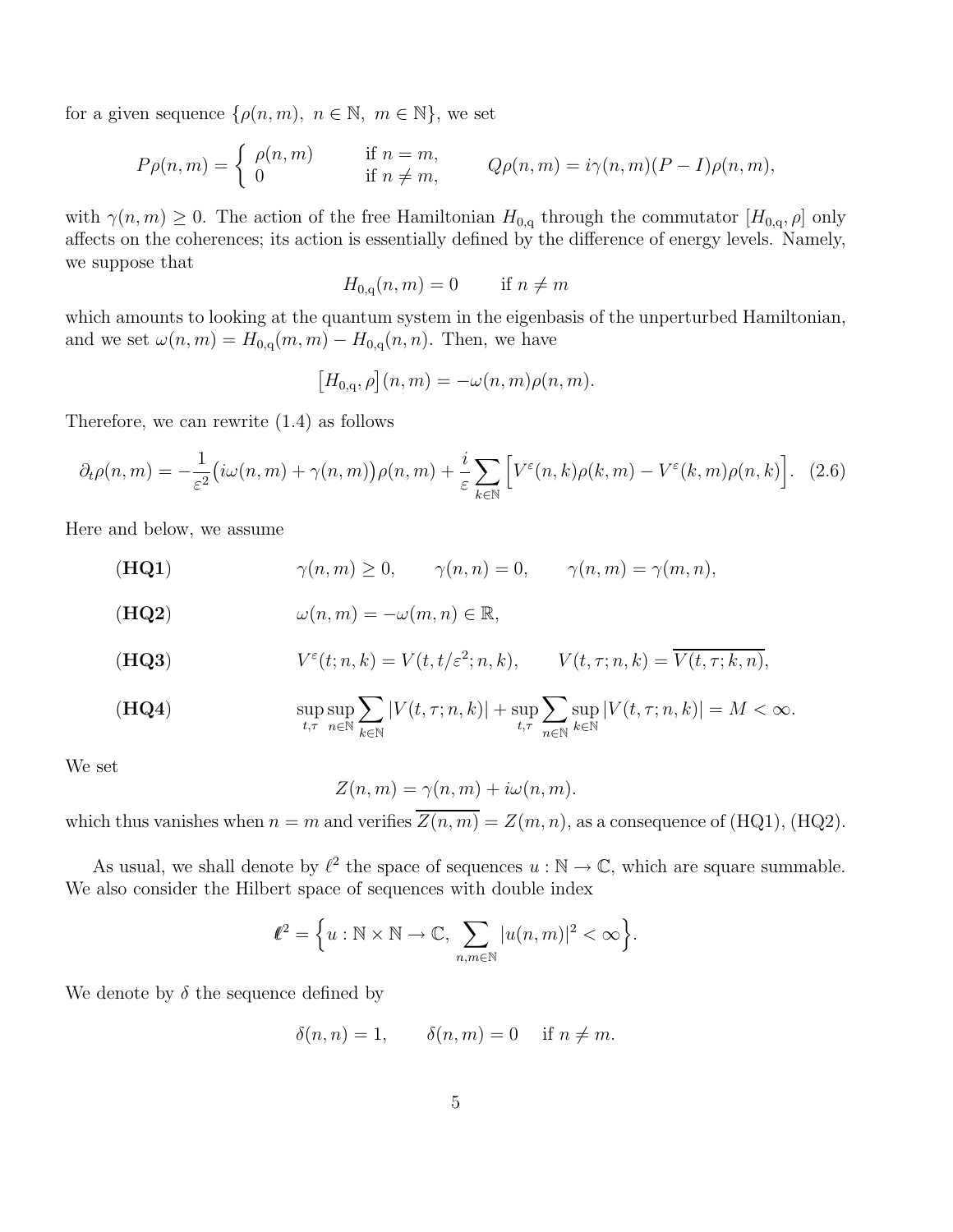For  $u \in \ell^2$ , we obviously have  $u(n)\delta(n,m) \in \ell^2$ . Finally, it is convenient to introduce the following notation

$$
\Theta^{\varepsilon}(t)[\rho](n,m) = i[V^{\varepsilon}(t),\rho](n,m) = i \sum_{k \in \mathbb{N}} \left[ V^{\varepsilon}(t;n,k)\rho(k,m) - V^{\varepsilon}(t;k,m)\rho(n,k) \right].
$$

As a matter a fact, due to (HQ4), we observe that  $\Theta^{\varepsilon}(t)$  is a well defined operator on  $\ell^2$ .

**Lemma 1** Suppose (HQ4). Then,  $\{\Theta^{\varepsilon}(t), \varepsilon > 0, t \geq 0\}$  is a family of bounded operators on  $\ell^2$ , the bound being independent on  $\varepsilon$  and  $t$ : for any  $\rho \in \ell^2$ , we have

$$
\|\Theta^{\varepsilon}(t)[\rho]\|_{\ell^2}\leq 2M\ \|\rho\|_{\ell^2}.
$$

We also remark that the adjoint operator satisfies  $\Theta^{\varepsilon}(t)^* = -\Theta^{\varepsilon}(t)$ .

Then, we can easily show that (2.6) is a well posed problem, thanks to a standard fixed point reasoning applied to the following Duhamel form of the equation:

$$
\rho(t;n,m) = e^{-Z(n,m)t/\varepsilon^2} \rho(0;n,m) + \frac{1}{\varepsilon} \int_0^t e^{-Z(n,m)(t-\sigma)/\varepsilon^2} \Theta^\varepsilon(\sigma) [\rho(\sigma)](n,m) d\sigma.
$$
 (2.7)

Moreover, estimates on the  $\ell^2$  norm of the solution can be obtained: the starting point of our analysis is the following statement.

Proposition 1 Suppose (HQ1), (HQ2), (HQ3), (HQ4). Consider a sequence of initial data such that

$$
(\mathbf{HQ5}) \qquad \rho_0^{\varepsilon}(n,m) = \overline{\rho_0^{\varepsilon}(m,n)}, \qquad \sup_{\varepsilon>0} \|\rho_0^{\varepsilon}\|_{\ell^2} = \left(\sum_{n,m\in\mathbb{N}} |\rho_0^{\varepsilon}(n,m)|^2\right)^{1/2} = M_0 < \infty.
$$

Then, for any  $\varepsilon > 0$ , the problem (2.6) with  $\rho|_{t=0} = \rho_0^{\varepsilon}$  has a unique solution  $\rho^{\varepsilon} \in C^0(\mathbb{R}^+;\mathbb{C}^2)$ , which satisfies  $\rho^{\varepsilon}(t; n,m) = \overline{\rho^{\varepsilon}(t; m,n)}$ . Furthermore, the sequence  $(\rho^{\varepsilon})_{\varepsilon>0}$  is bounded in  $L^{\infty}(\mathbb{R}^+;\ell^2)$ . If we strengthen (HQ1) as follows

(HQ1') *There exists* 
$$
\gamma > 0
$$
 *such that for any*  $(n, m) \in \mathbb{N}^2$ ,  $n \neq m$ ,  $\gamma(n, m) \geq \gamma > 0$ ,

then, we have

$$
\sup_{\varepsilon>0} \left( \frac{1}{\varepsilon^2} \int_0^\infty \sum_{n \neq m} |\rho^\varepsilon(t; n, m)|^2 \, \mathrm{d}t \right) < \infty. \tag{2.8}
$$

The difficulty of the asymptotics and the role of the damping term can be understood by looking at the simplest possible system: the two-level system.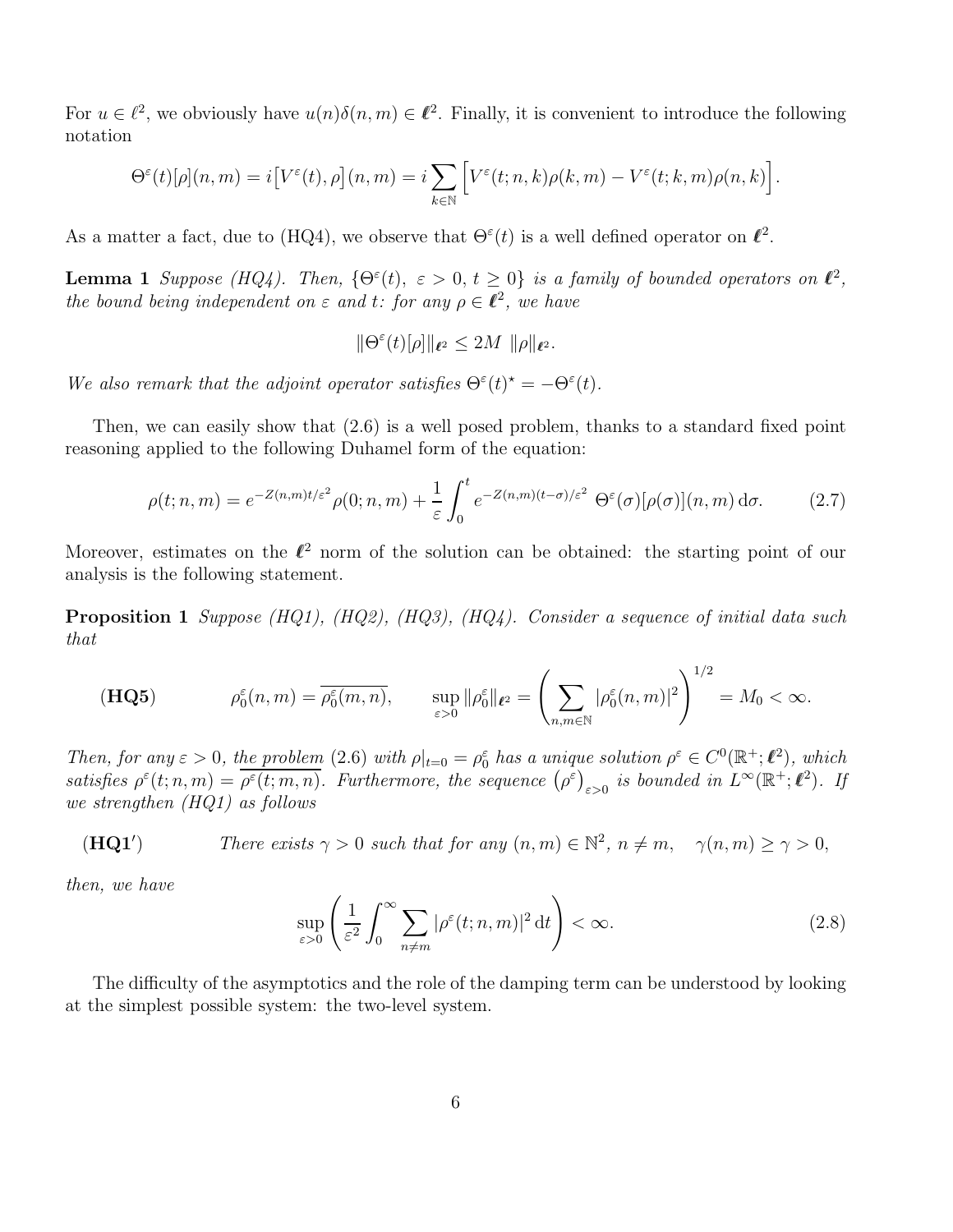### 2.2 The Two-level Model

We consider a quantum system with only two energy levels: the ground state, referred to by index 1, and an excited state, referred to by index 2. Equation (2.6) reduces to

$$
\frac{\mathrm{d}}{\mathrm{d}t}\rho_{11}^{\varepsilon} = \frac{i}{\varepsilon} \Big( V_{11}^{\varepsilon} \rho_{11}^{\varepsilon} + V_{12}^{\varepsilon} \rho_{21}^{\varepsilon} - V_{11}^{\varepsilon} \rho_{11}^{\varepsilon} - V_{21}^{\varepsilon} \rho_{12}^{\varepsilon} \Big) = \frac{i}{\varepsilon} \Big( V_{12}^{\varepsilon} \rho_{21}^{\varepsilon} - V_{21}^{\varepsilon} \rho_{12}^{\varepsilon} \Big),
$$
\n
$$
\frac{\mathrm{d}}{\mathrm{d}t} \rho_{22}^{\varepsilon} = \frac{i}{\varepsilon} \Big( V_{21}^{\varepsilon} \rho_{12} + V_{22}^{\varepsilon} \rho_{22}^{\varepsilon} - V_{12}^{\varepsilon} \rho_{21}^{\varepsilon} - V_{22}^{\varepsilon} \rho_{22}^{\varepsilon} \Big) = \frac{i}{\varepsilon} \Big( V_{21}^{\varepsilon} \rho_{12}^{\varepsilon} - V_{12}^{\varepsilon} \rho_{21}^{\varepsilon} \Big),
$$
\n
$$
\frac{\mathrm{d}}{\mathrm{d}t} \rho_{12}^{\varepsilon} = -\frac{1}{\varepsilon^2} (i\omega_{12} + \gamma_{12}) \rho_{12}^{\varepsilon} + \frac{i}{\varepsilon} \Big( (V_{11}^{\varepsilon} - V_{22}^{\varepsilon}) \rho_{12}^{\varepsilon} + V_{12}^{\varepsilon} (\rho_{22}^{\varepsilon} - \rho_{11}^{\varepsilon}) \Big),
$$
\n
$$
\frac{\mathrm{d}}{\mathrm{d}t} \rho_{21}^{\varepsilon} = -\frac{1}{\varepsilon^2} (i\omega_{21} + \gamma_{21}) \rho_{21}^{\varepsilon} + \frac{i}{\varepsilon} \Big( (V_{22}^{\varepsilon} - V_{11}^{\varepsilon}) \rho_{21}^{\varepsilon} + V_{21}^{\varepsilon} (\rho_{11}^{\varepsilon} - \rho_{22}^{\varepsilon}) \Big),
$$

with

$$
V_{12}^{\varepsilon} = \overline{V_{21}^{\varepsilon}}, \qquad \omega_{21} = \omega = -\omega_{12}, \qquad \gamma_{12} = \gamma = \gamma_{21}.
$$

We readily verify that  $\rho_{12}^{\varepsilon} = \overline{\rho_{21}^{\varepsilon}}$  and  $\rho_{11}^{\varepsilon} + \rho_{22}^{\varepsilon}$  remains constant. Since the density matrix has unit trace, this constant is 1. Let us assume furthermore  $V_{11}^{\varepsilon} = V_{22}^{\varepsilon}$  (which is actually 0 in the dipolar approximation), so that the system becomes

$$
\frac{\mathrm{d}}{\mathrm{d}t}\rho_{11}^{\varepsilon} = -\frac{2}{\varepsilon}\mathrm{Im}\big(V_{12}^{\varepsilon}\rho_{21}^{\varepsilon}\big), \qquad \qquad \frac{\mathrm{d}}{\mathrm{d}t}\rho_{21}^{\varepsilon} = -\frac{1}{\varepsilon^2}(i\omega+\gamma)\rho_{21}^{\varepsilon} + \frac{i}{\varepsilon}V_{21}^{\varepsilon}(2\rho_{11}^{\varepsilon}-1).
$$

We define the perturbation as

$$
V_{12}^{\varepsilon}(t) = \exp (i(\Delta + \omega)t/\varepsilon^{2}).
$$

For the sake of simplicity, we set  $\rho_{21}^{\varepsilon}(0) = 0$ . We readily obtain that  $\rho_{11}$  satisfies the following integral relation

$$
\rho_{11}^{\varepsilon}(t) = \rho_{11}(0) - 2 \int_0^t \frac{1}{\gamma^2 + \Delta^2} (2\rho_{11}^{\varepsilon}(s) - 1)
$$

$$
(\gamma \left[1 - e^{-\gamma(t-s)/\varepsilon^2} \cos(\Delta(t-s)/\varepsilon^2)\right] + \Delta e^{-\gamma(t-s)/\varepsilon^2} \sin(\Delta(t-s)/\varepsilon^2) ds.
$$

Thus, for  $\gamma > 0$ , we check that the behavior of  $\rho_{11}^{\varepsilon}$  is close, as  $\varepsilon \to 0$ , to those of the solutions of the following Einstein rate equation

$$
\frac{\mathrm{d}}{\mathrm{d}t}\rho_{11} = \frac{2\gamma}{\gamma^2 + \Delta^2}(\rho_{22} - \rho_{11}), \qquad \frac{\mathrm{d}}{\mathrm{d}t}(\rho_{11} + \rho_{22}) = 0.
$$

This conclusion applies for the resonnant case  $\Delta = 0$  as well.

However, when  $\gamma = 0$ ,  $\rho_{11}^{\varepsilon}$  presents an oscillating behavior. Indeed, we obtain

$$
\rho_{11}^{\varepsilon}(t) = \frac{4}{4 + \Delta^2/\varepsilon^2} (\rho_{11}(0) - 1/2) \cos(\sqrt{4 + \Delta^2/\varepsilon^2} \ t/\varepsilon) + \frac{1}{4 + \Delta^2/\varepsilon^2} \left(\frac{\Delta^2}{\varepsilon^2} \rho_{11}(0) + 2\right),
$$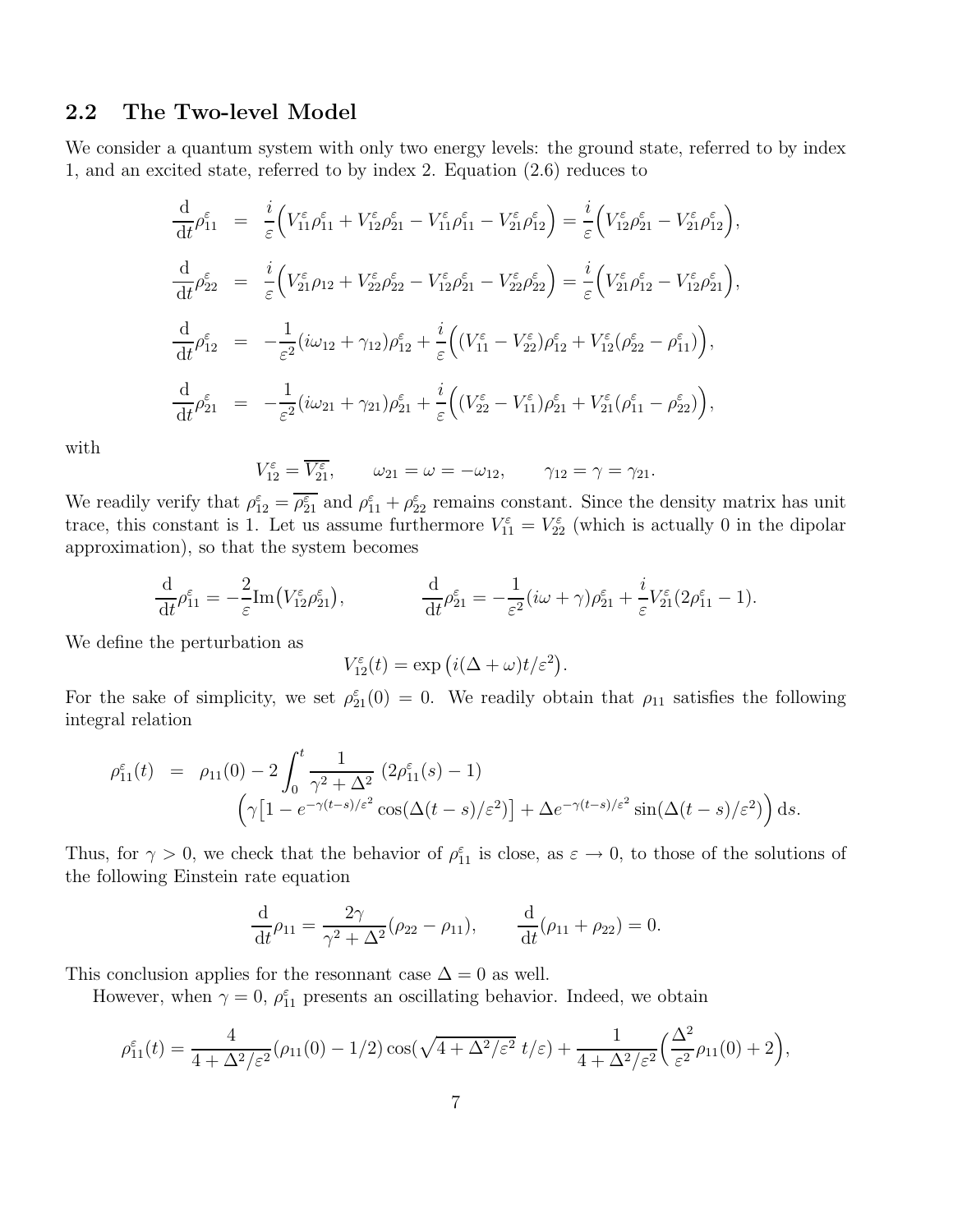and the solution oscillates between the states  $\rho_{11}(0)$ , and  $(4\rho_{22}(0) + \Delta^2 \rho_{11}(0)/\varepsilon^2)/(4 + \Delta^2/\varepsilon^2)$ . This formula applies to the resonant case  $\Delta = 0$  as well (in which case the population can be transfered completely into the excited state). This is the so-called Rabi oscillations phenomena.

This simple example shows that (2.6) has essentially an oscillating behavior when  $\gamma = 0$ ; however, oscillations can be smoothed out in the limit  $\varepsilon \to 0$  by the damping terms, assuming (HQ1'). We shall see that another way for smoothing out the oscillating behavior, even with a vanishing damping rate  $\gamma = 0$ , relies on the introduction of short-memory stochastic effects in the definition of the coefficients  $V^{\varepsilon}$ .

### 2.3 The Quantum Model with a (Quasi-)Periodic Perturbation

In this Section, we restrict to a very particular framework concerning the variations of the perturbation  $V^{\varepsilon}$ . Precisely, let Y stand for the unit cube in  $\mathbb{R}^{d}$ ,  $d \in \mathbb{N}$ . We suppose that

 $(HQ - P1)$  $\sqrt{ }$  $\frac{1}{2}$  $\mathbf{I}$ There exist  $\Omega \in \mathbb{R}^d \setminus \{0\}$ , the components of which are rationally independent, such that  $V^{\varepsilon}(t; n, m) = \mathcal{V}(t, \Omega t/\varepsilon^2; n, m),$ where  $\vartheta \longmapsto \mathcal{V}(t, \vartheta; n, m)$  is Y-periodic.

The periodicity assumptions means that  $\mathcal{V}(t, \vartheta; n, m) = \mathcal{V}(t, \vartheta + \xi; n, m)$ , for any  $t \in \mathbb{R}$ ,  $n, m \in$ N,  $\vartheta \in \mathbb{Y}$  and  $\xi \in \mathbb{Z}^d$ . The vector  $\Omega$  collects the frequencies of the oscillations present in the perturbation  $V^{\varepsilon}$ ; it satisfies  $\Omega \cdot \xi = 0$  for  $\xi \in \mathbb{Q}^d$  iff  $\xi = 0$ . The simplest case where  $d = 1$ corresponds to the usual framework of periodic oscillations. Note that (HQ3) and (HQ4) can be recast as

$$
\left\{\begin{aligned}\mathcal{V}(t,\vartheta;n,k) &= \overline{\mathcal{V}(t,\vartheta;k,n)},\\ \sup_{t\geq 0,\ \vartheta\in\mathbb{Y}}\left(\sup_{n\in\mathbb{N}}\sum_{k\in\mathbb{N}}|\mathcal{V}(t,\vartheta;n,k)|\right)+\sup_{t\geq 0,\ \vartheta\in\mathbb{Y}}\left(\sum_{n\in\mathbb{N}}\sup_{k\in\mathbb{N}}|\mathcal{V}(t,\vartheta;n,k)|\right)=M<\infty\end{aligned}\right.
$$

We also assume that  $\mathcal V$  depends smoothly on the slow time variable, and satisfies

$$
(\mathbf{HQ} - \mathbf{P2}) \qquad \sup_{t\geq 0, \ \vartheta \in \mathbb{Y}} \left( \sup_{n\in \mathbb{N}} \sum_{k\in \mathbb{N}} |\partial_t \mathcal{V}(t,\vartheta; n,k)| \right) + \sup_{t\geq 0, \ \vartheta \in \mathbb{Y}} \left( \sum_{n\in \mathbb{N}} \sup_{k\in \mathbb{N}} |\partial_t \mathcal{V}(t,\vartheta; n,k)| \right) = M < \infty.
$$

#### 2.3.1 Formal Asymptotics

Let us formally describe the asymptotics. We shall see how the strengthened condition  $(HQ1')$  is crucial. We expect that the behavior of the solution is driven by the specific frequencies of the perturbation; in turn, this motivates us to expand the solution as a double scale series, in the spirit of [BLP],

$$
\rho^{\varepsilon}(t;n,m)=\rho^{(0)}(t,\Omega t/\varepsilon^2;n,m)+\varepsilon\rho^{(1)}(t,\Omega t/\varepsilon^2;n,m)+\varepsilon^2\rho^{(2)}(t,\Omega t/\varepsilon^2;n,m)+\ldots
$$

with the periodicity condition

$$
\rho^{(i)}(t,\vartheta;n,m)=\rho^{(i)}(t,\vartheta+\xi;n,m)
$$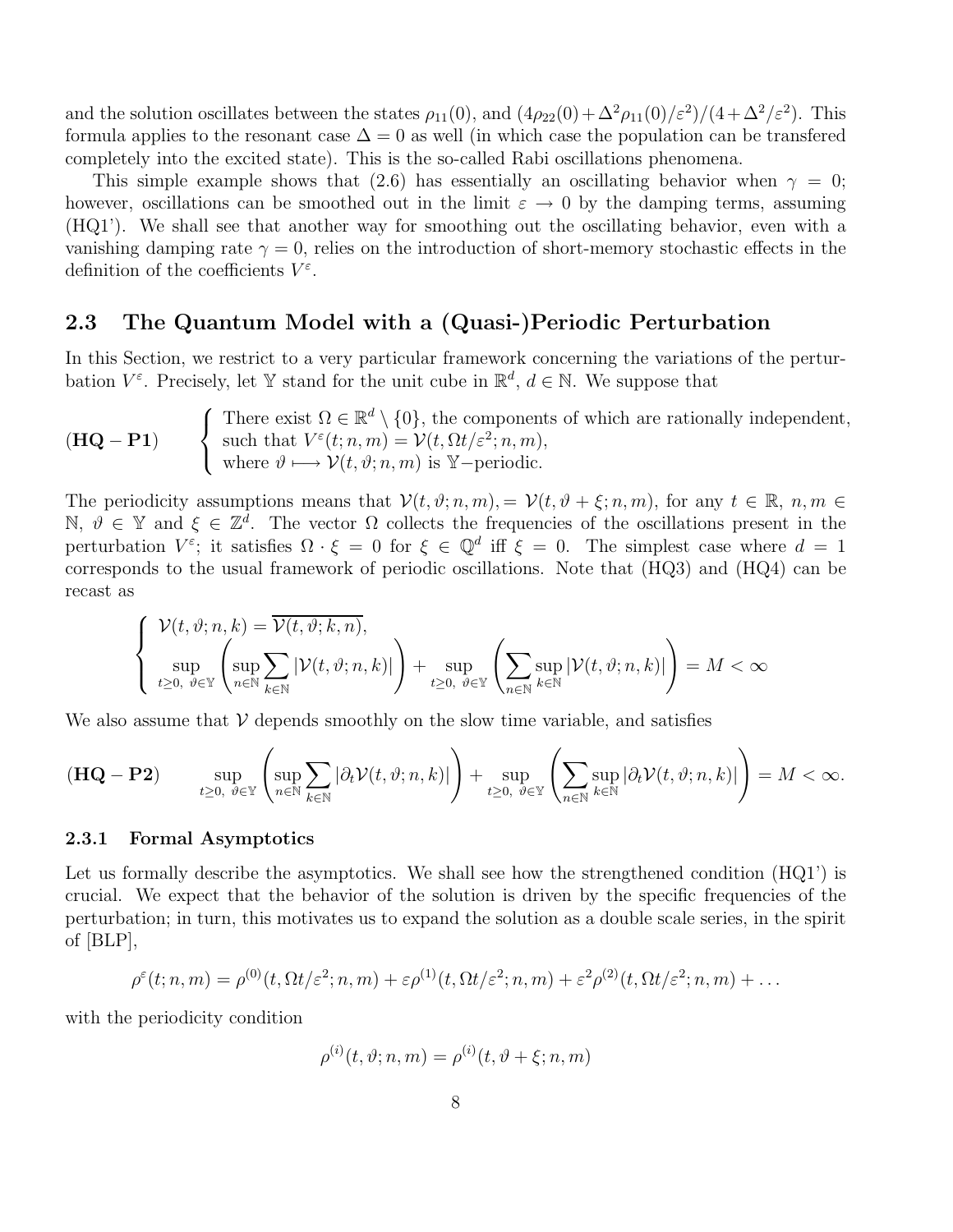for any  $t \geq 0$ ,  $\vartheta \in \mathbb{Y}$ ,  $\xi \in \mathbb{N}^d$ ,  $n, m \in \mathbb{N}$ . Then, using the relation

$$
\partial_t \left( \rho(t, \Omega t/\varepsilon^2) \right) = (\partial_t \rho)(t, \Omega t/\varepsilon^2) + \frac{1}{\varepsilon^2} (\Omega \cdot \nabla_{\vartheta} \rho)(t, \Omega t/\varepsilon^2)
$$

and identifying terms arising with the same power of  $\varepsilon$ , we are led to the following equations

$$
1/\varepsilon^2 \text{ terms:} \qquad \Omega \cdot \nabla_{\vartheta} \rho^{(0)}(t, \vartheta; n, m) + Z(n, m) \rho^{(0)}(t, \vartheta; n, m) = 0,\tag{2.9}
$$

$$
1/\varepsilon^1 \text{ terms:} \qquad \Omega \cdot \nabla_{\vartheta} \rho^{(1)}(t, \vartheta; n, m) + Z(n, m)\rho^{(1)}(t, \vartheta; n, m) = \Theta(t, \vartheta)[\rho^{(0)}(t, \vartheta)](n, m), \tag{2.10}
$$

$$
1/\varepsilon^{0} \text{ terms:} \qquad \Omega \cdot \nabla_{\vartheta} \rho^{(2)}(t, \vartheta; n, m) + Z(n, m)\rho^{(2)}(t, \vartheta; n, m) = -\partial_{t} \rho^{(0)}(t, \vartheta; n, m) + \Theta(t, \vartheta)[\rho^{(1)}(t, \vartheta)](n, m), \dots
$$
\n(2.11)

where  $\Theta(t, \vartheta)$  stands for the bounded operator on  $\ell^2$  defined by

$$
\Theta(t,\vartheta)[\rho](n,m) = i \sum_{k \in \mathbb{N}} \Big( \mathcal{V}(t,\vartheta;n,k)\rho(k,m) - \mathcal{V}(t,\vartheta;k,m)\rho(n,k) \Big).
$$

Indeed, by (HQ4), we have for any  $\rho \in \ell^2$ ,

$$
\sup_{t\geq 0, \ \vartheta\in\mathbb{Y}} \|\Theta(t,\vartheta)[\rho]\|_{\ell^2} \leq 2M \ \|\rho\|_{\ell^2}.
$$

Then, the time variable t being only a parameter, we are led to investigate the following transport equation

$$
\Omega \cdot \nabla_{\vartheta} R(\vartheta; n, m) + Z(n, m)R(\vartheta; n, m) = h(\vartheta; n, m)
$$
\n(2.12)

with a given right-hand side

$$
h \in L^2_{\#}(\mathbb{Y}; \ell^2) = \left\{ f : \mathbb{R}^d \times \mathbb{N} \times \mathbb{N} \to \mathbb{C}, \mathbb{Y}\text{-periodic wrt the first variable such that} \int_{\mathbb{Y}} \sum_{n,m \in \mathbb{N}} |f(\vartheta; n, m)|^2 d\vartheta < \infty \right\}.
$$

These equations are completely different depending if we look at the populations  $n = m$ , in which case  $Z(n, m)$  vanishes, or the coherences  $n \neq m$  in which case we shall require that  $Z(n, m)$  has a non vanishing real part. Therefore, we shall use the following claim.

**Lemma 2** i) Let  $Z \in \mathbb{C}$  with  $\text{Re}(Z) > 0$ . Then, for any  $h \in L^2_{\#}(\mathbb{Y})$ , the Hilbert space of  $\mathbb{Y}-$  periodic functions which are square integrable on  $\mathbb {Y},$  there exists a unique solution  $R\in L^2_{\#}(\mathbb {Y})$  of

$$
\Omega \cdot \nabla_{\vartheta} R + ZR = h. \tag{2.13}
$$

Precisely, the solution is explicitely given by

$$
R(\vartheta) = -\int_0^{+\infty} e^{-Z\sigma} h(\vartheta - \Omega\sigma) d\sigma.
$$
 (2.14)

ii) When  $Z = 0$ , then  $R \in L^2_{\#}$  satisfies  $\Omega \cdot \nabla_{\vartheta} R = 0$  iff R does not depend on  $\vartheta$ .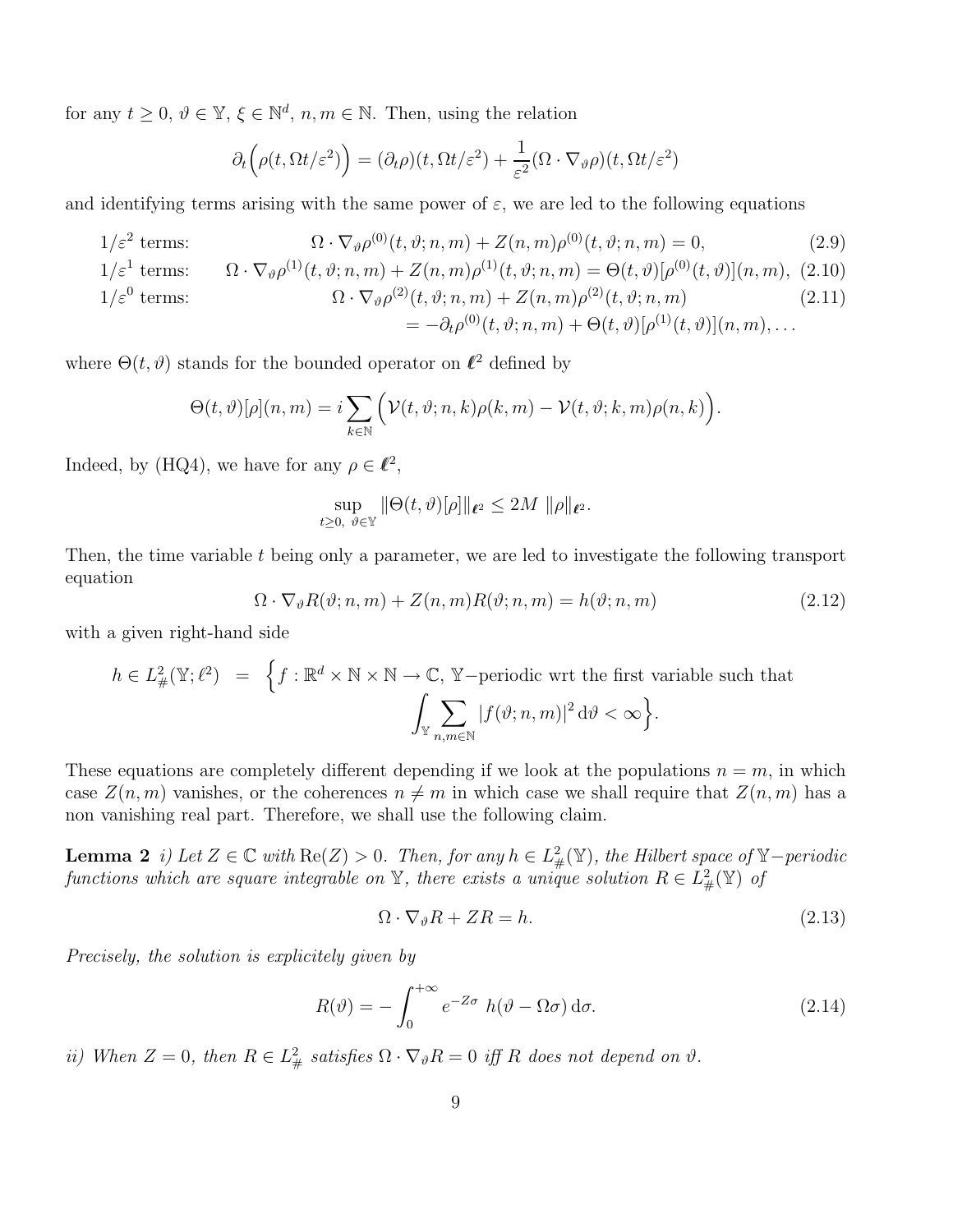**Proof.** Observe that (2.14) defines an element of  $L^2_{\#}(\mathbb{Y})$  since Re(Z) > 0. We obtain formula  $(2.14)$  by integrating  $(2.13)$  along the characteristic lines:

$$
\frac{\mathrm{d}}{\mathrm{d}\sigma}\Big(e^{Z\sigma}R(\vartheta+\Omega\sigma)\Big) = e^{Z\sigma}\left(ZR+\Omega\cdot\nabla_{\vartheta}R)(\vartheta+\Omega\sigma) = e^{Z\sigma}h(\vartheta+\Omega\sigma).
$$

Integration over  $\sigma \in (-\infty, 0)$  leads to the result. Uniqueness of the solution is a consequence of the following energy estimate: after multiplication of (2.13) by  $\overline{R}$  and passage to complex conjugates, we get:

$$
\int_{\mathbb{Y}} \Omega \cdot \nabla_{\vartheta} |R|^2 d\vartheta + \int_{\mathbb{Y}} (ZR \overline{R} + \overline{ZR} \ R) d\vartheta
$$
  
= 0 + 2Re(Z)  $\int_{\mathbb{Y}} |R|^2 d\vartheta = \int_{\mathbb{Y}} (h \overline{R} + \overline{h} \ R) d\vartheta \le 2||h||_{L^2(\mathbb{Y})} ||R||_{L^2(\mathbb{Y})},$ 

where we used the periodic boundary condition and the Cauchy-Schwarz inequality.

Clearly, constants are solutions of  $\Omega \cdot \nabla_{\vartheta} R = 0$ . Then, the proof of ii) simply relies on the Fourier expansion

$$
R(\vartheta) = \sum_{\xi \in \mathbb{Z}^d} \widehat{R}(\xi) e^{-2i\pi \xi \cdot \vartheta}, \qquad \widehat{R}(\xi) = \int_{\mathbb{Y}} R(\vartheta) e^{2i\pi \xi \cdot \vartheta} d\vartheta.
$$

For a solution R of  $\Omega \cdot \nabla_{\vartheta} R = 0$ , we obtain

$$
2i\pi \ \Omega \cdot \xi \ \widetilde{R}(\xi) = 0.
$$

Since the components of  $\Omega$  are rationally independent, it implies  $\hat{R}(\xi) = 0$  for any  $\xi \in \mathbb{Z}^d \setminus \{0\},$ Accordingly, R does not depend on  $\vartheta$ .

**Corollary 1** Assume that  $\gamma(n,m)$  fulfills the strengthened condition (HQ1'). Let  $h \in L^2_{\#}(\mathbb{Y}; \ell^2)$ such that  $h(n,n) = 0$  for any  $n \in \mathbb{N}$ . Then, there exists a solution  $R \in L^2_{\#}(\mathbb{Y}; \ell^2)$  of  $(2.12)$  which is unique when imposing  $R(n,n) = 0$ .

**Proof.** The only point that deserves to be discussed is to estimate the  $L^2_{\#}(\mathbb{Y}; \ell^2)$  norm of the solution. This requires the bound from below on the relaxation coefficients (HQ1'). Indeed, the Cauchy-Schwarz inequality yields

$$
\int_{\mathbb{Y}} \sum_{n,m} \left| \int_0^{\infty} e^{-\gamma(n,m)\sigma} e^{-i\omega(n,m)\sigma} h(\vartheta - \Omega \sigma; n, m) d\sigma \right|^2 d\vartheta
$$
  

$$
\leq \sum_{n,m} \frac{1}{\gamma(n,m)} \int_0^{\infty} e^{-\gamma(n,m)\sigma} \left( \int_{\mathbb{Y}} |h(\vartheta - \Omega \sigma; n, m)|^2 d\vartheta \right) d\sigma
$$
  

$$
\leq \sum_{n,m} \frac{1}{\gamma(n,m)^2} \int_{\mathbb{Y}} |h(\vartheta; n, m)|^2 d\vartheta \leq \frac{1}{\gamma^2} ||h||_{\ell^2}^2
$$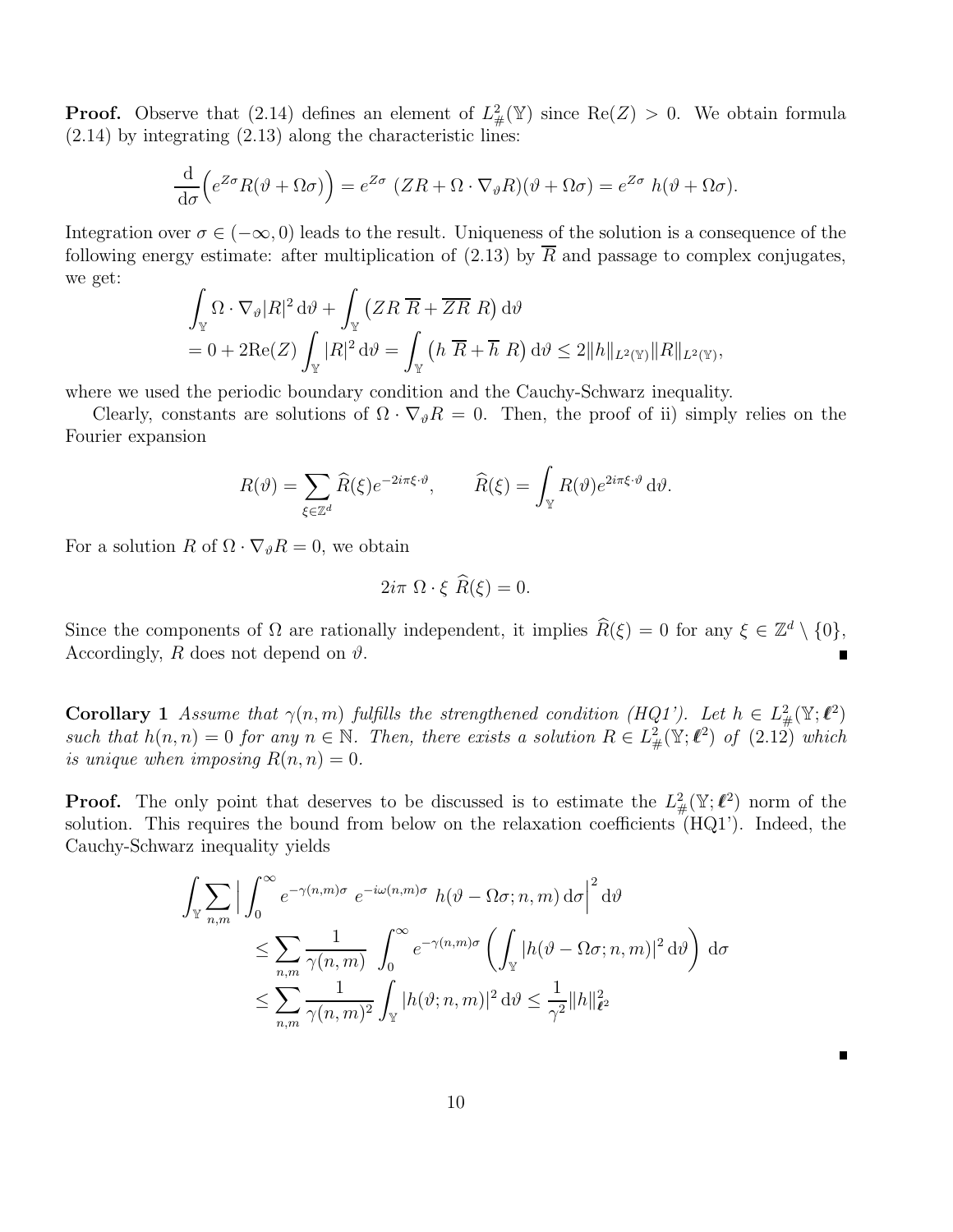Let us go back to  $(2.9)$ ,  $(2.10)$ ,  $(2.11)$ . At leading order, we thus have

$$
\rho^{(0)}(t,\vartheta;n,n) = \rho^{(0)}(t;n,n), \qquad \rho^{(0)}(t,\vartheta;n,m) = 0 \quad \text{if } n \neq m.
$$

Using this information, (2.10) becomes

$$
(\Omega \cdot \nabla_{\vartheta} + Z(n,m))\rho^{(1)}(t,\vartheta;n,m) = i \ \mathcal{V}(t,\vartheta;n,m) \big(\rho^{(0)}(t;m,m) - \rho^{(0)}(t;n,n)\big).
$$

When  $n = m$ , the right hand side vanishes, and  $Z(n, n) = 0$  too, so that Lemma 2-ii) applies and the diagonal part  $\rho^{(1)}(t, \vartheta; n, n)$  actually does not depend on the fast variable  $\vartheta$ . For  $n \neq m$ , the solution factorizes, and we get

$$
\begin{cases}\n\rho^{(1)}(t,\vartheta;n,m) = i\chi(t,\vartheta;n,m) \left(\rho^{(0)}(t;m,m) - \rho^{(0)}(t;n,n)\right), \\
\chi(t,\vartheta;n,m) = -\int_0^{+\infty} e^{-Z(n,m)\sigma} \mathcal{V}(t,\vartheta - \Omega\sigma;n,m) d\sigma, \qquad n \neq m.\n\end{cases}
$$

The properties of the auxiliary function can be summarized as follows.

**Lemma 3** Assume that  $(HQ1)$ ,  $(HQ2)$ ,  $(HQ3)$ ,  $(HQ4)$  and the strengthened condition  $(HQ1)$ hold. Then  $\chi$  satisfies  $\chi(t, \vartheta; n, k) = \overline{\chi(t, \vartheta; k, n)}$  and

$$
\sup_{t\geq 0, \vartheta\in \mathbb{Y}} \sum_{n\in \mathbb{N}} \sup_{k\in \mathbb{N}} |\chi(t, \vartheta; n, k)|^2 \leq \frac{M^2}{\gamma^2}.
$$

Assuming (HQ-P2), a similar estimate holds for  $\partial_t \chi(t, \vartheta; n, m)$ .

In particular, observe that for  $u \in \ell^2$ , we have  $\chi(t, \vartheta; n, m)u(m) \in L^{\infty}(\mathbb{R}^+ \times \mathbb{Y}; \ell^2)$ . Then, we use (2.11) to obtain a closed equation on  $\rho^{(0)}$ . Indeed, for  $n = m$ , we have

$$
\Omega \cdot \nabla_{\vartheta} \rho^{(2)}(t, \vartheta; n, n) = -\partial_t \rho^{(0)}(t; n, n) + \Theta(t, \vartheta) [\rho^{(1)}(t, \vartheta)](n, n).
$$

The condition  $\int_{\mathbb{Y}} h d\theta = 0$  is at least a necessary condition to solve the equation  $\Omega \cdot \nabla_{\theta} R = h$  (we do not claim that it is sufficient: this is a well known fact that the advection operator does not satisfy the Fredholm alternative; we refer to [CDG] and references therein for a detailed discussion on that question). Therefore, the compatibility condition leads to the following Einstein rate equation

$$
\partial_t \rho^{(0)}(t; n, n) = \int_{\mathbb{Y}} \Theta(t, \vartheta) [\rho^{(1)}(t, \vartheta)](n, n) d\vartheta
$$
  
\n
$$
= i \int_{\mathbb{Y}} \sum_{k \in \mathbb{N}} (\mathcal{V}(t, \vartheta; n, k) \rho^{(1)}(t, \vartheta; k, n) - \mathcal{V}(t, \vartheta; k, n) \rho^{(1)}(t, \vartheta; n, k)) d\vartheta
$$
  
\n
$$
= \sum_{k \in \mathbb{N}} A(t; n, k) (\rho^{(0)}(t; k, k) - \rho^{(0)}(t; n, n))
$$

where

$$
A(t; n, k) = \int_{\mathbb{Y}} \left( \mathcal{V}(t, \vartheta; n, k) \chi(t, \vartheta; k, n) + \mathcal{V}(t, \vartheta; k, n) \chi(t, \vartheta; n, k) \right) d\vartheta
$$
  
= 
$$
2 \text{Re} \int_{\mathbb{Y}} \mathcal{V}(t, \vartheta; n, k) \chi(t, \vartheta; k, n) d\vartheta.
$$
 (2.15)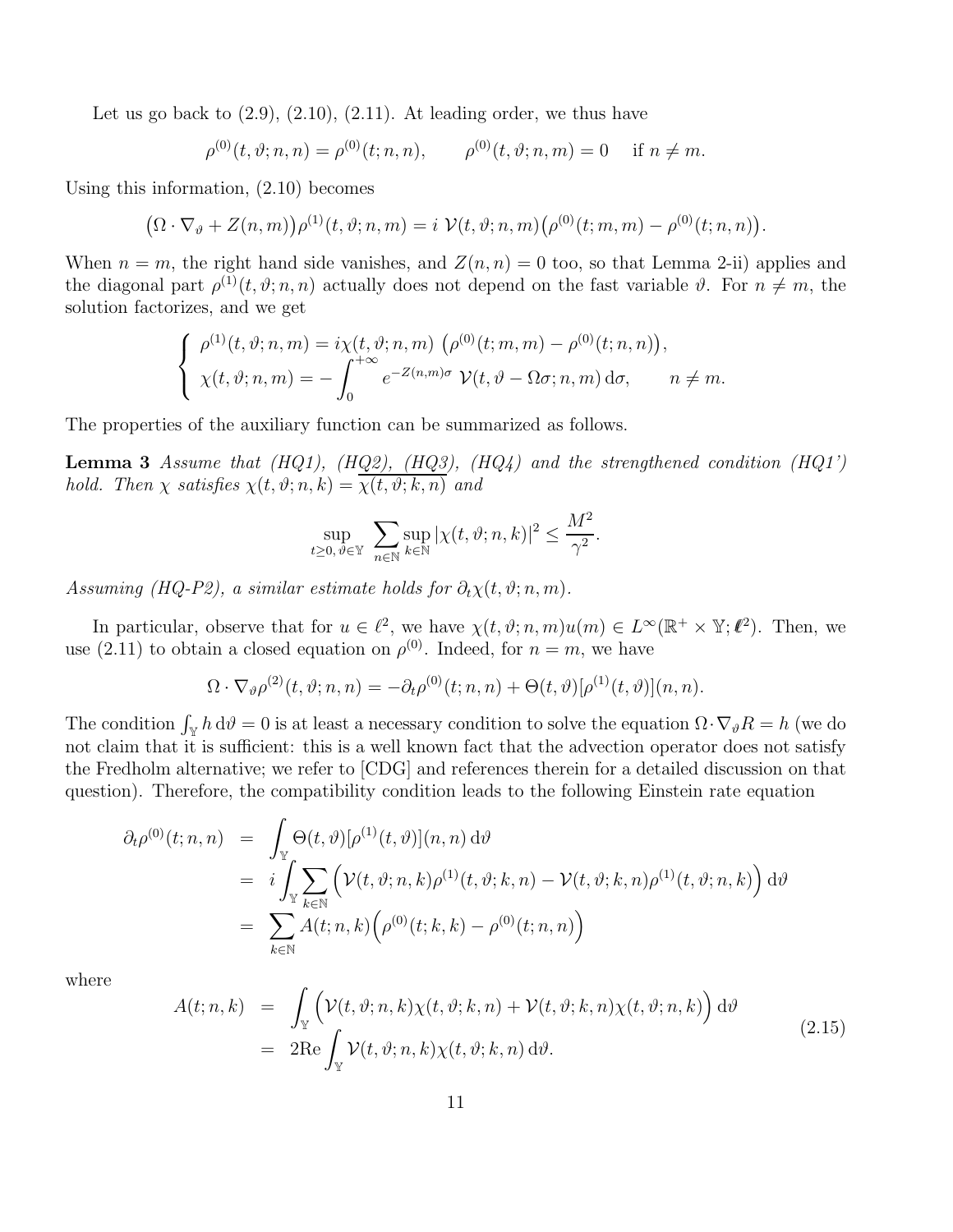(Remark that the diagonal part of  $\rho^{(1)}$  does not enter this definition.) Using the definition of  $\chi$ , we readily check that

$$
A(t; n, k) = 2\mathrm{Re}(Z(n, k)) \int_{\mathbb{Y}} |\chi(t, \vartheta; n, k)|^2 d\vartheta > 0,
$$

for any  $n \neq k$ . This formal discussion can be made rigorous, which leads to the following statement.

**Theorem 1** Assume that  $(HQ1)$ ,  $(HQ2)$ ,  $(HQ3)$ ,  $(HQ4)$  and  $(HQ1')$  hold. Let the initial data  $\rho_0^{\varepsilon}$  satisfy (HQ5). We suppose that the coefficients are defined by (HQ-P1), and fulfill (HQ-P2). Then, up to a subsequence,  $\rho^{\varepsilon}$  converges to  $\rho(t; n, n) \delta(n, m)$  weakly in  $L^2(\mathbb{R}^+; \ell^2)$ ; furthermore, the diagonal part  $\rho^{\varepsilon}(t; n, n)$  converges to  $\rho(t; n, n)$  in  $C^{0}([0, T]; \ell^{2} - weak)^{1}$ , and the limit satisfies the Einstein rate equation

$$
\begin{cases}\n\partial_t \rho(t; n, n) = \sum_{k \in \mathbb{N}} A(t; n, k) (\rho(t; k, k) - \rho(t; n, n)), \\
\rho(0; n, n) = \lim_{\varepsilon \to 0} \rho_0^{\varepsilon}(n, n) \quad \text{weakly in } \ell^2,\n\end{cases}
$$
\n(2.16)

where the coefficients  $A(t; n, k)$  are defined by  $(2.15)$ . Since the solution of the limit problem is unique, if moreover  $\rho_0^{\varepsilon}(n,n) \rightharpoonup \rho_0(n)$  weakly in  $\ell^2$ , then the entire sequence converges.

### 2.3.2 Rigorous Proof

We propose a rigorous proof of Theorem 1 which is based on double scale convergence arguments. This tool has been introduced in [N] and [All] as an efficient way to obtain explicit formulae when dealing with homogenization problems with periodic variations of the coefficients. The theory can be extended to more general oscillations, as in [CG] or [N2]. Considering quasi-periodic framework, we shall use the following claim.

**Proposition 2** Let  $u_{\varepsilon}$  be a bounded sequence in  $L^2(\mathbb{R})$ . Let  $\Omega \in \mathbb{R}^d \setminus \{0\}$  the components of which are rationally independent. Then, there exists a subsequence, still labelled by  $\varepsilon$ , and a function  $U \in L^2_{\#}(\mathbb{R} \times \mathbb{Y})$  such that for any trial function  $\psi \in L^2(\mathbb{R}; C^0_{\#}(\mathbb{Y}))$ , we have

$$
\lim_{\varepsilon \to 0} \int_{\mathbb{R}} u_{\varepsilon}(t) \psi(t, \Omega t/\varepsilon^2) dt = \iint_{\mathbb{R}} V(t, \vartheta) \psi(t, \vartheta) d\vartheta dt.
$$

A detailed proof can be found in [CDG]. It adapts the arguments in [All], which are combined to the condition "Ω has rationally independent components"; this condition plays the role of an ergodic condition and appeals to the Birkhoff theorem (see [DS]). With this double scale limit, we can "zoom" on the specific frequencies present within the equation. Coming back to the problem under consideration, we have the following compactness statement.

<sup>&</sup>lt;sup>1</sup>For a given Hilbert space H, a sequence of continuous functions  $u_n : [0, T] \to H$  is said to converge to u in  $C^0([0,T]; H-weak)$ , iff for any  $\varphi \in H$ ,  $(u_n(t), \varphi)_H$  converges to  $(u(t), \varphi)_H$  as  $n \to \infty$  uniformly on  $[0, T]$ .

<sup>&</sup>lt;sup>2</sup>We recall that the test function should be picked in a suitable space of admissible functions so that  $\psi(t, \Omega t/\varepsilon^2)$ makes sense, which might lead to subtle measurability questions. Roughly speaking, regularity with respect to one variable, either the "slow" or the "fast" one, is required. Referring to [All], sp. paragraph 5,  $L^2(\mathbb{R}; C^0_\#(\mathbb{Y}))$  is the space of (classes of) functions  $\psi : \mathbb{R} \times \mathbb{R}^d \to \mathbb{R}$  which are measurable and square integrable with respect to the variable  $t \in \mathbb{R}$ , with values in the Banach space of continuous and Y−periodic functions.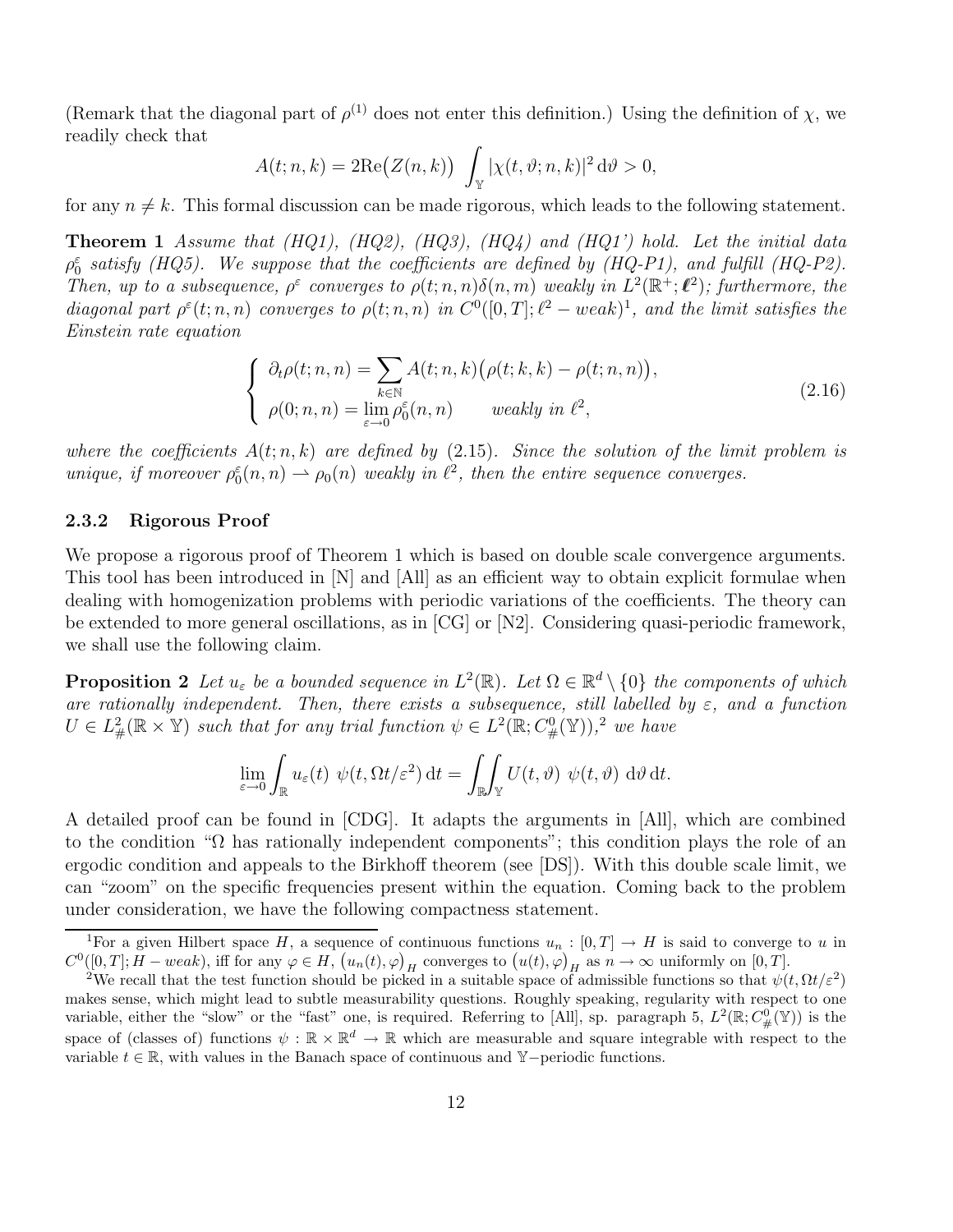**Lemma 4** There exists a function  $R \in L^2_{\#}(\mathbb{R}^+ \times \mathbb{Y}; \ell^2)$  and a subsequence still denoted by  $\rho^{\varepsilon}$  such that

$$
\lim_{\varepsilon \to 0} \int_0^\infty \sum_{n,m \in \mathbb{N}} \rho^{\varepsilon}(t; n, m) \overline{\varphi(t, \Omega t/\varepsilon^2; n, m)} dt = \int_0^\infty \sum_{n,m \in \mathbb{N}} \int_{\mathbb{Y}} R(t, \vartheta; n, m) \overline{\varphi(t, \vartheta; n, m)} d\vartheta dt
$$

for any  $\varphi \in C^0_{c\#}(\mathbb{R}^+ \times \mathbb{Y}; \ell^2)^{-3}$ .

Let us multiply (2.6) by  $\varphi(t, \Omega t/\varepsilon^2; n, m)$ , where  $\varphi \in C_c^{\infty}(\mathbb{R}^+ \times \mathbb{R}^d; \ell^2)$  is a Y-periodic function with respect to its second argument. We get

$$
\frac{\mathrm{d}}{\mathrm{d}t} \sum_{n,m \in \mathbb{N}} \rho^{\varepsilon}(t; n, m) \overline{\varphi(t, \Omega t/\varepsilon^2; n, m)} \n= \sum_{n,m \in \mathbb{N}} \rho^{\varepsilon}(t; n, m) \Big( \partial_t \overline{\varphi} + \frac{1}{\varepsilon^2} \Omega \cdot \nabla_{\vartheta} \overline{\varphi} - \frac{1}{\varepsilon^2} Z \overline{\varphi} - \frac{1}{\varepsilon} \overline{\Theta[\varphi]} \Big) (t, \Omega t/\varepsilon^2; n, m).
$$

After multiplication by  $\varepsilon^2$ , the limit  $\varepsilon \to 0$  yields

$$
\sum_{n,m\in\mathbb{N}} \int_0^\infty \int_\mathbb{Y} R(t,\vartheta;n,m) \, (\Omega \cdot \nabla_{\vartheta} \overline{\varphi} - Z \overline{\varphi}) \, \mathrm{d}\vartheta \, \mathrm{d}t = 0.
$$

This holds true for any test function  $\varphi$ , so that Lemma 2 applies, and we deduce that the double scale limit has only a diagonal part, which does not depend on the fast variable

$$
R(t, \vartheta; n, m) = R(t; n, n) \delta(n, m).
$$

Next, we use  $\varphi(t,\vartheta;n,m) = \varphi(n)\delta(n,m) + \varepsilon\psi(t,\vartheta;n,m)$  as a test function, with  $\phi \in \ell^2$ . The leading term is now  $\mathcal{O}(1/\varepsilon)$ , and we obtain

$$
\sum_{n,m\in\mathbb{N}}\int_0^\infty\int_\mathbb{Y} R(t,\vartheta;n,m)\big(\Omega\cdot\nabla_\vartheta\overline{\psi}-Z\overline{\psi}-\overline{\Theta[\phi\delta]}\big)(t,\vartheta;n,m)\,\mathrm{d}\vartheta\,\mathrm{d}t=0.
$$

However, we can get rid of the singular term by choosing  $\psi(t, \vartheta; n, m)$  in such a way that

$$
(\Omega \cdot \nabla_{\vartheta} - \overline{Z(n,m)})\psi(t,\vartheta;n,m) = \Theta[\phi\delta](t,\vartheta;n,m) = i\mathcal{V}(t,\vartheta;n,m)\big(\phi(m) - \phi(n)\big).
$$

Namely, we set

$$
\psi(t, \vartheta; n, m) = i \widetilde{\chi}(t, \vartheta; n, m) \left( \phi(m) - \phi(n) \right),
$$
  

$$
\widetilde{\chi}(t, \vartheta; n, m) = - \int_0^\infty e^{i\omega(n, m)\sigma} e^{-\gamma(n, m)\sigma} \mathcal{V}(t, \vartheta + \Omega \sigma; n, m) d\sigma, \qquad n \neq m.
$$

<sup>&</sup>lt;sup>3</sup>the space of continous functions  $\varphi : \mathbb{R}^+ \times \mathbb{R}^d \to \ell^2$  which are Y-periodic with respect to the second variable and such that  $\varphi(t, \vartheta; n, m)$  vanishes for t large enough.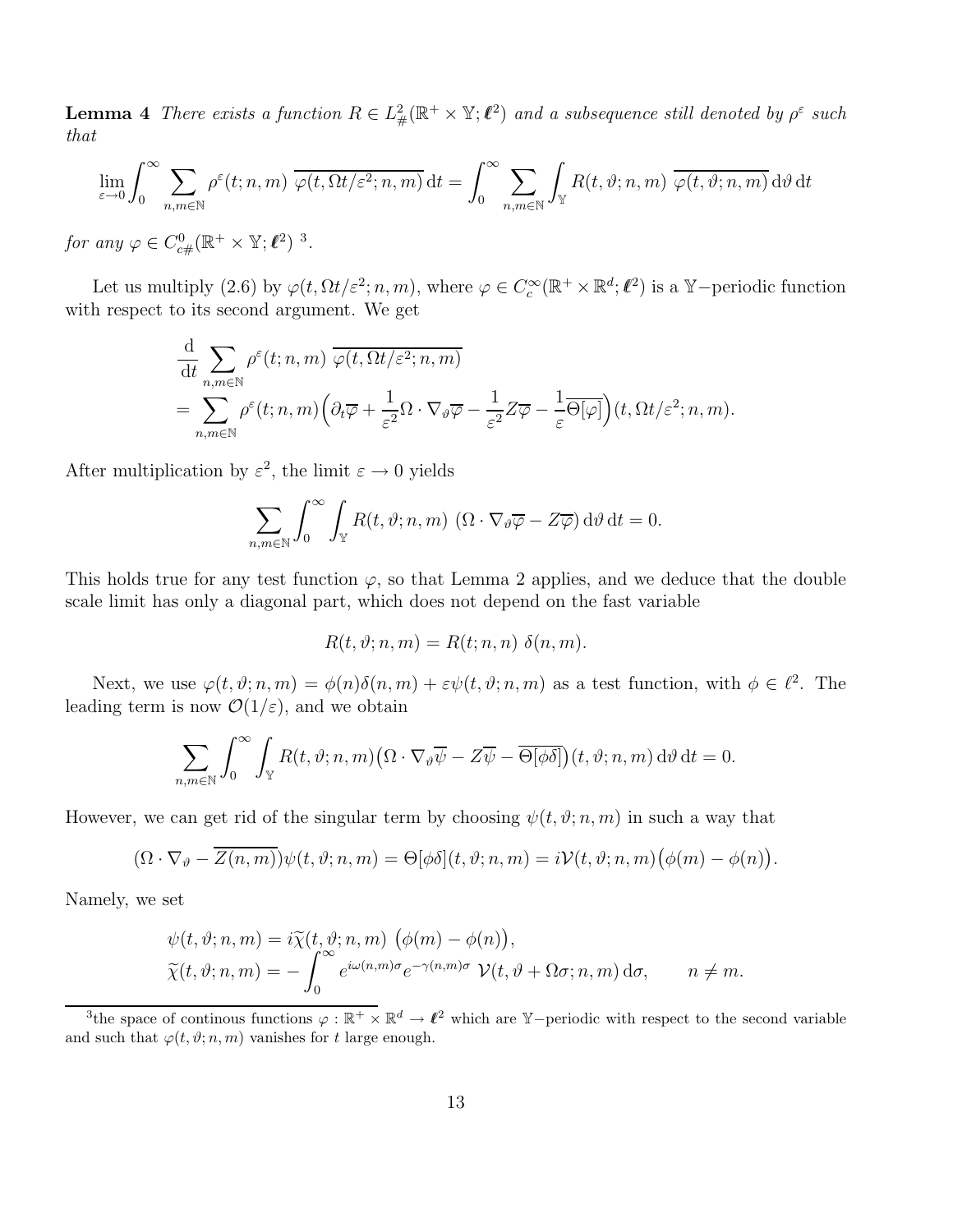Of course  $\tilde{\chi}$  enjoys the same properties as  $\chi$  in Lemma 3. In particular,  $\psi$  and  $\partial_t \psi$  are admissible functions. For such a test function, we have

$$
\frac{\mathrm{d}}{\mathrm{d}t} \sum_{n,m \in \mathbb{N}} \rho^{\varepsilon}(t;n,m) \overline{\phi(n)\delta(n,m)} + \varepsilon \psi(t,\Omega t/\varepsilon^2;n,m)
$$
\n
$$
= \sum_{n,m \in \mathbb{N}} \rho^{\varepsilon}(t;n,m) \overline{(-\Theta[\psi] + \varepsilon \partial_t \psi)(t,\Omega t/\varepsilon^2;n,m)}.
$$
\n(2.17)

First of all, combining this relation to the estimate in Lemma 3, we deduce that

$$
\frac{\mathrm{d}}{\mathrm{d}t} \sum_{n,m \in \mathbb{N}} \rho^{\varepsilon}(t;n,m) \overline{\phi(n)\delta(n,m) + \varepsilon \psi(t,\Omega t/\varepsilon^2;n,m)}
$$

is bounded in  $L^{\infty}(0,T)$  for any  $\phi \in \ell^2$ . Hence, by virtue of the Arzela-Ascoli theorem,

$$
\sum_{n,m\in\mathbb{N}} \rho^{\varepsilon}(t;n,m) \overline{\phi(n)\delta(n,m)} + \varepsilon \psi(t,\Omega t/\varepsilon^2;n,m)
$$

lies in a compact set of  $C^0([0,T])$ . But, still using Lemma 3, this is close, up to  $\mathcal{O}(\varepsilon)$ , to

$$
\sum_{n\in\mathbb{N}}\rho^\varepsilon(t;n,n)\overline{\phi(n)}
$$

which therefore lies in a compact set of  $C<sup>0</sup>(0,T]$  too. Combining this information with the separability of  $\ell^2$  and a diagonal argument, we show that we can extract a subsequence such that, for any  $\phi \in \ell^2$ ,  $\sum$ 

$$
\sum_{n\in\mathbb{N}}\rho^\varepsilon(t;n,n)\overline{\phi(n)}\xrightarrow[\varepsilon\to 0]{}\sum_{n\in\mathbb{N}}\rho(t;n,n)\overline{\phi(n)},
$$

uniformly on  $[0, T]$ . Of course, we have

$$
\rho(t; n, n) = \int_{\mathbb{Y}} R(t, \vartheta; n, n) d\vartheta = R(t; n, n).
$$

Eventually, as  $\varepsilon \to 0$  in (2.17), we obtain

$$
\frac{\mathrm{d}}{\mathrm{d}t} \sum_{n \in \mathbb{N}} \rho(t; n, n) \overline{\phi(n)} = - \sum_{n, m \in \mathbb{N}} \int_{\mathbb{Y}} \rho(t; n, n) \delta(n, m) \overline{\Theta[\psi](t, \vartheta; n, m)} \, \mathrm{d}\vartheta
$$

which corresponds to a "weak" formulation of  $(2.16)$ . Indeed, we compute

$$
\int_{\mathbb{Y}} \Theta[\psi](t, \vartheta; n, n) d\vartheta = i \sum_{k \in \mathbb{N}} \int_{\mathbb{Y}} \left( \mathcal{V}(t, \vartheta; n, k) i \widetilde{\chi}(t, \vartheta; k, n) (\phi(n) - \phi(k)) - \mathcal{V}(t, \vartheta; k, n) i \widetilde{\chi}(t, \vartheta; n, k) (\phi(k) - \phi(n)) \right) d\vartheta
$$

$$
= \sum_{k \in \mathbb{N}} \widetilde{A}(t; n, k) (\phi(k) - \phi(n)),
$$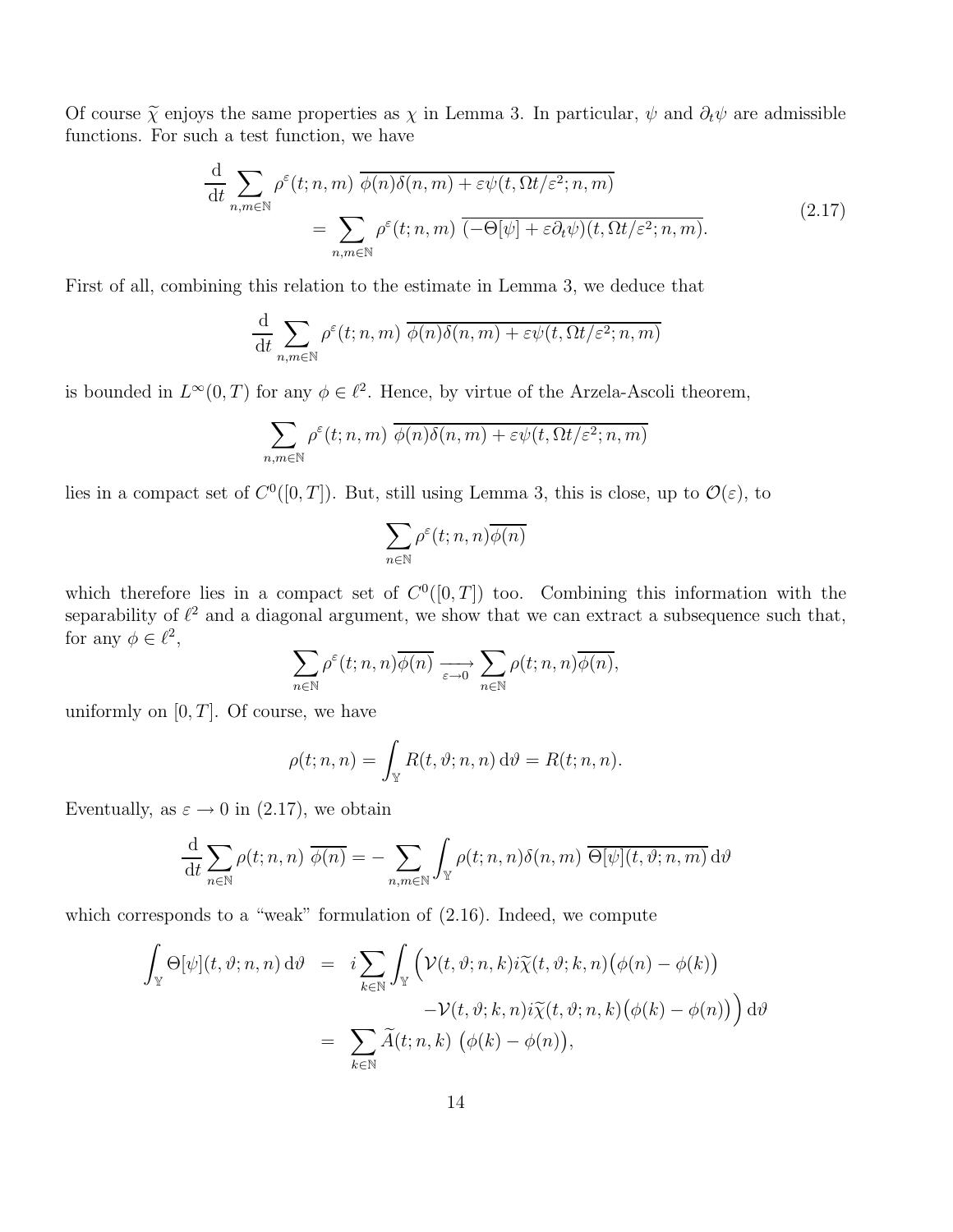where

$$
\widetilde{A}(t;n,k) = \int_{\mathbb{Y}} (\mathcal{V}(t,\vartheta;n,k)\widetilde{\chi}(t,\vartheta;k,n) + \mathcal{V}(t,\vartheta;k,n)\widetilde{\chi}(t,\vartheta;n,k)) d\vartheta \n= 2\mathrm{Re}\int_{\mathbb{Y}} \mathcal{V}(t,\vartheta;n,k)\widetilde{\chi}(t,\vartheta;k,n) d\vartheta.
$$

Then, using the definition of the auxiliary functions  $\tilde{\chi}$  and  $\chi$ , we check that

$$
\widetilde{A}(t;n,k) = 2\mathrm{Re} \int_{\mathbb{Y}} (\Omega \cdot \nabla_{\vartheta} \chi + Z(n,k)) \chi(t,\vartheta;n,k) i \widetilde{\chi}(t,\vartheta;k,n) d\vartheta \n= 2\mathrm{Re} \int_{\mathbb{Y}} \chi(t,\vartheta;n,k) (-\Omega \cdot \nabla_{\vartheta} \chi + Z(n,k)) \widetilde{\chi}(t,\vartheta;k,n) d\vartheta \n= 2\mathrm{Re} \int_{\mathbb{Y}} \chi(t,\vartheta;n,k) (-\mathcal{V}(t,\vartheta;k,n)) d\vartheta = -A(t;n,k).
$$

This ends the proof of Theorem 1.

### 2.4 The Quantum Model with a Random Perturbation

#### 2.4.1 Random Potential; Statement of the Results

In this Section we shall consider random variations of the perturbation  $V^{\varepsilon}$ . To this aim, we need to recall a few definitions. Let  $(\Omega, \mathcal{P}, \mu)$  be a probability space (with  $\mu$  a  $\sigma$ -finite measure). A random variable X is a measurable function on Ω. The expectation of such a random variable X is defined by

For 
$$
X : \Omega \longrightarrow \mathbb{R}
$$
,  $\mathbb{E}(X) = \int_{\Omega} X(\omega) d\mu(\omega)$ ,

which makes sense when  $X$  is an integrable random variable. A quantity is said deterministic when it does not depend on the alea variable  $\omega \in \Omega$ .

Now, we suppose that

$$
V^{\varepsilon}(t;n,m)=\mathcal{V}(t/\varepsilon^2;n,m)
$$

is an integrable random variable (for the sake of simplicity, we assume that  $V^{\varepsilon}$  depends on time only through the "fast" variable). Accordingly, the solution of (2.6) depends on the realization of the event  $\omega \in \Omega$  and the solution  $\rho^{\varepsilon}$  is a random function too. Our analysis relies on the following assumptions

- $(\mathbf{HQ} \mathbf{R1})$   $\mathcal{V}(\tau; n, m)$  is a bounded random variable with  $\mathbb{E}(\mathcal{V}(\tau; n, m)) = 0$ ,
- $(\mathbf{HQ} \mathbf{R2})$  There exists a smooth function  $\mathcal{R} : \mathbb{R} \times \mathbb{N}^4 \to \mathbb{C}$ , such that for every  $k, l, m, n \in \mathbb{N}, \tau, \sigma \in [0, \infty)$ :  $\mathbb{E}(\mathcal{V}(\tau; k, l) \; \mathcal{V}(\sigma; m, n)) = \mathcal{R}(\tau - \sigma; k, l, m, n).$
- (HQ − R3) There exists a constant  $\mathcal{T} > 0$  such that for any  $k, l, m, n \in \mathbb{N}, \tau, \sigma \in [0, \infty)$ if  $|\tau - \sigma| > \tau$  then  $V(\tau; k, l)$  and  $V(\sigma; m, n)$  are independent random variables.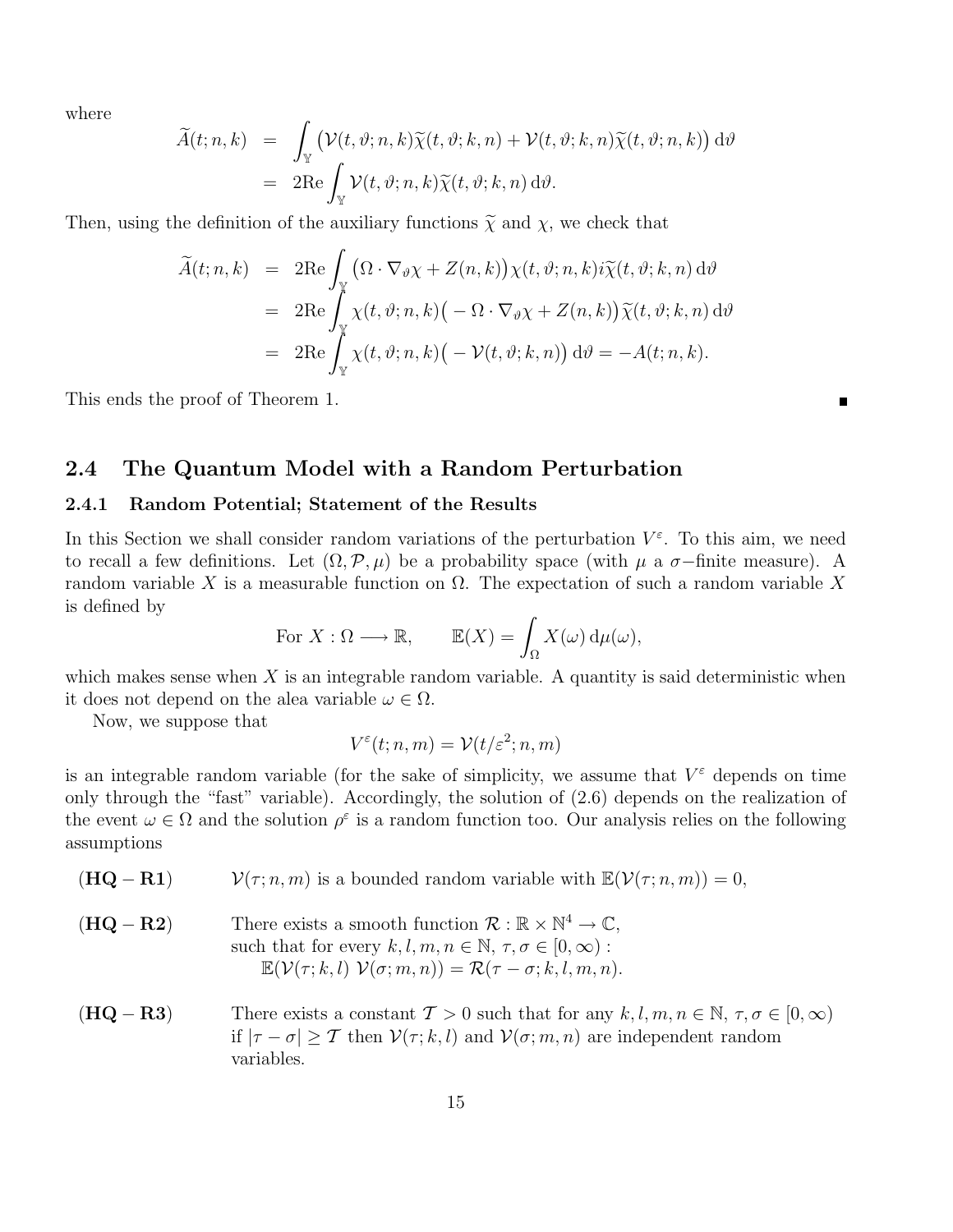The basic assumptions (HQ3) and (HQ4) can be reformulated as follows

There exists a constant 
$$
M > 0
$$
 such that  
\n
$$
\sup_{\tau} \sup_{n \in \mathbb{N}} \sum_{k \in \mathbb{N}} |\mathcal{V}(\tau; n, k)| + \sup_{\tau} \sum_{n \in \mathbb{N}} \sup_{k \in \mathbb{N}} |\mathcal{V}(\tau; n, k)| = M < \infty,
$$
\nholds almost surely and we have  $\mathcal{V}(\tau; n, k) = \overline{\mathcal{V}(\tau; k, n)}$ .

Assumptions (HQ-R1) and (HQ-R2) mean that  $V$  is a centered and stationary random variable, respectively: the covariances of  $\mathcal V$  evaluated at different times depend only on the differences between these times. Assumption (HQ-R3) is a cornerstone of the analysis; it can be seen as a Markov like assumption which plays a time-mixing role and excludes long-memory effects. This is reminiscent to the classical Kubo analysis, [Ku]. Notice that (HQ-R3) implies that  $\tau \mapsto$  $\mathcal{R}(\tau; k, l, m, n)$  is supported in  $[-\mathcal{T}, +\mathcal{T}]$ . When dealing with such a perturbation, the strong condition (HQ1') can be weakened, and we can consider relaxation coefficients  $\gamma(n, m)$  that vanish, up to a suitable non degeneracy condition. Precisely, we shall prove the following statement.

**Theorem 2** Assume that (HQ1), (HQ2), (HQ3) and (HQ4) hold. Let the initial data  $\rho_0^{\varepsilon}$  be a deterministic quantity satisfying (HQ5). We suppose that  $V^{\varepsilon}(t; n, m) = \mathcal{V}(t/\varepsilon^2; n, m)$  with  $\mathcal V$  verifying  $(HQ-R1), (HQ-R2), (HQ-R3).$  We also require that

$$
(\mathbf{HQ1''}) \qquad \qquad Z(n,m) = \gamma(n,m) + i\omega(n,m) \qquad vanishes \text{ iff } n = m
$$

Let  $0 < T < \infty$ . Then, the sequence  $\mathbb{E} \rho^{\varepsilon}(t; n, n)$  converges to the solution  $\rho(t; n, n) \in L^{\infty}(\mathbb{R}^+; \ell^2)$ of the following Einstein rate equation

$$
\begin{cases}\n\partial_t \rho(t; n, n) = \sum_{k \in \mathbb{N}} A(n, k) (\rho(t; k, k) - \rho(t; n, n)), \\
\rho(0; n, n) = \lim_{\varepsilon \to 0} \rho^{\varepsilon}(0; n, n) \quad \text{weakly in } \ell^2,\n\end{cases}
$$
\n(2.18)

in  $C^0([0,T]; \ell^2-weak)$ , where the coefficients are given by

$$
A(n,k) = 2\mathrm{Re}\int_0^T \mathcal{R}(\tau;n,k,k,n) e^{-Z(k,n)\tau} d\tau.
$$

The new assumption (HQ1") is a non degeneracy hypothesis. In particular, it holds when the energy levels are non degenerate:  $\omega(n,m) \neq 0$  for any  $n \neq m$ , in which case we can assume that all the  $\gamma(n,m)$ 's vanish. However, this situation is questionable in view of applications: recall that  $\omega(n,m) = H_0(m,m) - H_0(n,n)$  where actually the  $H_0(n,n)$  are eigenvalues of a certain differential operator. Assuming that all the energy levels are non degenerate means that all eigenspaces have dimension one. In fact  $(HQ1)$  tells us that we should consider positive relaxations for degenerate energy levels which correspond to multi-dimensional eigenspaces. This hypothesis is crucial to conclude that the behavior as  $\varepsilon \to 0$  is governed by the evolution of populations only. Another possibility would be to consider an  $\varepsilon$ -dependent sequence of positive coefficients  $\gamma^{\varepsilon}(n,m)$  that might tend to 0.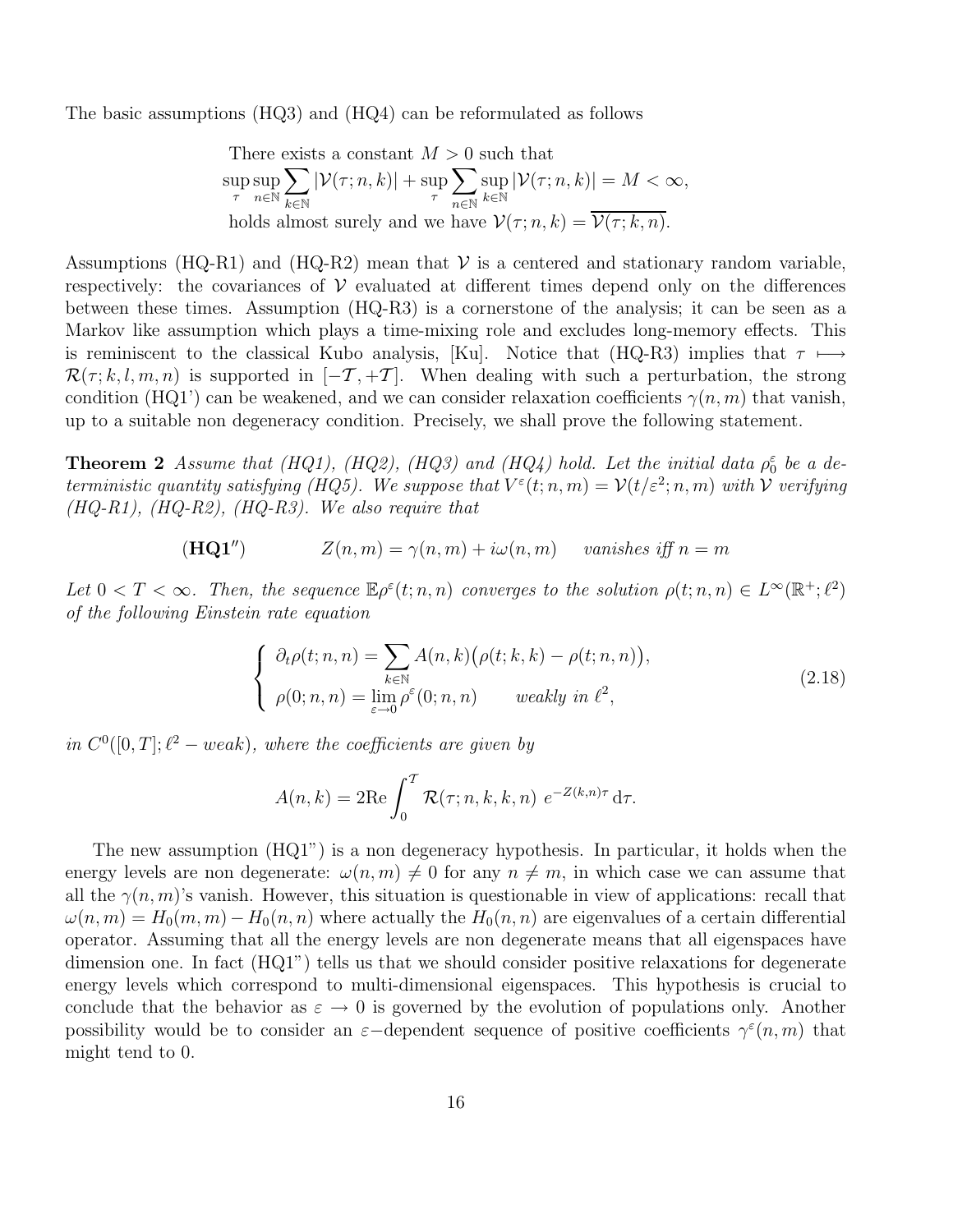**Theorem 3** Assume that (HQ2), (HQ3) and (HQ4) hold. Let the initial data  $\rho_0^{\varepsilon}$  be a deterministic quantity satisfying (HQ5). We suppose that  $V^{\varepsilon}(t;n,m)$  reads  $\mathcal{V}(t/\varepsilon^2;n,m)$  with  $\mathcal V$  verifying (HQ-R1), (HQ-R2), (HQ-R3). We consider the problem (1.4) with a sequence of coefficients verifying  $\gamma^{\varepsilon}(n, n) = 0$  and for any  $n \neq m$ 

$$
(\mathbf{HQ1}''') \quad 0 < \gamma_{\star}^{\varepsilon} \leq \gamma^{\varepsilon}(n,m) = \gamma^{\varepsilon}(m,n) \leq \Gamma < \infty, \qquad \gamma^{\varepsilon}(n,m) \xrightarrow[\varepsilon \to 0]{} \gamma(n,m) \geq 0, \qquad \frac{\varepsilon^2}{\gamma_{\star}^{\varepsilon}} \xrightarrow[\varepsilon \to 0]{} 0.
$$

Let  $0 < T < \infty$ . Then, the sequence  $\mathbb{E} \rho^{\varepsilon}(t; n, n)$  converges in  $C^{0}([0, T]; \ell^{2} - weak)$  to the solution  $\rho(t; n, n) \in L^{\infty}(\mathbb{R}^+; \ell^2)$  of the Einstein rate equation (2.18) where the coefficients are given by

$$
A(n,k) = 2\mathrm{Re}\int_0^T \mathcal{R}(\tau;n,k,k,n) e^{-(i\omega(k,n)+\gamma(k,n))\tau} d\tau.
$$

#### 2.4.2 Proof of Theorem 2

From now on we suppose that  $(HQ-R1)$ ,  $(HQ-R2)$ ,  $(HQ-R3)$  are fulfilled. Let us integrate  $(2.6)$ over the time interval  $(s, t)$ . We get for  $t, s \geq 0$ 

$$
\rho^{\varepsilon}(t;n,m) = e^{-Z(n,m)(t-s)/\varepsilon^2} \rho^{\varepsilon}(s;n,m) + \frac{1}{\varepsilon} \int_s^t e^{-Z(n,m)(t-\sigma)/\varepsilon^2} \Theta^{\varepsilon}(\sigma) [\rho^{\varepsilon}(\sigma)](n,m) d\sigma. \tag{2.19}
$$

First, using this formula with  $s = 0$  (see (2.7)), and assuming that the initial data is deterministic, we remark that  $\rho^{\varepsilon}(t)$  only depends on the realizations of  $V^{\varepsilon}(\sigma)$  for  $0 \leq \sigma \leq t$ . Consequently, we obtain the following key property.

**Lemma 5** Suppose that the initial data  $\rho_0^{\varepsilon}$  is deterministic. Then,  $V^{\varepsilon}(t')$  and  $\rho^{\varepsilon}(t)$  are independent provided  $t' \geq t + \varepsilon^2 T$ .

Secondly, combining (2.19) and Lemma 1 leads to the following continuity estimate.

**Lemma 6** Suppose that  $0 \le \gamma(n,m) \le \Gamma \le \infty$ . For any  $t, t + h \ge 0$ , the estimate

$$
\|\rho^{\varepsilon}(t;n,m)-e^{Z(n,m)h/\varepsilon^2}\rho^{\varepsilon}(t+h;n,m)\|_{\ell^2}\leq 2M\ M_0\ e^{\Gamma\max(0,h)/\varepsilon^2}\ \frac{|h|}{\varepsilon}
$$

.

holds.

We point out that this estimate is not uniform with respect to  $\varepsilon$ , and thus does not provide any compactness on  $\rho^{\varepsilon}$ . However, it will be very useful when estimating some remainder terms in the evolution of  $\mathbb{E}\rho^{\varepsilon}$ . Eventually, we can insert (2.19), with  $s = t - \varepsilon^2 \mathcal{T}$  into (2.6). It is convenient to introduce the multiplication operator

$$
e^{-Z\tau}: \rho \in \ell^2 \longmapsto e^{-Z(n,m)\tau} \rho(n,m) \in \ell^2,
$$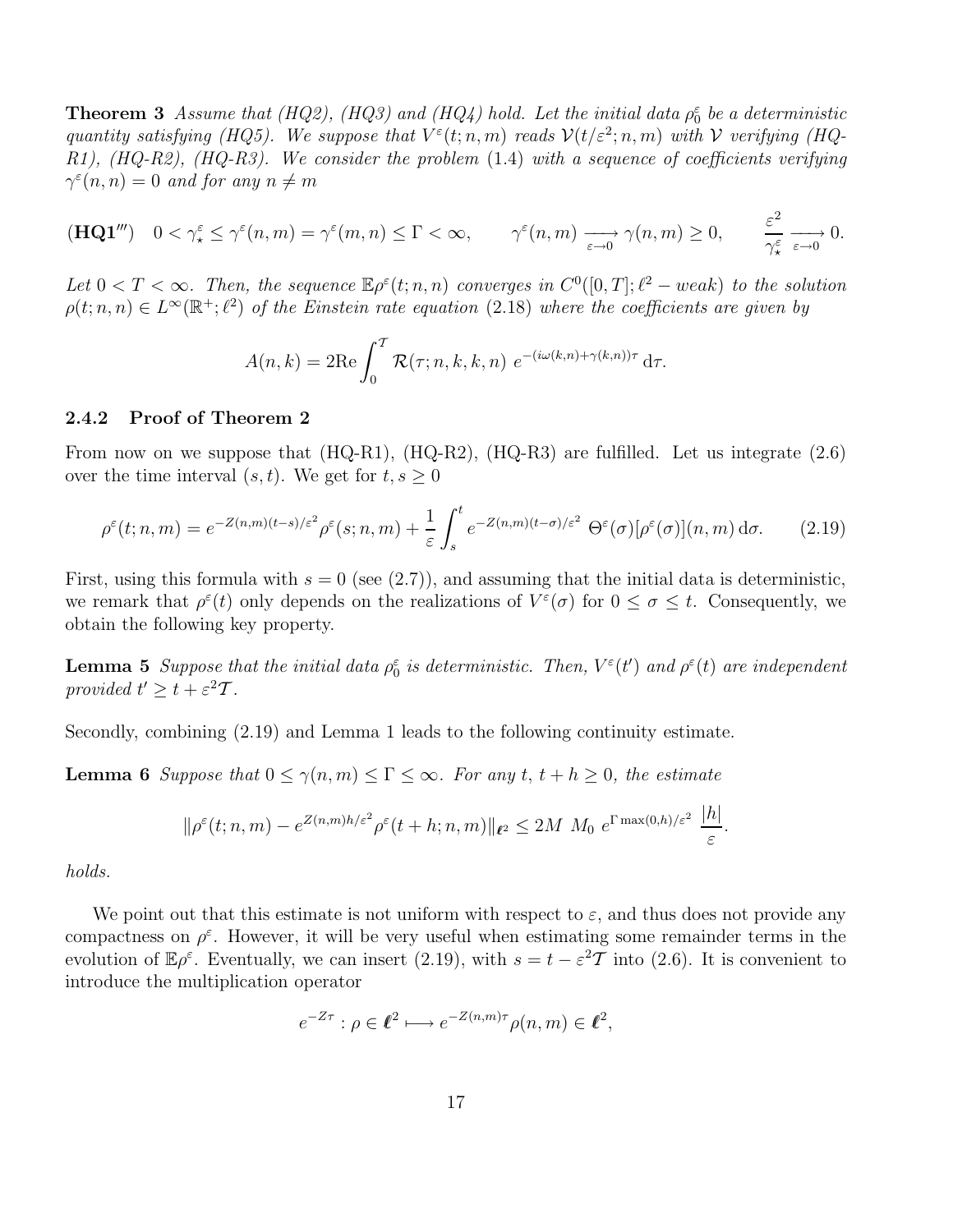and we obtain

$$
\partial_t \rho^{\varepsilon}(t; n, m) = -\frac{1}{\varepsilon^2} Z(n, m) \rho^{\varepsilon}(t; n, m) \n+ \frac{1}{\varepsilon} \Theta^{\varepsilon}(t) \left[ e^{-Z\mathcal{T}} \rho^{\varepsilon}(t - \varepsilon^2 \mathcal{T}) \right](n, m) \n+ \frac{1}{\varepsilon^2} \Theta^{\varepsilon}(t) \left[ \int_{t-\varepsilon^2 \mathcal{T}}^t e^{-Z(t-\sigma)/\varepsilon^2} \Theta^{\varepsilon}(\sigma) [\rho^{\varepsilon}(\sigma)] d\sigma \right](n, m) \n\right\} = D^{\varepsilon}(t; n, m),
$$

for  $t \geq \varepsilon^2 T$ . We rewrite the last term as the sum

$$
I^{\varepsilon}(t; n, m) = \frac{1}{\varepsilon^{2}} \left( \int_{t-\varepsilon^{2}T}^{t} \Theta^{\varepsilon}(t) e^{-Z(t-\sigma)/\varepsilon^{2}} \Theta^{\varepsilon}(\sigma) d\sigma \right) e^{Z(t-\sigma)/\varepsilon^{2}} [\mathbb{E} \rho^{\varepsilon}(t)](n, m) \quad \Big\} = L^{\varepsilon}(t; n, m)
$$

$$
+ \frac{1}{\varepsilon^{2}} \left( \int_{t-\varepsilon^{2}T}^{t} \Theta^{\varepsilon}(t) e^{-Z(t-\sigma)/\varepsilon^{2}} \Theta^{\varepsilon}(\sigma) [\rho(\sigma) - e^{Z(t-\sigma)/\varepsilon^{2}} \mathbb{E} \rho^{\varepsilon}(t)] d\sigma \right) (n, m) \quad \Big\} = R^{\varepsilon}(t; n, m).
$$

 $(D^{\varepsilon}(t))$  as "Delayed term",  $L^{\varepsilon}(t)$  as "Leading term" and  $R^{\varepsilon}(t)$  as "Remainder term"). The crucial observation is that taking the expectation makes the singular quantities vanish.

Proposition 3 Let the assumptions of Theorem 2 be fulfilled. The following properties hold: i)  $\mathbb{E}D^{\varepsilon}(t)=0,$ 

ii) There exists a constant  $C > 0$ , depending only on M, M<sub>0</sub> and T, such that

$$
\sup_{t\geq \varepsilon^2 T} \|\mathbb{E} I^{\varepsilon}(t)\|_{\ell^2} \leq C,
$$

iii) There exists a constant  $C > 0$ , depending only on M, M<sub>0</sub> and T, such that

$$
\sup_{t\geq 2\varepsilon^2 T} \|\mathbb{E} R^{\varepsilon}(t)\|_{\ell^2} \leq C \varepsilon,
$$

iv) The expectation of the leading term can be recast as

$$
\mathbb{E}L^{\varepsilon}(t;n,m) = \mathcal{Q}[\mathbb{E}\rho^{\varepsilon}(t)](n,m)
$$

where Q is a bounded operator on  $\ell^2$  (which does not depend on  $\varepsilon$ ).

Proof. Claim i) relies directly on Lemma 5, combined to Assumption (HQ-R1). Next, we get

$$
||I^{\varepsilon}(t)||_{\ell^2} \leq \frac{1}{\varepsilon^2} (2M)^2 ||\rho^{\varepsilon}||_{L^{\infty}(\mathbb{R}^+;\ell^2)} \int_{t-\varepsilon^2}^t d\sigma,
$$

which proves ii). To prove property iii), we remark that, for  $t - \varepsilon^2 T \le \sigma \le t$  and  $\zeta$  given in  $\mathbb{C}, \rho^{\varepsilon}(\sigma - \varepsilon^2 T)$  and  $V^{\varepsilon}(t)e^{-\zeta(t-\sigma)/\varepsilon^2}V^{\varepsilon}(\sigma)$  are independent since  $t, \sigma \geq \sigma - \varepsilon^2 T + \varepsilon^2 T$ . This is a consequence of Lemma 5 again. In turn, we have

$$
\mathbb{E}\left(\int_{t-\varepsilon^2 T}^{t} \Theta^\varepsilon(t) e^{-Z(t-\sigma)/\varepsilon^2} \Theta^\varepsilon(\sigma) e^{-Z T} \rho^\varepsilon(\sigma-\varepsilon^2 T) d\sigma\right) \n= \int_{t-\varepsilon^2 T}^{t} \mathbb{E}\left(\Theta^\varepsilon(t) e^{-Z(t-\sigma)/\varepsilon^2} \Theta^\varepsilon(\sigma)\right) e^{-Z T} \mathbb{E}\rho^\varepsilon(\sigma-\varepsilon^2 T) d\sigma,
$$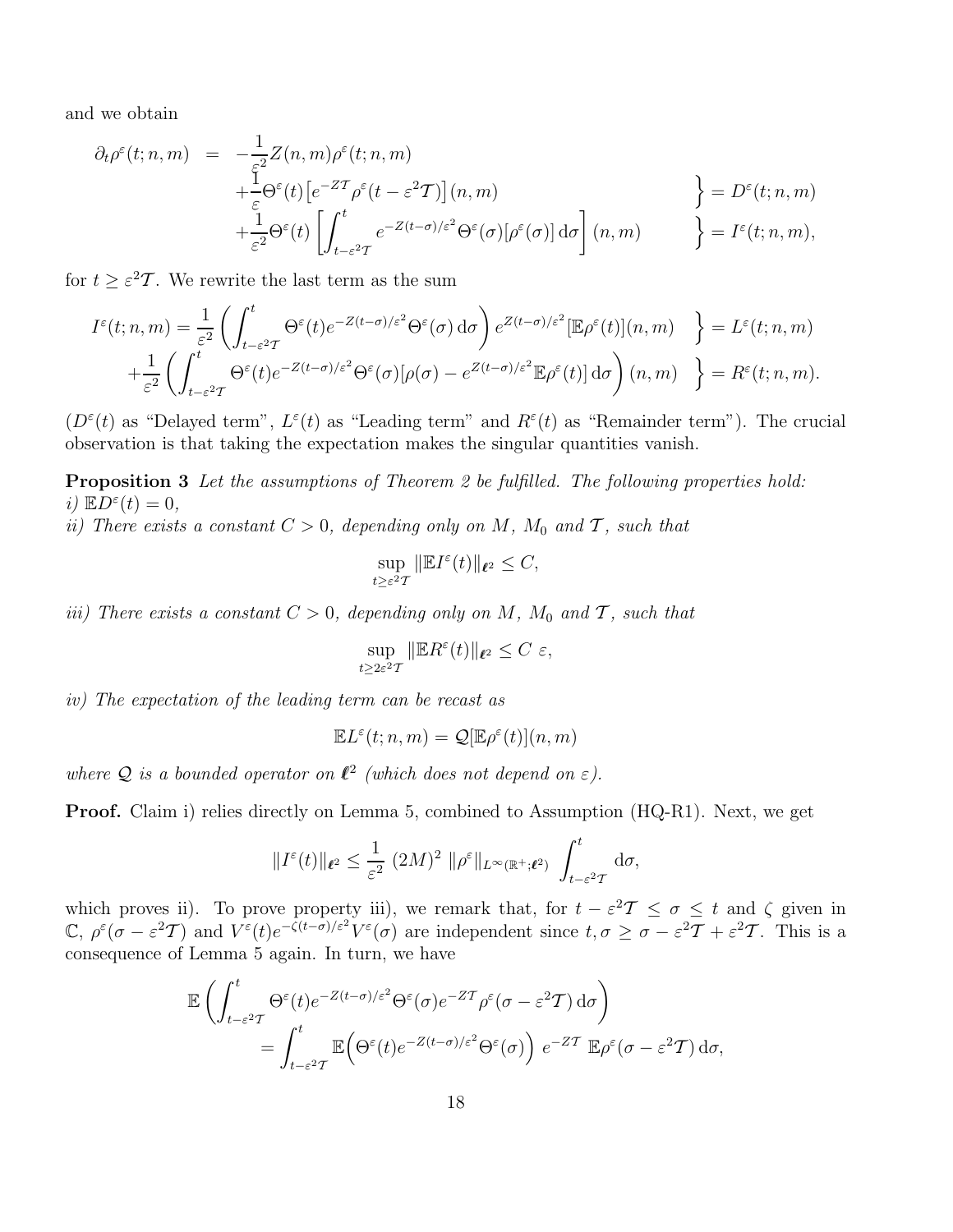for any  $t \geq 2\varepsilon^2 \mathcal{T}$ . Hence, we get

$$
\mathbb{E}R^{\varepsilon}(t) = \frac{1}{\varepsilon^{2}} \mathbb{E} \int_{t-\varepsilon^{2}T}^{t} \Theta^{\varepsilon}(t) e^{-Z(t-\sigma)/\varepsilon^{2}} \Theta^{\varepsilon}(\sigma) [\rho^{\varepsilon}(\sigma) - e^{-ZT} \rho^{\varepsilon}(\sigma - \varepsilon^{2}T)] d\sigma + \frac{1}{\varepsilon^{2}} \mathbb{E} \int_{t-\varepsilon^{2}T}^{t} \Theta^{\varepsilon}(t) e^{-Z(t-\sigma)/\varepsilon^{2}} \Theta^{\varepsilon}(\sigma) [e^{-ZT} \mathbb{E} \rho^{\varepsilon}(\sigma - \varepsilon^{2}T) - e^{Z(t-\sigma)/\varepsilon^{2}} \mathbb{E} \rho^{\varepsilon}(t)] d\sigma.
$$

We conclude by using Lemma 6, which allows us to estimate the  $\ell^2$  norm of both terms by

$$
2M_0 (2M)^3 \frac{1}{\varepsilon^2} \frac{\varepsilon^2 \mathcal{T}}{\varepsilon} \int_{t-\varepsilon^2 \mathcal{T}}^t \mathrm{d}\sigma = 2M_0 (2M)^3 \mathcal{T}^2 \varepsilon.
$$

Eventually, we prove iii) by using the following computation: since

$$
\mathbb{E}\Big(V^{\varepsilon}(t;j,k)V^{\varepsilon}(\sigma;l,m)\Big)=\mathcal{R}\Big(\frac{t-\sigma}{\varepsilon^2};j,k,l,m\Big),
$$

for any  $\zeta \in \mathbb{C}$  we are led to

$$
\frac{1}{\varepsilon^2} \mathbb{E} \left( \int_{t-\varepsilon^2 T}^t V^\varepsilon(t;j,k) e^{-\zeta(t-\sigma)/\varepsilon^2} V^\varepsilon(\sigma;l,m) \mathbb{E} \rho^\varepsilon(t;n,r) d\sigma \right)
$$
  
\n
$$
= \int_{t-\varepsilon^2 T}^t \mathbb{E} \left( V^\varepsilon(t;j,k) V^\varepsilon(\sigma;l,m) \right) e^{-\zeta(t-\sigma)/\varepsilon^2} \frac{d\sigma}{\varepsilon^2} \mathbb{E} \rho^\varepsilon(t;n,r)
$$
  
\n
$$
= \int_0^T \mathcal{R}(\tau;j,k,l,m) e^{-\zeta\tau} d\tau \mathbb{E} \rho^\varepsilon(t;n,r).
$$

Hence, we check that

$$
\begin{cases}\n\mathbb{E}L^{\varepsilon}(t;n,m) &= \mathcal{Q}[\mathbb{E}\rho^{\varepsilon}(t)](n,m), \\
\mathcal{Q}[\rho](n,m) &= -\sum_{k,l\in\mathbb{N}}\left(\int_{0}^{T}\mathcal{R}(\tau;n,k,k,l)\ e^{(Z(l,m)-Z(k,m))\tau} d\tau \ \rho(l,m) \right. \\
&\left. -\int_{0}^{T}\mathcal{R}(\tau;n,k,l,m)\ e^{(Z(k,l)-Z(k,m))\tau} d\tau \ \rho(k,l) \right. \\
&\left. -\int_{0}^{T}\mathcal{R}(\tau;k,m,n,l)\ e^{(Z(l,k)-Z(n,k))\tau} d\tau \ \rho(l,k) \right. \\
&\left. +\int_{0}^{T}\mathcal{R}(\tau;k,m,l,k)\ e^{(Z(n,l)-Z(n,k))\tau} d\tau \ \rho(n,l)\right).\n\end{cases}
$$

Summarizing, we have obtained the following equation for  $\mathbb{E} \rho^{\varepsilon}$ , when  $t \geq \varepsilon^2 \mathcal{T}$ ,

$$
\partial_t \mathbb{E} \rho^{\varepsilon}(t; n, m) + \frac{1}{\varepsilon^2} Z(n, m) \mathbb{E} \rho^{\varepsilon}(t; n, m) = \mathbb{E} I^{\varepsilon}(t; n, m) = \mathcal{Q}[\mathbb{E} \rho^{\varepsilon}(t)](n, m) + \mathbb{E} R^{\varepsilon}(t; n, m). \tag{2.20}
$$

 $\blacksquare$ 

Recall that  $Z(n, m) = i\omega(n, m) + \gamma(n, m)$  vanishes iff  $n = m$  by the non degeneracy condition (HQ1"). Thus, restricting (2.20) to the diagonal part of the density matrix, the singular term vanishes, while for  $n\neq m$  we obtain

$$
\lim_{\varepsilon \to 0} Z(n, m) \mathbb{E} \rho^{\varepsilon}(t; n, m) = 0 \quad \text{in } \mathcal{D}'((0, \infty)).
$$

We deduce the following compactness properties.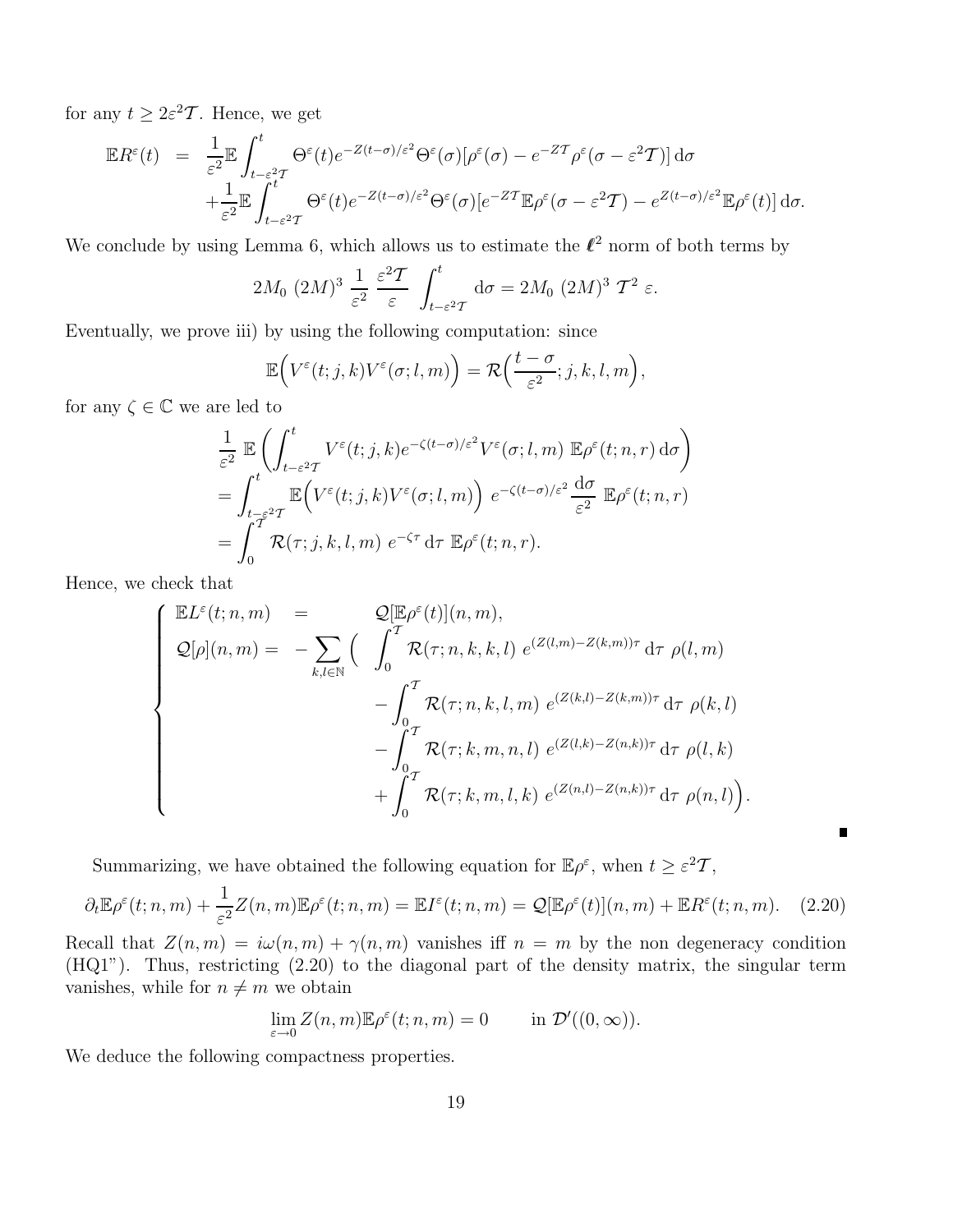**Lemma 7** Possibly at the cost of extracting subsequences, we can suppose that  $\mathbb{E} \rho^{\varepsilon}$  converges to some  $\rho(t,n,m)$  in  $L^{\infty}(\mathbb{R}^+;\ell^2)$  weak- $\star$ , which satifies  $\rho(t;n,m) = 0$  if  $n \neq m$ . Furthermore, after a possible further extraction, we have

$$
\sum_{n\in\mathbb{N}}\mathbb{E}\rho^{\varepsilon}(t;n,n)\phi(n)\xrightarrow[\varepsilon\to 0]{}\sum_{n\in\mathbb{N}}\rho(t;n,n)\phi(n),
$$

for any  $\phi \in \ell^2$ , uniformly on any finite interval  $[0, T]$ .

**Proof.** A few words deserve to be said for proving the compactness since  $(2.20)$  applies for  $t \geq \varepsilon^2 T$ only. Combining (2.20) to the Arzela-Ascoli proves that, for any fixed  $\phi \in \ell^2$ ,

$$
\Big\{\mathbb{E}\sum_{n\in\mathbb{N}}\rho^\varepsilon(t+\varepsilon^2T;n,n)\phi(n),\quad \varepsilon>0\Big\}
$$

lies in a compact set of  $C^0([0,T])$ , for any  $0 < T < \infty$ . However, since  $Z(n,n) = 0$ , reasoning as in Lemma 6 we obtain

$$
\begin{array}{rcl}\n\|\rho^{\varepsilon}(t+\varepsilon^{2}T;n,n)-\rho^{\varepsilon}(t;n,n)\|_{\ell^{2}} & = & \frac{1}{\varepsilon} \left\| \int_{t}^{t+\varepsilon^{2}T} \Theta^{\varepsilon}(\sigma)[\rho^{\varepsilon}(\sigma)](n,n) \, \mathrm{d}\sigma \right\|_{\ell^{2}} \\
& \leq & \frac{2M}{\varepsilon} \int_{t}^{t+\varepsilon^{2}T} \|\rho^{\varepsilon}(\sigma)\|_{\ell^{2}} \, \mathrm{d}\sigma \leq 2M \, M_{0} \, T \, \varepsilon.\n\end{array}
$$

We deduce that

$$
\Big\{\mathbb{E}\sum_{n\in\mathbb{N}}\rho^\varepsilon(t;n,n)\phi(n),\quad \varepsilon>0\Big\}
$$

lies in a compact set of  $C^0([0,T])$  too. We conclude by using the separability of  $\ell^2$  and a classical diagonal argument.

We can now finish the proof of Theorem 2. Choosing  $n = m$  in (2.20) and letting  $\varepsilon$  go to 0 yield

$$
\partial_t \rho(t; n, n) = \mathcal{Q}[\rho(t)](n, n).
$$

However, since the off-diagonal part of the limit density matrix vanishes, this is actually a closed equation for the populations, which reads as follows

$$
\partial_t \rho(n,n) = \sum_{k \in \mathbb{N}} \int_0^T \left( \mathcal{R}(\tau;n,k,k,n) e^{-Z(k,n)\tau} + \mathcal{R}(\tau;k,n,n,k) e^{-Z(n,k)\tau} \right) d\tau \, \rho(k,k)
$$

$$
-\rho(n,n) \sum_{k \in \mathbb{N}} \int_0^T \left( \mathcal{R}(\tau;n,k,k,n) e^{-Z(k,n)\tau} + \mathcal{R}(\tau;k,n,n,k) e^{-Z(n,k)\tau} \right) d\tau.
$$

Then, we remark that

$$
\mathcal{R}(\tau;k,n,n,k)e^{-Z(n,k)\tau} = \mathbb{E}(\mathcal{V}(s+\tau;k,n)\mathcal{V}(s;n,k)) e^{-i\omega(n,k)\tau} e^{-\gamma(n,k)\tau}
$$
  
\n
$$
= \mathbb{E}(\overline{\mathcal{V}(s+\tau;n,k)}\overline{\mathcal{V}(s;k,n)}) e^{+i\omega(k,n)\tau} e^{-\gamma(k,n)\tau}
$$
  
\n
$$
= \overline{\mathcal{R}(\tau;n,k,k,n)} e^{-Z(k,n)\tau}.
$$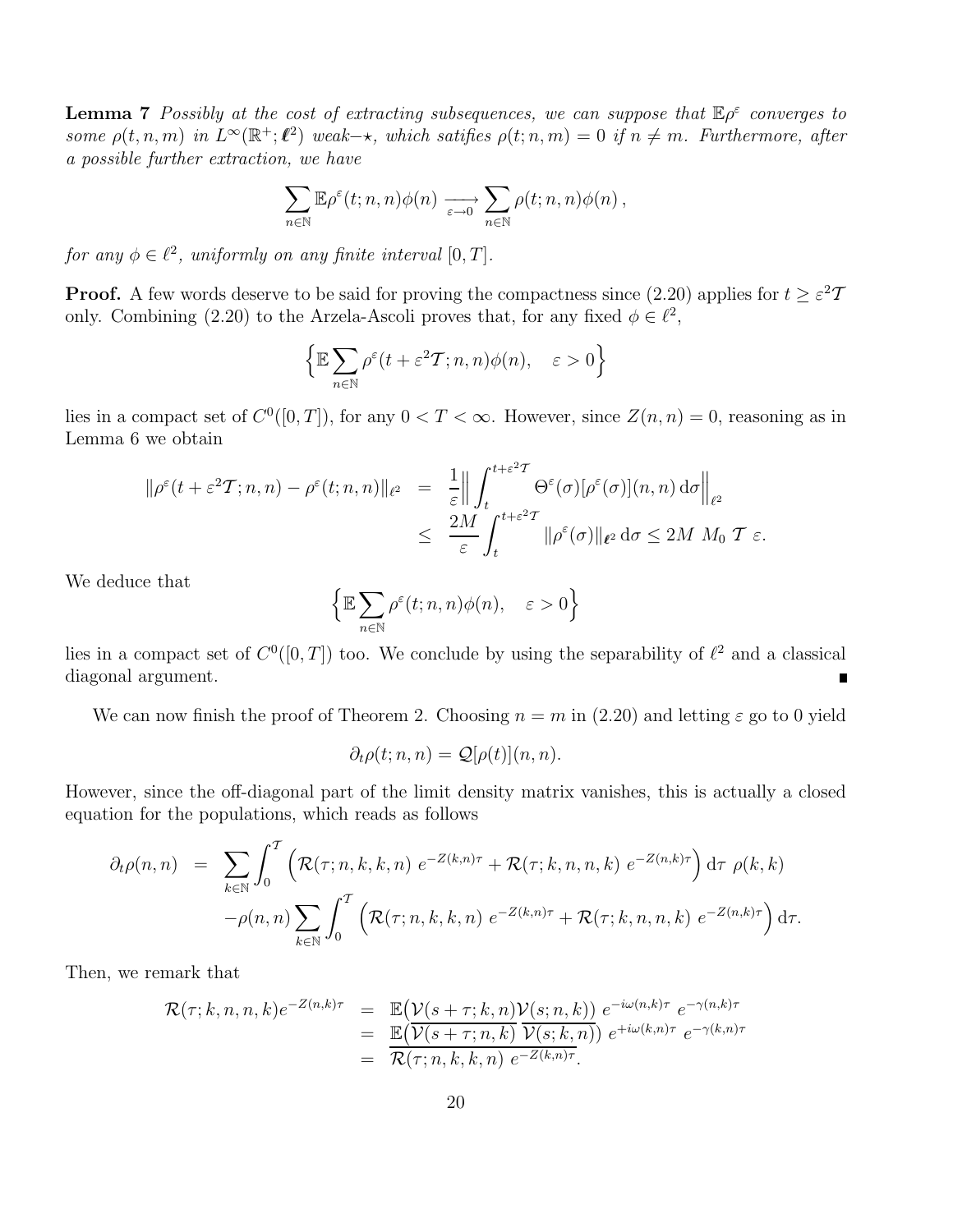Thus, we set

$$
A(n,k) = 2\mathrm{Re}\int_0^T \mathcal{R}(\tau;n,k,k,n) e^{-Z(k,n)\tau} d\tau,
$$

 $\blacksquare$ 

and we recognize the Einstein rate equation (2.18).

We end this Section by discussing the non-negativity of the effective coefficients.

**Lemma 8** The coefficents  $A(n, k)$  are non negative.

The proof relies on the following observation, due to [PV].

**Lemma 9** For any  $F \in L^1(\mathbb{R})$ , we have

$$
\int_{\mathbb{R}} F(\tau) d\tau = \lim_{R \to \infty} \frac{1}{2R} \int_{-R}^{+R} \int_{-R}^{+R} F(\sigma - \tau) d\sigma d\tau.
$$

**Proof.** The proof starts with the following simple remark

$$
\int_{\mathbb{R}} F(s) ds = \frac{1}{2R} \int_{-R}^{+R} \int_{\mathbb{R}} F(s) ds dt = \frac{1}{2R} \int_{-R}^{+R} \left( \int_{\mathbb{R}} F(\sigma - t) d\sigma \right) dt.
$$

Therefore, it suffices to show that

$$
\lim_{R \to \infty} \frac{1}{2R} \left( \int_{-R}^{+R} \int_{|\sigma| \ge R} |F(\sigma - t)| d\sigma \right) dt = 0.
$$

Changing variables again, we reduce the problem to investigating the behavior of

$$
\frac{1}{2R} \left( \int_{-R}^{+R} \int_{s+t \ge R} |F(s)| \, \mathrm{d}s \right) \, \mathrm{d}t,
$$

for large R, and similarly for the quantity obtained by replacing  $s + t \geq R$  by  $s + t \leq -R$ . Then, the Fubini theorem allows us to rewrite this integral as

$$
\frac{1}{2R} \int_0^{\infty} |F(s)| \left( \int_{\mathbb{R}} 1\!\!1_{-R \le t \le R} 1\!\!1_{R-s \le t} \, \mathrm{d}t \right) \, \mathrm{d}s = \frac{1}{2R} \int_0^{2R} |F(s)| \left( \int_{R-s}^R \, \mathrm{d}t \right) \, \mathrm{d}s = \int_0^{2R} |F(s)| \frac{s}{2R} \, \mathrm{d}s.
$$

A simple application of the Lebesgue theorem allows to conclude the proof.

### Proof of Lemma 8. Remark that

$$
\mathcal{R}(\tau;n,k,k,n) = \mathbb{E}\mathcal{V}(\tau;n,k)\mathcal{V}(0;k,n) = \mathbb{E}\mathcal{V}(0;k,n)\mathcal{V}(\tau;n,k) = \mathcal{R}(-\tau;k,n,n,k) = \mathcal{R}(\tau;k,n,n,k).
$$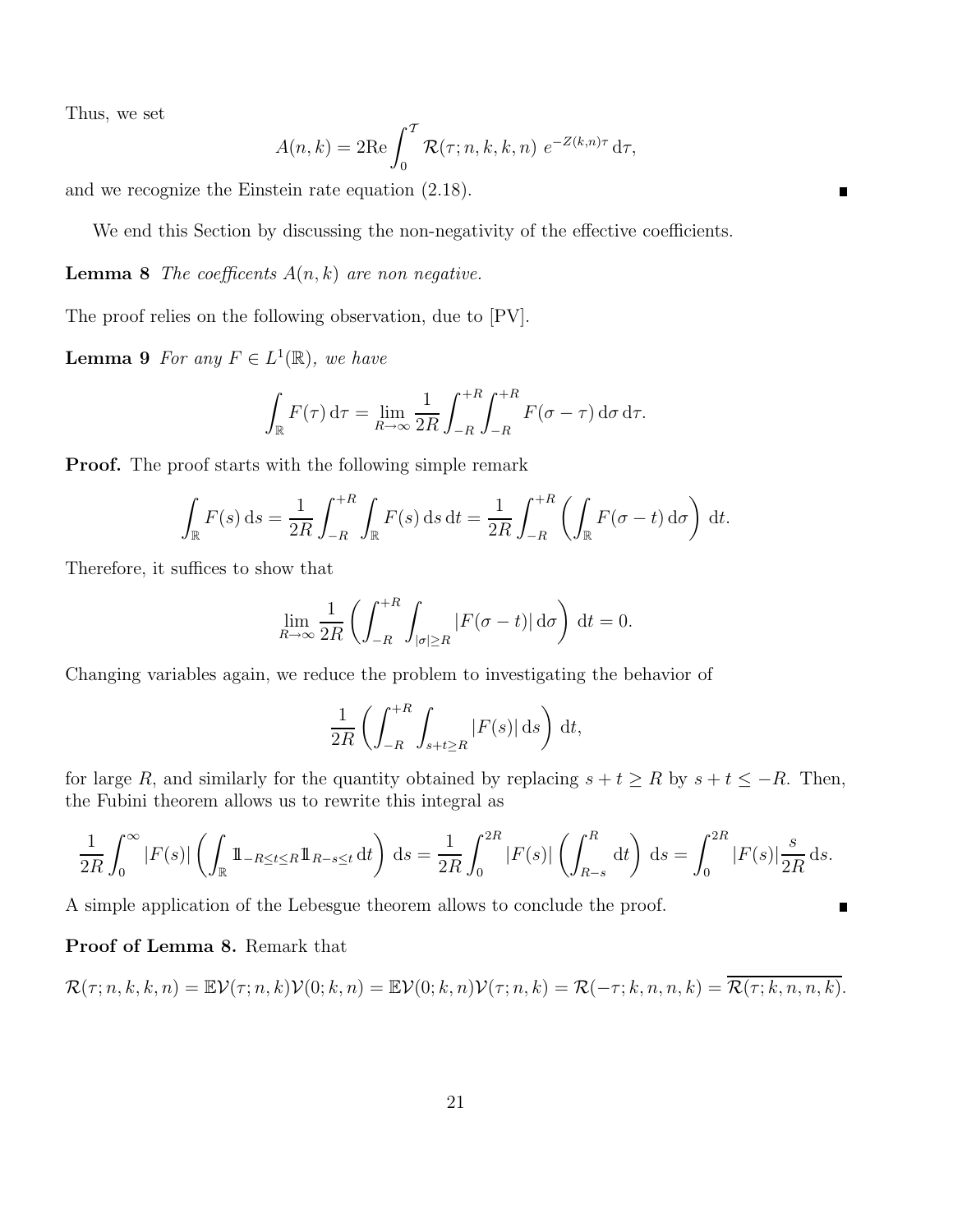Hence, recalling (HQ1) and (HQ2), we can write

$$
A(n,k) = 2\text{Re}\int_{0}^{T} \mathcal{R}(\tau;n,k,k,n)e^{-Z(k,n)\tau} d\tau
$$
  
= 2\text{Re}\int\_{-T}^{0} \mathcal{R}(\tau;k,n,n,k)e^{Z(k,n)\tau} d\tau = 2\text{Re}\int\_{-T}^{0} \mathcal{R}(\tau;n,k,k,n)e^{Z(n,k)\tau} d\tau  
= \text{Re}\int\_{-T}^{+T} \mathcal{R}(\tau;n,k,k,n)e^{-i\omega(k,n)\tau} \Big(e^{-\gamma(k,n)\tau}\mathbb{1}\_{\tau>0} + e^{+\gamma(k,n)\tau}\mathbb{1}\_{\tau<0}\Big) d\tau.

Note that the integral is taken over the interval  $[-T, +T]$  only, by virtue of (HQ-R3). Then, appealing to (9), we are led to compute  $A(n,k) = \text{Re}(\lim_{R\to+\infty} I_R/(2R))$ , with

$$
I_{R} = \int_{-R}^{+R} \int_{-R}^{+R} \mathcal{R}(\sigma - \tau; n, k, k, n) e^{-i\omega(k, n)(\sigma - \tau)} (e^{-\gamma(k, n)(\sigma - \tau)} 1\!\!1_{\sigma > \tau} + e^{+\gamma(k, n)(\sigma - \tau)} 1\!\!1_{\sigma < \tau}) d\sigma d\tau
$$
  
\n
$$
= \int_{-R}^{+R} \int_{-R}^{+R} \mathbb{E} \mathcal{V}(\sigma; n, k) \mathcal{V}(\tau, k, n) e^{-i\omega(k, n)(\sigma - \tau)} (e^{-\gamma(k, n)(\sigma - \tau)} 1\!\!1_{\sigma > \tau} + e^{+\gamma(k, n)(\sigma - \tau)} 1\!\!1_{\sigma < \tau}) d\sigma d\tau
$$
  
\n
$$
= \mathbb{E} \int_{-R}^{+R} \mathcal{V}(\sigma; n, k) e^{-i\omega(k, n)\sigma} \Big( \int_{-R}^{\sigma} \mathcal{V}(\tau; k, n) e^{i\omega(k, n)\tau} e^{\gamma(k, n)\tau} d\tau \Big) e^{-\gamma(k, n)\sigma} d\sigma
$$
  
\n
$$
+ \mathbb{E} \int_{-R}^{+R} \mathcal{V}(\tau; k, n) e^{i\omega(k, n)\tau} \Big( \int_{-R}^{\tau} \mathcal{V}(\sigma; n, k) e^{-i\omega(k, n)\sigma} e^{\gamma(k, n)\sigma} d\sigma \Big) e^{-\gamma(k, n)\tau} d\tau.
$$

Let us set

$$
\mathcal{U}(\sigma) = \int_{-R}^{\sigma} \mathcal{V}(\tau; k, n) e^{i\omega(k, n)\tau} e^{\gamma(k, n)\tau} d\tau, \qquad \overline{\mathcal{U}(\sigma)} = \int_{-R}^{\sigma} \mathcal{V}(\tau; n, k) e^{-i\omega(k, n)\tau} e^{\gamma(k, n)\tau} d\tau.
$$

We recognize that  $I_R$  is nothing but

$$
\mathbb{E}\int_{-R}^{+R}\Big(\overline{\mathcal{U}'(\sigma)}\mathcal{U}(\sigma)+\mathcal{U}'(\sigma)\overline{\mathcal{U}(\sigma)}\Big)e^{-2\gamma(k,n)\sigma} d\sigma = \mathbb{E}\Big\{\frac{|\mathcal{U}(R)|^2}{2}+\gamma(k,n)\int_{-R}^{+R}\frac{|\mathcal{U}(\sigma)|^2}{2}e^{-2\gamma(k,n)\sigma} d\sigma\Big\},\
$$

 $\blacksquare$ 

which is therefore non negative.

## 2.5 Proof of Theorem 3

We only sketch the main arguments, since the proof remains quite close to the previous one. First of all, we readily obtain the following estimates, for any  $t \geq 0$ ,

$$
\left\{\n\sum_{n,m\in\mathbb{N}}|\rho^{\varepsilon}(t;n,m)|^{2}+\int_{0}^{t}\sum_{n,m\in\mathbb{N}}|h^{\varepsilon}(s;n,m)|^{2} ds\leq \sum_{n,m\in\mathbb{N}}|\rho^{\varepsilon}(0;n,m)|^{2}\leq M_{0}<\infty, \right.
$$
  

$$
h^{\varepsilon}(t;n,m)=\frac{\sqrt{\gamma^{\varepsilon}(n,m)}}{\varepsilon}\rho^{\varepsilon}(t;n,m).
$$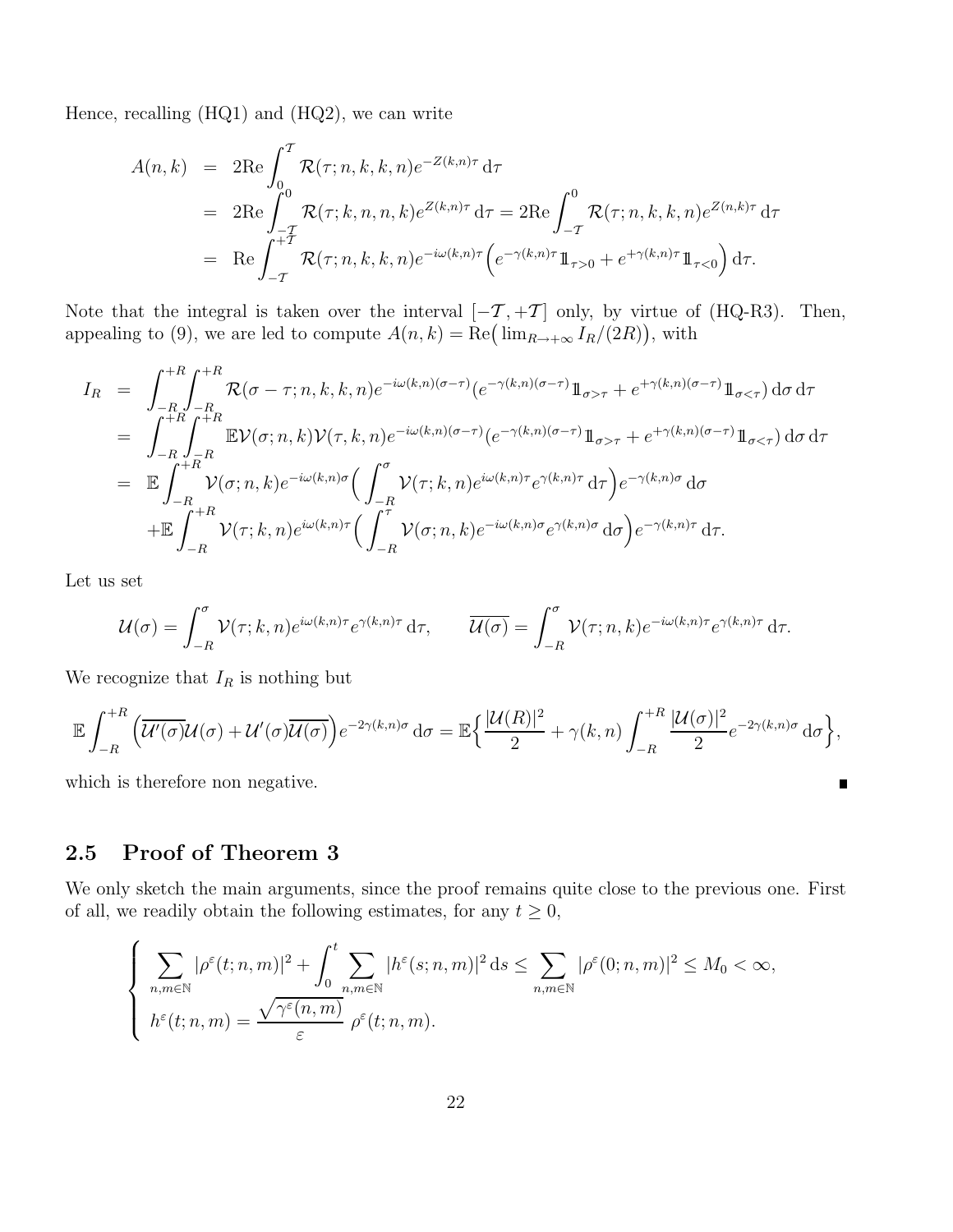This motivates to split the solution as follows

$$
\rho^{\varepsilon}(t;n,m) = \rho^{\varepsilon}(t;n,n)\delta(n,m) + \frac{\varepsilon}{\sqrt{\gamma_{\star}^{\varepsilon}}}\widetilde{\rho}^{\varepsilon}(t;n,m)
$$

where  $\widetilde{\rho}^{\varepsilon}(t;n,m) = \frac{\sqrt{\gamma_{\varepsilon}^{\varepsilon}}}{\varepsilon} \rho^{\varepsilon}(t;n,m) (1 - \delta(n,m))$  is thus bounded in  $L^2(\mathbb{R}^+;\ell^2)$ . Therefore, the scaling assumption (HQ1"') implies that, up to a subsequence,  $\rho^{\varepsilon}(t; n,m)$  converges to some  $\rho(t; n, n)\delta(n, m)$  weakly in  $L^2(0, T; \ell^2)$ ,  $0 < T < \infty$ . Then, we observe that

$$
\partial_t \rho^{\varepsilon}(t; n, n) = \frac{1}{\sqrt{\gamma_{\star}^{\varepsilon}}} \Theta^{\varepsilon}(t) [\widetilde{\rho}^{\varepsilon}(t)](n, n), \tag{2.21}
$$

while the evolution of the remainder is driven by

$$
\partial_t \widetilde{\rho}^{\varepsilon}(t;n,m) + \frac{Z^{\varepsilon}(n,m)}{\varepsilon^2} \widetilde{\rho}^{\varepsilon}(t;n,m) = \frac{\sqrt{\gamma_{\star}^{\varepsilon}}}{\varepsilon^2} \Theta^{\varepsilon}(t) [\rho^{\varepsilon}(t)](n,m),
$$

with the obvious notation  $Z^{\varepsilon}(n,m) = i\omega(n,m) + \gamma^{\varepsilon}(n,m)$ . We deduce that, for  $t \geq \varepsilon^2 T$ ,

$$
\widetilde{\rho}^{\varepsilon}(t;n,m) = e^{-Z^{\varepsilon}(n,m)\mathcal{T}}\widetilde{\rho}^{\varepsilon}(t-\varepsilon^2\mathcal{T};n,m) + \frac{\sqrt{\gamma_{\star}^{\varepsilon}}}{\varepsilon^2} \int_{t-\varepsilon^2\mathcal{T}}^{t} e^{-Z^{\varepsilon}(n,m)(t-\sigma)/\varepsilon^2} \Theta^{\varepsilon}(\sigma)[\rho^{\varepsilon}(\sigma)](n,m) d\sigma
$$

holds for  $t \geq \varepsilon^2 \mathcal{T}$ ; we insert this formula into (2.21) and get

$$
\partial_t \rho^{\varepsilon}(t; n, n) = \frac{1}{\sqrt{\gamma_{\star}^{\varepsilon}}} \Theta^{\varepsilon}(t) \left[ e^{-Z^{\varepsilon} \mathcal{T}} \widetilde{\rho}^{\varepsilon}(t - \varepsilon^2 \mathcal{T}) \right] (n, n) \n+ \frac{1}{\varepsilon^2} \int_{t - \varepsilon^2 \mathcal{T}}^t \Theta^{\varepsilon}(t) \left[ e^{-Z^{\varepsilon}(t - \sigma)/\varepsilon^2} \Theta^{\varepsilon}(\sigma) [\rho^{\varepsilon}(\sigma)] \right] (n, n) d\sigma.
$$
\n(2.22)

(The notation  $e^{Z^{\varepsilon}t}$  still stands for the multiplication operator in  $\ell^2$   $\rho(n,m) \mapsto e^{Z^{\varepsilon}(n,m)t} \rho(n,m);$ similarly, we shall use the operator  $e^{i\omega t}$  :  $\rho(n,m) \mapsto e^{i\omega(n,m)t} \rho(n,m)$ .) Of course, the crucial decorrelation property Lemma 5 still holds so that the expectation of the first term at the right hand side of  $(2.22)$  vanishes, while the  $\ell^2$  norm of the second one is clearly dominated by

$$
(2M)^2 M_0 \frac{1}{\varepsilon^2} \int_{t-\varepsilon^2 T}^t d\sigma = (2M)^2 M_0 T.
$$

Reasoning like in the previous Section, this provides the compactness of  $\mathbb{E}\rho^{\varepsilon}(t;n,n)$  in  $C^{0}([0,T];\ell^{2}$ weak), since we also have

$$
\|\rho^{\varepsilon}(t;n,n)-\rho^{\varepsilon}(s;n,n)\|_{\ell^2}=\left\|\frac{1}{\varepsilon}\int_{s}^{t}\Theta^{\varepsilon}(\sigma)[\rho^{\varepsilon}(\sigma)](n,n)\,d\sigma\right\|_{\ell^2}\leq 2M\,M_0\,\frac{|t-s|}{\varepsilon}.
$$

To conclude, we need further continuity estimates. To this end, we rewrite (1.4) as follows

$$
\partial_t \rho^{\varepsilon}(t;n,m) + \frac{i}{\varepsilon^2} \omega(n,m) \rho^{\varepsilon}(t;n,m) = +\frac{1}{\varepsilon} \Theta^{\varepsilon}(t) [\rho^{\varepsilon}(t)](n,m) - \frac{\sqrt{\gamma^{\varepsilon}(n,m)}}{\varepsilon} h^{\varepsilon}(t;n,m),
$$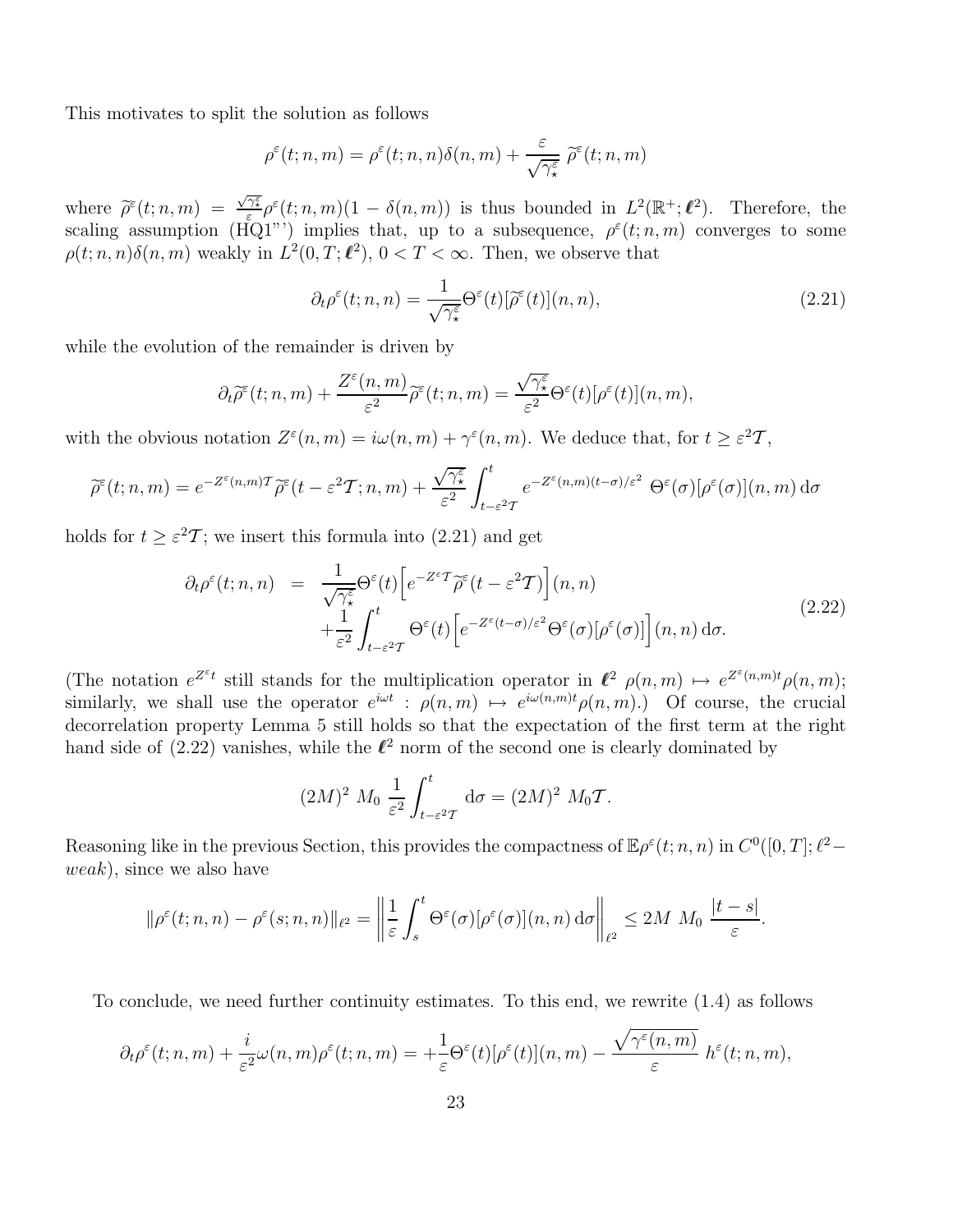which yields

$$
\begin{split}\n&\left\|\rho^{\varepsilon}(t;n,m)-e^{-i\omega(n,m)(t-s)/\varepsilon^{2}}\rho^{\varepsilon}(s;n,m)\right\|_{\ell^{2}} \\
&=\frac{1}{\varepsilon}\left\|\int_{s}^{t}e^{-i\omega(n,m)(t-\sigma)/\varepsilon^{2}}\left(\Theta^{\varepsilon}(\sigma)[\rho^{\varepsilon}(\sigma)](n,m)-\sqrt{\gamma^{\varepsilon}(n,m)}h^{\varepsilon}(\sigma;n,m)\right)\mathrm{d}\sigma\right\|_{\ell^{2}} \\
&\leq\frac{|t-s|}{\varepsilon}2MM_{0}+\frac{\sqrt{|t-s|}}{\varepsilon}\sqrt{\Gamma}\left(\int_{s}^{t}\|h^{\varepsilon}(\sigma)\|_{\ell^{2}}^{2}\mathrm{d}\sigma\right)^{1/2}.\n\end{split} \tag{2.23}
$$

Then, we expand the second integral at the right hand side of (2.22)

$$
\begin{cases} \frac{1}{\varepsilon^{2}} \int_{t-\varepsilon^{2}T}^{t} \Theta^{\varepsilon}(t) \Big[ e^{-Z^{\varepsilon}(t-\sigma)/\varepsilon^{2}} \Theta^{\varepsilon}(\sigma) [\rho^{\varepsilon}(\sigma)] \Big] (n,m) \, d\sigma = L^{\varepsilon}(t;n,m) + R^{\varepsilon}(t;n,m),\\ L^{\varepsilon}(t;n,m) = \frac{1}{\varepsilon^{2}} \int_{t-\varepsilon^{2}T}^{t} \Theta^{\varepsilon}(t) \Big[ e^{-Z^{\varepsilon}(t-\sigma)/\varepsilon^{2}} \Theta^{\varepsilon}(\sigma) [\mathbb{E}\rho^{\varepsilon}(t)] \Big] (n,m) \, d\sigma,\\ R^{\varepsilon}(t;n,m) = \frac{1}{\varepsilon^{2}} \int_{t-\varepsilon^{2}T}^{t} \Theta^{\varepsilon}(t) \Big[ e^{-Z^{\varepsilon}(t-\sigma)/\varepsilon^{2}} \Theta^{\varepsilon}(\sigma) [\rho^{\varepsilon}(\sigma) - \mathbb{E}\rho^{\varepsilon}(t)] \Big] (n,m) \, d\sigma. \end{cases}
$$

By using the decorrelation properties again, we can write the expectation of the remainder as follows, for any  $t \geq 2\varepsilon^2 \mathcal{T}$ ,

$$
\mathbb{E}R^{\varepsilon}(t;n,m) = \mathbb{E}\frac{1}{\varepsilon^{2}}\int_{t-\varepsilon^{2}T}^{t}\Theta^{\varepsilon}(t)\Big[e^{-Z^{\varepsilon}(t-\sigma)/\varepsilon^{2}}\Theta^{\varepsilon}(\sigma)[e^{-i\omega T}\mathbb{E}\rho^{\varepsilon}(\sigma-\varepsilon^{2}T)-e^{-i\omega(\sigma-t)}\mathbb{E}\rho^{\varepsilon}(t)]\Big](n,m)\,d\sigma
$$
  
 
$$
+\mathbb{E}\frac{1}{\varepsilon^{2}}\int_{t-\varepsilon^{2}T}^{t}\Theta^{\varepsilon}(t)\Big[e^{-Z^{\varepsilon}(t-\sigma)/\varepsilon^{2}}\Theta^{\varepsilon}(\sigma)[\rho^{\varepsilon}(\sigma)-e^{-i\omega T}\rho^{\varepsilon}(\sigma-\varepsilon^{2}T)]\Big](n,m)\,d\sigma.
$$

This can be evaluated by using (2.23); we get,

$$
\|\mathbb{E}R^{\varepsilon}(t)\|_{\ell^{2}} \leq \frac{1}{\varepsilon^{2}}(2M)^{2} \int_{t-\varepsilon^{2}T}^{t} \mathbb{E}\left(\left\|e^{-i\omega T}\left(\rho^{\varepsilon}(\sigma-\varepsilon^{2}T)-e^{-i\omega(\sigma-\varepsilon^{2}T-t)}\rho^{\varepsilon}(t)\right)\right\|_{\ell^{2}} + \left\|\rho^{\varepsilon}(\sigma)-e^{-i\omega T}\rho^{\varepsilon}(\sigma-\varepsilon^{2}T)\right\|_{\ell^{2}}\right) d\sigma
$$
  

$$
\leq \frac{1}{\varepsilon^{2}}(2M)^{2} \int_{t-\varepsilon^{2}T}^{t} \left(6MM_{0}\frac{\varepsilon^{2}T}{\varepsilon}+\frac{\sqrt{2\varepsilon^{2}T}}{\varepsilon}\sqrt{\Gamma}\mathbb{E}\left(\int_{\sigma-\varepsilon^{2}T}^{t}||h^{\varepsilon}(\sigma')||_{\ell^{2}}^{2} d\sigma'\right)^{1/2} + \frac{\sqrt{\varepsilon^{2}T}}{\varepsilon}\sqrt{\Gamma}\mathbb{E}\left(\int_{\sigma-\varepsilon^{2}T}^{\sigma}||h^{\varepsilon}(\sigma')||_{\ell^{2}}^{2} d\sigma'\right)^{1/2}\right) d\sigma
$$
  

$$
\leq C\left(\varepsilon+\frac{1}{\varepsilon^{2}}\int_{t-\varepsilon^{2}T}^{t} \mathbb{E}\left(\int_{t-2\varepsilon^{2}T}^{t}||h^{\varepsilon}(\sigma')||_{\ell^{2}}^{2} d\sigma'\right)^{1/2} d\sigma\right)
$$
  

$$
\leq C\left(\varepsilon+\mathbb{E}\left(\int_{t-2\varepsilon^{2}T}^{t}||h^{\varepsilon}(\sigma')||_{\ell^{2}}^{2} d\sigma'\right)^{1/2}\right)
$$

where the constant  $C > 0$  depends on T, M, M<sub>0</sub> but does not depend on  $\varepsilon$ . For any  $t \geq 2\varepsilon^2 T$ , this quantity is bounded uniformly with respect to  $\varepsilon$ . Actually, it tends to 0 in  $L^2$  norm since

$$
\int_{2\varepsilon^2 T}^{\infty} \left( \int_{t-2\varepsilon^2 T}^t \|h^{\varepsilon}(\sigma')\|_{\ell^2}^2 d\sigma' \right) dt = \int_0^{\infty} \|h^{\varepsilon}(\sigma')\|_{\ell^2}^2 \left( \int_{\sigma'}^{\sigma'+2\varepsilon^2 T} dt \right) d\sigma' \leq M_0 \varepsilon^2 T.
$$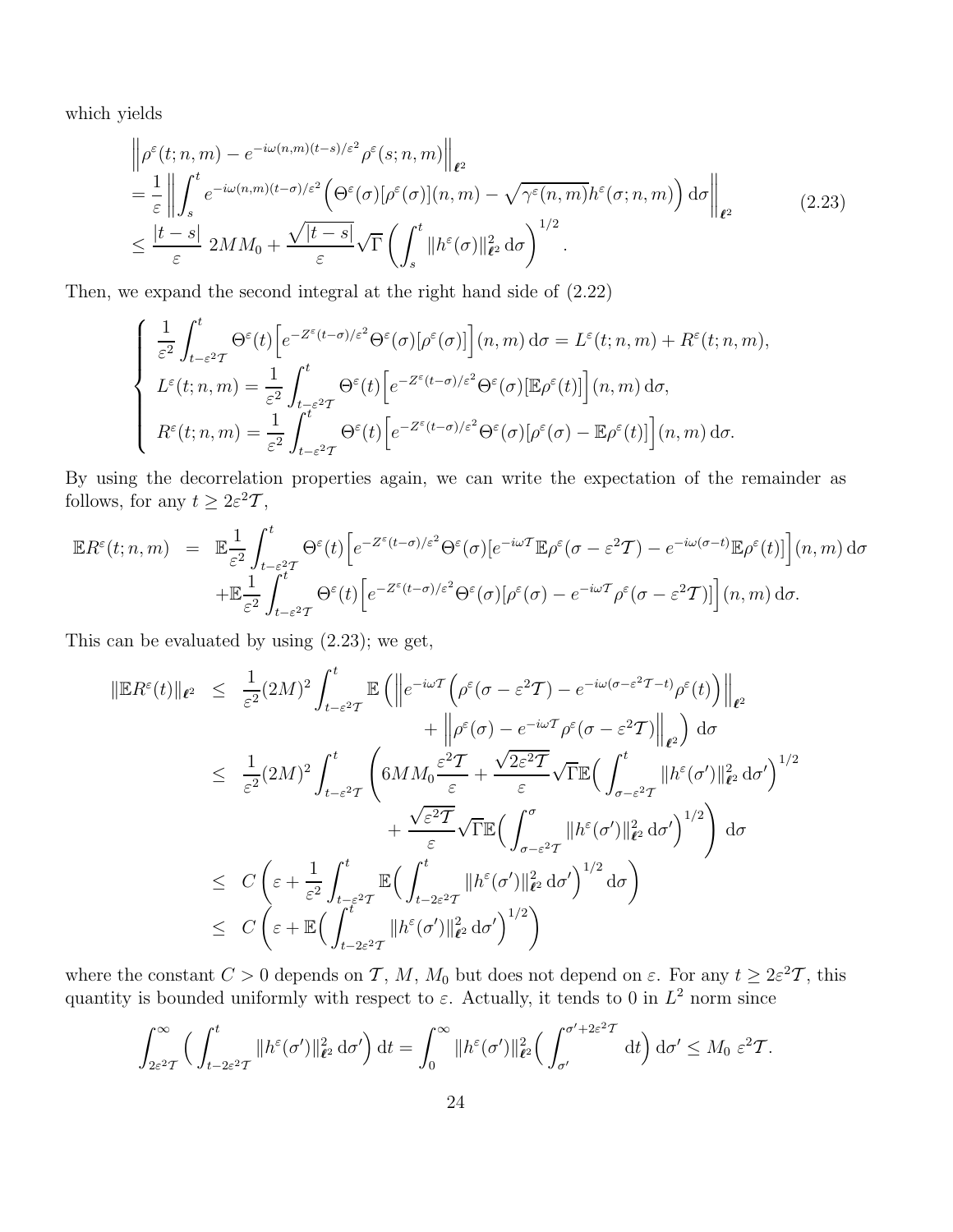It remains to compute the leading order term, namely

$$
\mathbb{E}L^{\varepsilon}(t;n,n) = \frac{1}{\varepsilon^{2}} \int_{t-\varepsilon^{2}T}^{t} \mathbb{E}\Theta^{\varepsilon}(t) \Big[e^{-Z^{\varepsilon}(t-\sigma)/\varepsilon^{2}}\Theta^{\varepsilon}(\sigma)[e^{-i\omega(\sigma-t)}\mathbb{E}\rho^{\varepsilon}(t)]\Big](n,n) d\sigma
$$
  
\n
$$
= \sum_{k,l\in\mathbb{N}} \Big(-\int_{0}^{T} \mathcal{R}(\tau;n,k,k,l) e^{(i\omega(l,n)-Z^{\varepsilon}(k,n))\tau} d\tau \mathbb{E}\rho^{\varepsilon}(t;l,n) + \int_{0}^{T} \mathcal{R}(\tau;n,k,l,n) e^{(i\omega(k,l)-Z^{\varepsilon}(k,n))\tau} d\tau \mathbb{E}\rho^{\varepsilon}(t;k,l) + \int_{0}^{T} \mathcal{R}(\tau;k,n,n,l) e^{(i\omega(l,k)-Z^{\varepsilon}(n,k))\tau} d\tau \mathbb{E}\rho^{\varepsilon}(t;l,k) - \int_{0}^{T} \mathcal{R}(\tau;k,n,l,k) e^{(i\omega(n,l)-Z^{\varepsilon}(n,k))\tau} d\tau \mathbb{E}\rho^{\varepsilon}(t;n,l) \Big).
$$

As  $\varepsilon$  goes to 0, this converges to

$$
\sum_{k \in \mathbb{N}} \int_0^T \left( \mathcal{R}(\tau; n, k, k, n) e^{-Z(k, n)\tau} + \mathcal{R}(\tau; k, n, n, k) e^{-Z(n, k)\tau} \right) d\tau \, \rho(t; k, k) \n- \sum_{k \in \mathbb{N}} \int_0^T \left( \mathcal{R}(\tau; n, k, k, n) e^{-Z(k, n)\tau} + \mathcal{R}(\tau; k, n, n, k) e^{-Z(n, k)\tau} \right) d\tau \, \rho(t; n, n),
$$

and we recover the announced Einstein rate equations.

## 3 Classical Model

 $\sqrt{ }$ 

### 3.1 Modeling Issues and Mathematical Preliminaries

Let us describe the specific relaxation operator that we use in  $(1.3)$ . The operator is intended to mimic, at the classical level, the relaxation effect of the quantum relaxation operator. The classical counterpart of the quantum population is the number of particles on a given energy surface  $\{(x, p) \in \mathbb{R}^{2D}, H_0(x, p) = \text{Constant}\}.$  Hence, we shall assume that this number is well defined and finite for almost all energy. Precisely, let us introduce the following requirements on the free Hamiltonian  $H_0$ .

(HC1) 
$$
H_0 \in C^{\infty}(\mathbb{R}^{2D}),
$$
  $H_0(x,p) \geq -C_0$  for some  $C_0 \geq 0,$   $\lim_{|(x,p)| \to \infty} H_0(x,p) = +\infty.$ 

For almost all  $E \in \mathbb{R}$ , the set  $\Sigma_E = \{(x, p) \in \mathbb{R}^{2D} \text{ such that } H_0(x, p) = E\}$ is a smooth orientable  $(2D-1)$  submanifold of  $\mathbb{R}^{2D}$ . For any such E, let  $d\Sigma_E(x, p)$ denote the induced euclidean surface measure. We define the measure

**(HC2)**  
\nFor almost an 
$$
E \in \mathbb{R}
$$
, the set  $\mathbb{Z}_E$   $\{(x, p) \in \mathbb{R}^2$  for any such  $E$ , let  $d\Sigma_E(x, p)$   
\ndenote the induced euclidean surface measure. We define the measure  
\n
$$
\delta(H_0(x, p) - E) := \frac{d\Sigma_E(x, p)}{|\nabla_{x, p} H_0(x, p)|}.
$$
\nFor any  $E$ , we suppose that  $\Sigma_E$  has finite measure with respect to  $\delta(H_0(x, p) - E)$   
\n
$$
h_0(E) := \int_{\Sigma_E} \delta(H_0(x, p) - E) < +\infty, \qquad \text{a.e. } E \in \mathbb{R}.
$$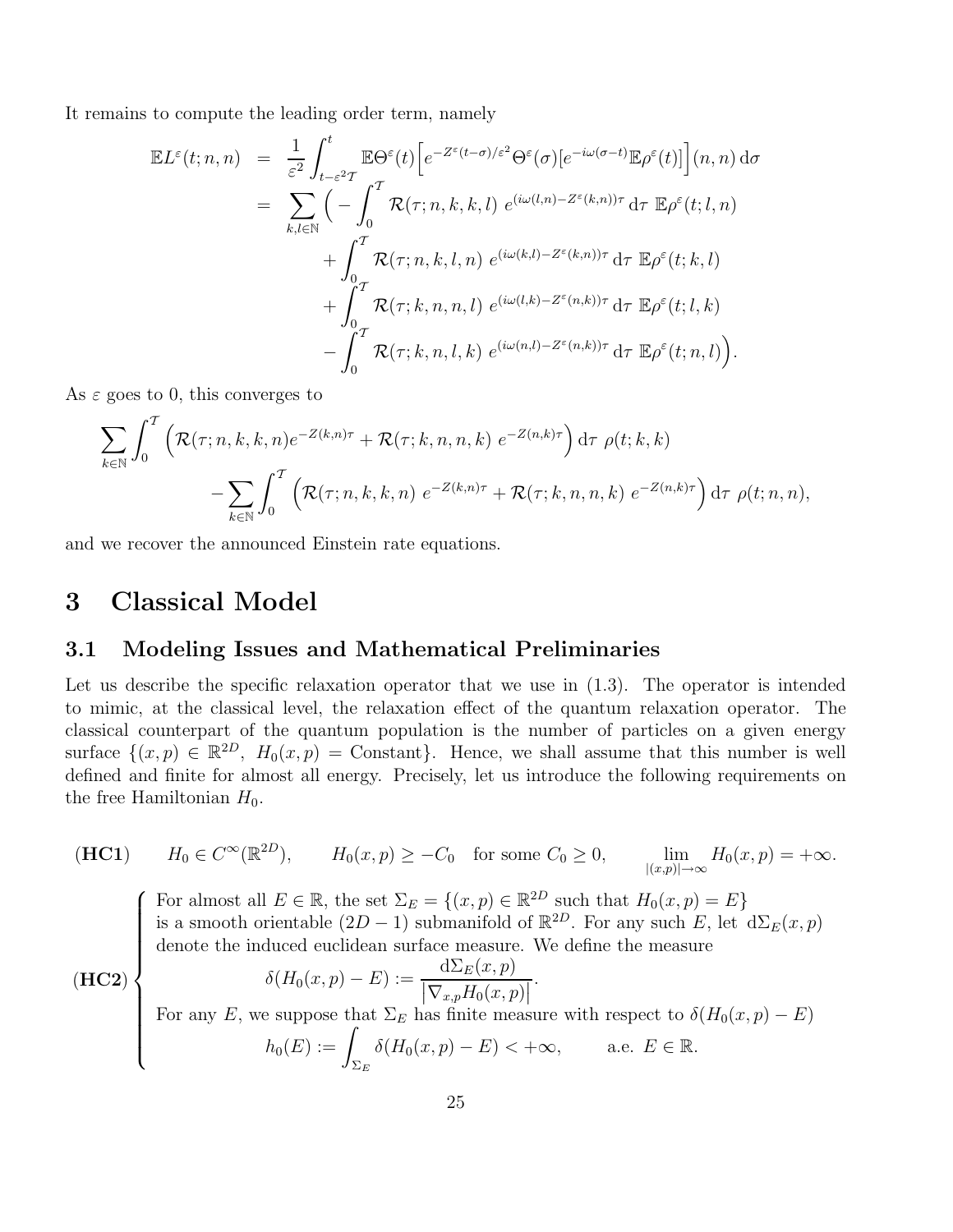These assumptions<sup>4</sup> are fulfilled e.g. by the harmonic potential  $H_{\text{harm}}(x, p) = (x^2 + p^2)/2$ , in which case energy shells simply reduce to spheres. Hypothesis (HC1) allows us to define the measure  $\delta(H_0(x) - E)$  which is actually nothing but the microcanonical measure, or Liouville measure, on the energy shell  $\Sigma_E = \{H_0(x,p) = E\}.$ 

The integral

$$
\Pi f(E) := \frac{1}{h_0(E)} \int_{\Sigma_E} f(x, p) \ \delta(H_0(x, p) - E). \tag{3.24}
$$

gives the number of particles in the energy shell  $\Sigma_E$ . Now, let us set

$$
P: f \longmapsto Pf(x, p) := \Pi f(H_0(x, p)). \tag{3.25}
$$

Going on with the analogy between classical and quantum mechanics leads to the following definition of the relaxation operator to be used in (1.3)

$$
Q(f) = \gamma (Pf - f),\tag{3.26}
$$

with  $\gamma \geq 0$ . This operator models relaxation phenomena that make the distribution of particles uniform on any energy shells. We will go back to the derivation of such an operator from the quantum equation via semi-classical limits in a forthcoming work. For further purposes, let us collect the basic properties of the operator P.

**Lemma 10** The operator  $P$  satisfies: (i)  $P$  is a continuous projection operator on  $L^r$  spaces:

$$
P(Pf) = Pf, \qquad \qquad \|Pf\|_{L^r(\mathbb{R}^{2D})} \le \|f\|_{L^r(\mathbb{R}^{2D})} \quad 1 \le r \le \infty.
$$

 $(ii)$  P is conservative in the sense that for any integrable function, we get

$$
\int_{\mathbb{R}^{2D}} P f \, \mathrm{d}p \, \mathrm{d}x = \int_{\mathbb{R}^{2D}} f \, \mathrm{d}p \, \mathrm{d}x.
$$

(iii) P is self-adjoint with respect to the inner product in  $L^2(\mathbb{R}^{2D})$ . Consequently, the following orthogonality property holds: for any function  $f \in L^2(\mathbb{R}^{2D})$  and  $\varphi : \mathbb{R} \to \mathbb{R}$  such that  $(x, p) \mapsto$  $\varphi(H_0(x,p))$  lies in  $L^2(\mathbb{R}^{2D})$ , we have

$$
\int_{\mathbb{R}^{2D}} \varphi(H_0(x,p))(I-P)f \, \mathrm{d}p \, \mathrm{d}x = 0.
$$

(iv) P is a non negative operator: if  $f \geq 0$  a.e., then  $Pf \geq 0$  a.e.  $(x, p)$  too. Moreover, if  $f \geq 0$ and  $Pf = 0$  a.e. then  $f = 0$  a.e.

<sup>&</sup>lt;sup>4</sup>It would be more rigorous to consider  $E \in H_0(\mathbb{R}^{2D}) = \{H_0(x,p), (x,p) \in \mathbb{R}^{2D}\}\$  instead of  $E \in \mathbb{R}$ . Since the distinction between  $H_0(\mathbb{R}^{2D})$  and  $\mathbb R$  is anyhow obvious we shall systematically make a slight abuse of notation by considering energies  $E \in \mathbb{R}$ .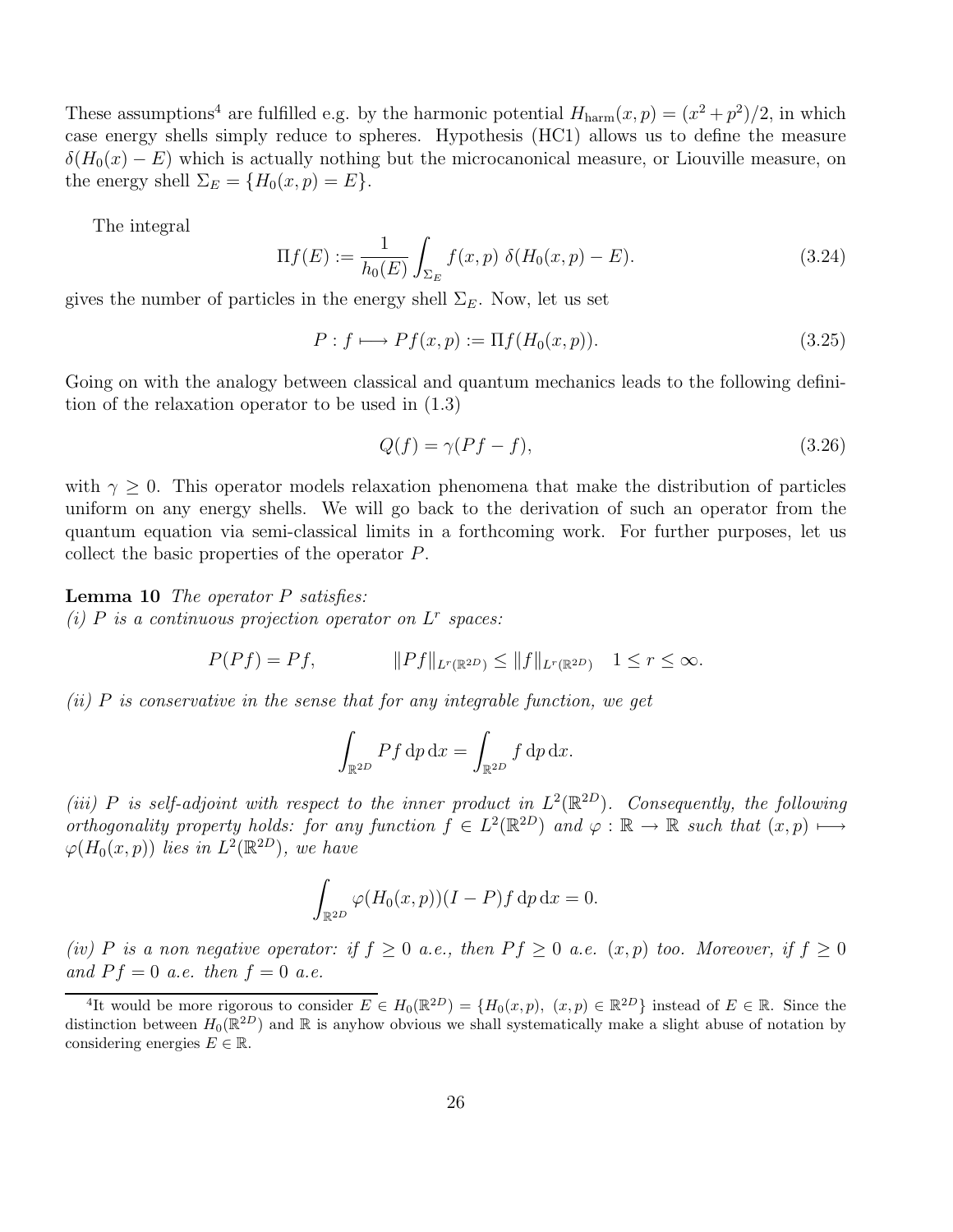(v) The operators  $f \mapsto Pf$  and  $f \mapsto \{H_0, f\}$  are orthogonal, in the sense that

$$
P\big\{H_0, f\big\}=0,
$$

holds for any  $f \in L^2(\mathbb{R}^{2D})$  such that  $\{H_0, f\} \in L^2(\mathbb{R}^{2D})$ . Consequently, for any  $f, g \in L^2(\mathbb{R}^{2D})$ such that  $\{H_0, f\}$  and  $\{H_0, g\}$  belong to  $L^2(\mathbb{R}^{2D})$ , we have

$$
P({H_0, f}g) = -P(f{H_0, g}).
$$

(vi) The operator Q is a bounded operator on  $L^2(\mathbb{R}^{2D})$  and the relation

$$
-\int_{\mathbb{R}^{2D}} Q(f)f \, \mathrm{d}p \, \mathrm{d}x = \gamma \int_{\mathbb{R}^{2D}} |Pf - f|^2 \, \mathrm{d}p \, \mathrm{d}x \ge 0
$$

holds for any  $f \in L^2(\mathbb{R}^{2D})$ .

We refer to [CDG] for proofs, which are more or less direct consequences of the coarea formula

$$
\int_{\mathbb{R}^{2D}} f(x, p) \, \mathrm{d}p \, \mathrm{d}x = \int_{\mathbb{R}} \left( \int_{\Sigma_E} f(x, p) \, \delta(H_0(x, p) - E) \right) \, dE,\tag{3.27}
$$

for any function  $f \in L^1(\mathbb{R}^{2D})$ . In particular, we have

$$
\int_{\mathbb{R}^{2D}} f(x, p) \, \mathrm{d}p \, \mathrm{d}x = \int_{\mathbb{R}} \Pi f(E) \, h_0(E) \, dE. \tag{3.28}
$$

The starting point of our analysis relies on the following statement (which is the classical analog of Proposition 1).

**Proposition 4** Suppose (HC1), (HC2) and let  $\gamma \geq 0$ . Let  $V^{\varepsilon}$  be a smooth potential, say  $V^{\varepsilon} \in \mathbb{R}^{n}$  $C^2(\mathbb{R} \times \mathbb{R}^{2D})$  with bounded second order derivatives. Consider a sequence of initial data such that

(**HC3**) 
$$
f_0^{\varepsilon}(x, p) \geq 0, \qquad \sup_{\varepsilon > 0} \int_{\mathbb{R}^{2D}} |f_0^{\varepsilon}(x, p)|^2 dp dx = M_0 < \infty.
$$

Then, for any  $\varepsilon > 0$ , the problem

$$
\partial_t f^\varepsilon + \frac{1}{\varepsilon^2} \{ H_0, f^\varepsilon \} + \frac{1}{\varepsilon} \{ V^\varepsilon, f^\varepsilon \} = \frac{1}{\varepsilon^2} \gamma (P f^\varepsilon - f^\varepsilon), \tag{3.29}
$$

with  $f|_{t=0} = f_0^{\varepsilon}$  has a unique (non-negative) solution  $f^{\varepsilon} \in C^0(\mathbb{R}^+; L^2(\mathbb{R}^{2D}))$ . Furthermore, the sequence  $(f^{\varepsilon})_{\varepsilon>0}$  is bounded in  $L^{\infty}(\mathbb{R}^+; L^2(\mathbb{R}^{2D}))$ . If  $\gamma > 0$ , then we also have

$$
\sup_{\varepsilon>0}\left(\frac{\gamma}{\varepsilon^2}\int_0^\infty \int_{\mathbb{R}^{2D}}|(f^\varepsilon-Pf^\varepsilon)(t;x,p)|^2\,\mathrm{d} p\,\mathrm{d} x\,\mathrm{d} t\right)\leq M_0<\infty.
$$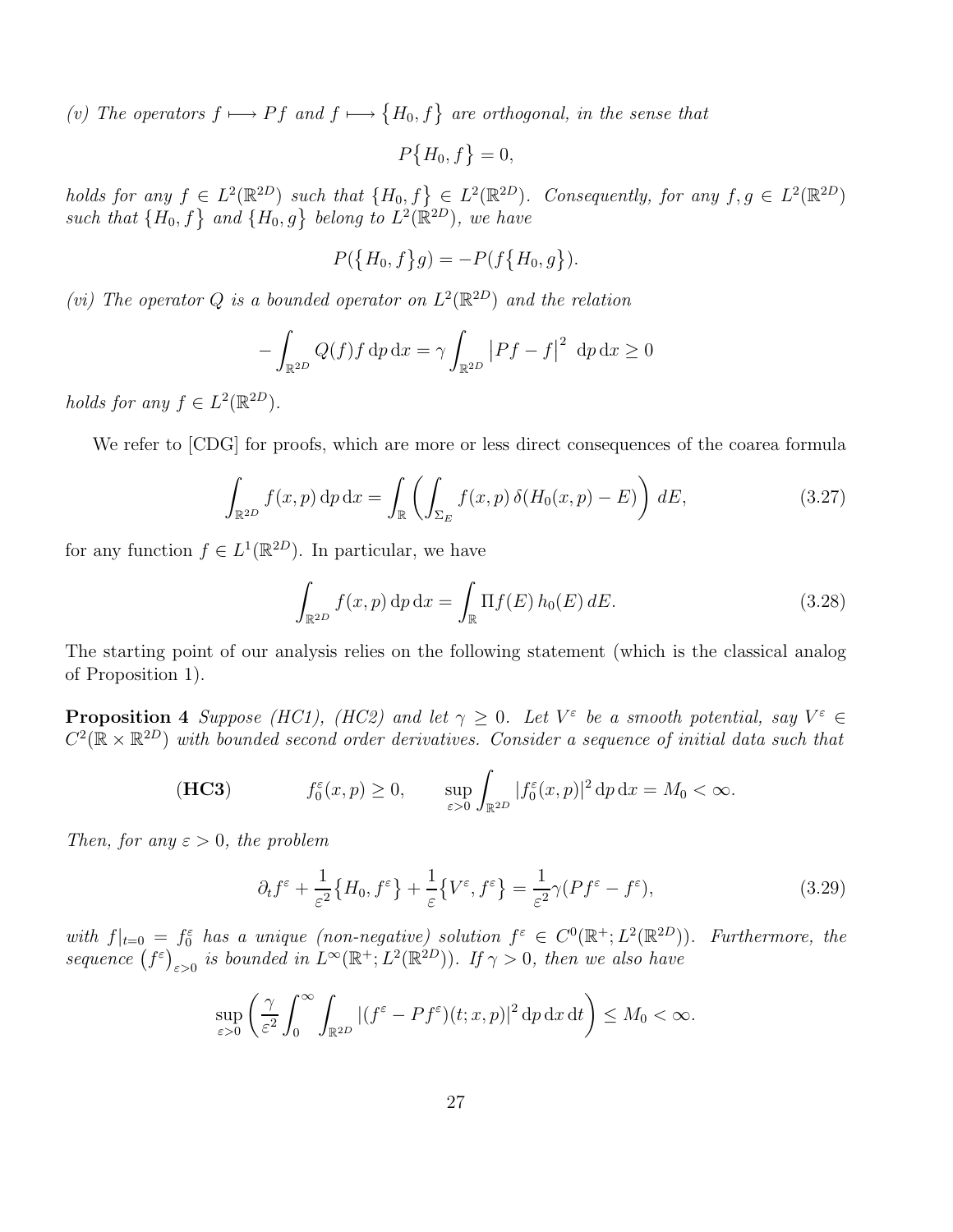Actually, we can obtain more estimates. Indeed, consider any convex function  $\Psi : \mathbb{R}^+ \to \mathbb{R}^+$ . Then, we have

$$
\frac{1}{2} \frac{d}{dt} \int_{\mathbb{R}^{2D}} \Psi(f^{\varepsilon}) \, \mathrm{d}p \, \mathrm{d}x = \gamma \int_{\mathbb{R}^{2D}} Q(f^{\varepsilon}) \Psi'(f^{\varepsilon}) \, \mathrm{d}p \, \mathrm{d}x \n= -\frac{\gamma}{\varepsilon^2} \int_{\mathbb{R}^{2D}} \left( Pf^{\varepsilon} - f^{\varepsilon} \right) \left( \Psi'(Pf^{\varepsilon}) - \Psi'(f^{\varepsilon}) \right) \mathrm{d}p \, \mathrm{d}x \le 0
$$

which provides uniform estimates in any  $L^r(\mathbb{R}^{2D})$  space,  $1 \leq r \leq \infty$ .

Our aim is to show that, up to some physically relevant assumptions on  $V^{\varepsilon}$ , the phase space density  $f^{\varepsilon}(t; x, p)$  behaves like  $F(t; H_0(x, p))$ , where  $F(t, E)$  satisfies a diffusion equation

$$
\partial_t (h_0 F) - \partial_E (h_0 d \partial_E F) = 0,\t\t(3.30)
$$

with  $h_0$  defined in (HC2). Coming back to the physical meaning,  $h_0F(E) dE$  can be interpreted as the number of particles having their energy in the interval  $(E, E + dE)$  while  $h_0 d \partial_E F(E)$  gives the density of the flux of particles through the energy surface  $\Sigma_E$ . The expression of the effective coefficient d, that will indeed be checked to be nonnegative, highly depends on the oscillating features of the potential  $V^{\varepsilon}$ . We shall describe the two different frameworks:

- either we deal with (quasi-)periodic oscillations, in which case the relaxation operator is crucial for smoothing out too sharp resonance effects. This will be illustrated by a simple and explicit example.

- or  $V^{\varepsilon}$  is defined through a random variable with short-time memory, in which case we can neglect the relaxation effects (at least in the limit  $\varepsilon \to 0$ ).

## 3.2 Liouville Equation with an Oscillating Potential: an explicit example

The solution of the kinetic equation

$$
\partial_t f^{\varepsilon} + \frac{1}{\varepsilon^2} \big\{ H_0, f^{\varepsilon} \big\} + \frac{1}{\varepsilon} \big\{ V(t/\varepsilon^2), f^{\varepsilon} \big\} = 0,
$$

with

$$
H_0(x, p) = (x^2 + p^2)/2,
$$
  $V(t; x) = x \cos(\omega t)$ 

can be explicitely computed. Indeed, let us consider the characteristics  $(X^{\varepsilon}, P^{\varepsilon})$  associated to the full Hamiltonian  $H_0(x,p)/\varepsilon^2 + V(t/\varepsilon^2;x)/\varepsilon$ . We have

$$
\begin{cases}\n\frac{\mathrm{d}}{\mathrm{d}s}X^{\varepsilon}(s;t,x,p) = \frac{1}{\varepsilon^{2}}P^{\varepsilon}(s;t,x,p), & \frac{\mathrm{d}}{\mathrm{d}s}P^{\varepsilon}(s;t,x,p) = -\frac{1}{\varepsilon^{2}}X^{\varepsilon}(s;t,x,p) + \frac{1}{\varepsilon}\cos(\omega s/\varepsilon^{2}), \\
X^{\varepsilon}(t;t,x,p) = x, & P^{\varepsilon}(t;t,x,p) = p.\n\end{cases}
$$

The microscopic density is conserved along these curves

$$
\frac{\mathrm{d}}{\mathrm{d}s}\Big[f^{\varepsilon}\big(s;X^{\varepsilon}(s;t,x,p),P^{\varepsilon}(s;t,x,p)\big)\Big]=0,
$$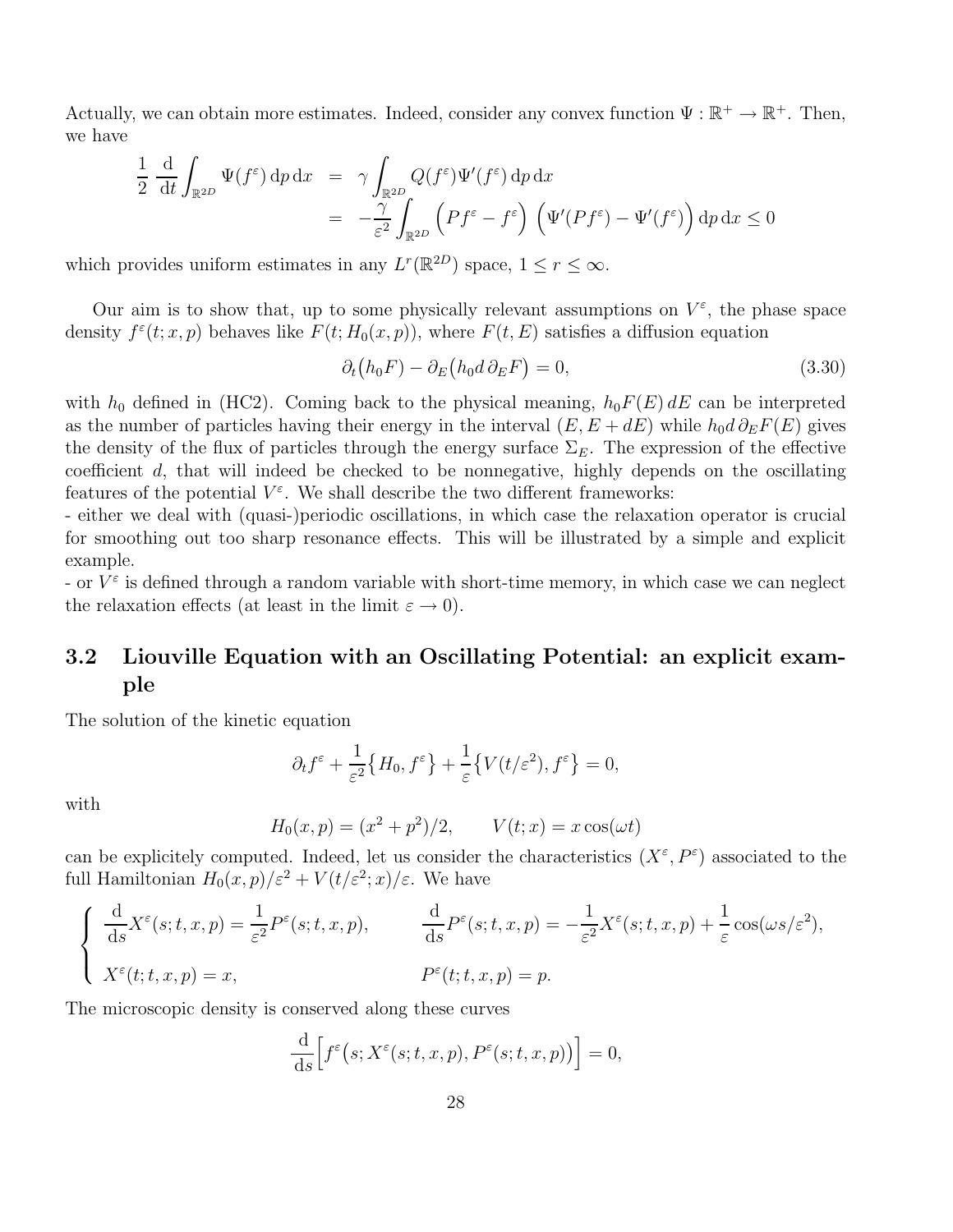and therefore, we get

$$
f^{\varepsilon}(t; x, p) = f_0(X^{\varepsilon}(0; t, x, p), P^{\varepsilon}(0; t, x, p)).
$$

Precisely, we have the following formulae

For 
$$
\omega \neq \pm 1
$$
:  
\n
$$
X^{\varepsilon}(0; t, x, p) = x \cos(t/\varepsilon^{2}) - p \sin(t/\varepsilon^{2}) + \frac{1 - \cos((1 - \omega)t/\varepsilon^{2})}{1 + \omega} + \frac{1 - \cos((1 - \omega)t/\varepsilon^{2})}{1 - \omega}),
$$
\n
$$
P^{\varepsilon}(0; t, x, p) = x \sin(t/\varepsilon^{2}) + p \cos(t/\varepsilon^{2}) + \frac{\sin((1 - \omega)t/\varepsilon^{2})}{1 - \omega}),
$$
\nFor  $\omega = \pm 1$ :  
\n
$$
X^{\varepsilon}(0; t, x, p) = x \cos(t/\varepsilon^{2}) - p \sin(t/\varepsilon^{2}) + \frac{\varepsilon}{2} \frac{1 - \cos(2t/\varepsilon^{2})}{2},
$$
\n
$$
P^{\varepsilon}(0; t, x, p) = x \sin(t/\varepsilon^{2}) + p \cos(t/\varepsilon^{2}) - \frac{\varepsilon}{4} \sin(2t/\varepsilon^{2}) - \frac{t}{2\varepsilon}.
$$

Hence, we observe that  $f^{\varepsilon}$  has a very different behavior than that of a solution of a diffusion equation. This illustrates the crucial role of the relaxation in the deterministic framework, or of the stochastic effects.

### 3.3 The Classical Model with a (Quasi-)Periodic Perturbation

We consider a perturbation  $V^{\varepsilon}$  which oscillates in a quasi-periodic way. Let Y be the unit cube in  $\mathbb{R}^d$ , for some integer  $d \geq 1$ . We assume that

There exists a vector 
$$
\Omega \in \mathbb{R}^d \setminus \{0\}
$$
 and a smooth function  
\n $\mathcal{V}: \mathbb{R}^d \times \mathbb{R}^{2D} \to \mathbb{R}$ ,  
\nwhich is  $\mathbb{Y}$ -periodic with respect to the first argument, such that  
\n $V^{\varepsilon}(t; x, p) = \mathcal{V}(t, \Omega t/\varepsilon^2; x, p)$ .

Such a function can be written by means of its Fourier series

$$
\mathcal{V}(t,\vartheta;x,p)=\sum_{\xi\in\mathbb{Z}^d}\widehat{\mathcal{V}}(t,\xi;x,p)\,\exp(2i\pi\xi\cdot\vartheta),\qquad\widehat{\mathcal{V}}(t,\xi;x,p)=\int_{\mathbb{Y}}\mathcal{V}(t,\vartheta;x,p)\,\exp(-2i\pi\xi\cdot\vartheta)\,d\vartheta.
$$

Taking into account the particular frequencies of oscillations of the perturbation, let us expand the solution of (1.4) according to the double scale ansatz

$$
f^{\varepsilon}(t; x, p) = F^{(0)}(t, \Omega t/\varepsilon^2; x, p) + \varepsilon F^{(1)}(t, \Omega t/\varepsilon^2; x, p) + \varepsilon^2 F^{(2)}(t, \Omega t/\varepsilon^2; x, p) + \dots
$$

where all functions  $F^{(i)}$  are supposed Y-periodic with respect to the second variable. Since

$$
\partial_t \Big( F^{(i)}(t, \Omega t/\varepsilon^2; x, p) \Big) = \Big( \partial_t F^{(i)} + \frac{1}{\varepsilon^2} \ \Omega \cdot \nabla_{\vartheta} F^{(i)} \Big) (t, \Omega t/\varepsilon^2; x, p),
$$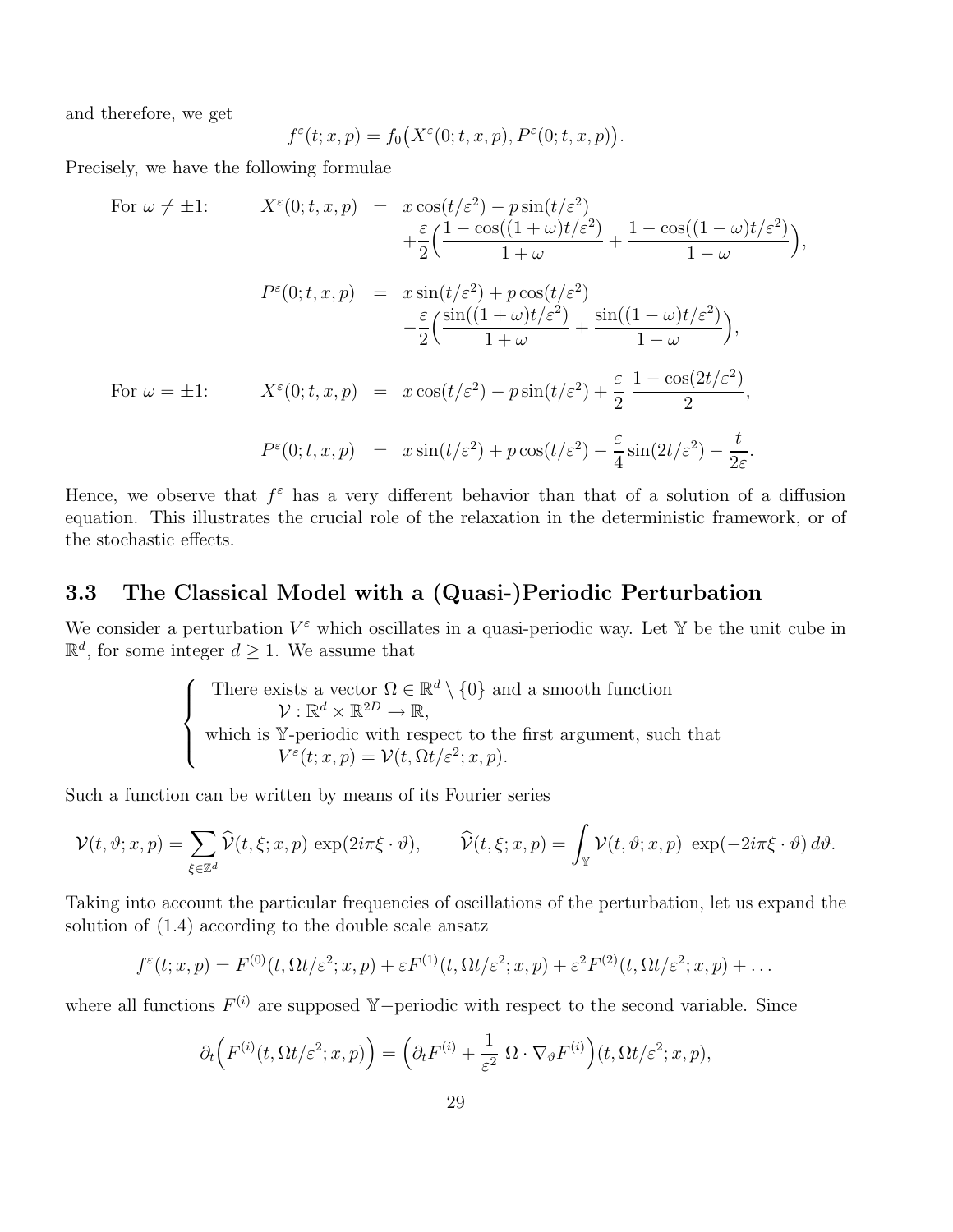we introduce the operator

$$
\mathcal{T}F = \Omega \cdot \nabla_{\vartheta} fF + \{H_0, F\} - Q(F),
$$

the adjoint of which is  $T^*\varphi = -\Omega \cdot \nabla_{\vartheta} \varphi - \{H_0, \varphi\} - Q(\varphi)$ . We are led to the following system of cell equations

$$
\mathcal{T}F^{(0)} = 0,\tag{3.31}
$$

$$
\mathcal{T}F^{(1)} = -\{\mathcal{V}, F^{(0)}\},\tag{3.32}
$$

$$
\varepsilon^{0} \text{ term:} \qquad \qquad \mathcal{T}F^{(2)} = -\partial_{t}F^{(0)} - \{ \mathcal{V}, F^{(1)} \} \qquad (3.33)
$$

and so on... They are the analogs of  $(2.9)$ ,  $(2.10)$  and  $(2.11)$ .

The general form of these equation, where the time variable  $t$  appears only as a parameter, reads  $TF = h$ . Clearly

$$
\int_{\mathbb{Y}} P h \, \mathrm{d}\vartheta = 0 \tag{3.34}
$$

is a necessary condition if we want to solve the cell equation, and we might wonder if it is also sufficient. This is a quite subtle question and we refer to [CDG] for details on the solvability of the cell equations. However, the situation simplifies when the data  $h$  satisfies the pointwise relation  $Ph = 0$ . Indeed, applying the operator P to the equation yields  $\Omega \cdot \nabla_{\vartheta} PF + 0 = Ph = 0$ . Hence, passing to Fourier coefficients, we obtain  $\Omega \cdot \xi \widehat{Pf}(\xi; x, p) = 0$ . Since the components of  $\Omega$  are rationally independent, we deduce that  $\widehat{Pf}(\xi; x, p) = 0$  for any  $\xi \neq 0$  and therefore Pf does not depend on  $\vartheta$ . Requiring  $\int_{\mathbb{Y}} PF d\vartheta = 0$  gives  $PF = 0$ . Therefore, when  $Ph = 0$ , we are led to solve

$$
\begin{cases} \Omega \cdot \nabla_{\vartheta} F + \{H_0, F\} + \gamma F = h, \\ PF = 0. \end{cases}
$$

Let us introduce the characteristics  $\Theta \in \mathbb{R}^d$ ,  $(\mathcal{X}, \mathcal{P}) \in \mathbb{R}^{2D}$ , the solutions of the ODE system

$$
\begin{cases}\n\frac{\mathrm{d}}{\mathrm{d}s}\Theta(s) = \Omega, & \frac{\mathrm{d}}{\mathrm{d}s}\mathcal{X}(s) = \nabla_p H_0(\mathcal{X}(s), \mathcal{P}(s)), & \frac{\mathrm{d}}{\mathrm{d}s}\mathcal{P}(s) = -\nabla_x H_0(\mathcal{X}(s), \mathcal{P}(s)), \\
\Theta(0) = \vartheta, & \mathcal{X}(0) = x,\n\end{cases}
$$

Note in particular that  $\Theta(s) = \vartheta + s\Omega$  and  $(\mathcal{X}, \mathcal{P})$  are well defined by (HC1). Hence, we get

$$
\frac{\mathrm{d}}{\mathrm{d}s}\Big(e^{\gamma s}\ F(\Theta(s), \mathcal{X}(s), \mathcal{P}(s))\Big) = e^{\gamma s}\ h(\Theta(s), \mathcal{X}(s), \mathcal{P}(s)).
$$

Integration with respect to s yields the following statement.

**Lemma 11** Assume (HC1), (HC2) and let  $\gamma > 0$ . Let us denote by  $L^2_{\#}(\mathbb{Y} \times \mathbb{R}^{2D})$  the space of functions from  $\mathbb{R}^d \times \mathbb{R}^{2D}$  to  $\mathbb{R}$ , which are  $\mathbb{Y}-$  periodic with respect to the first variable and square integrable on  $\mathbb{Y} \times \mathbb{R}^{2D}$ . We set  $H_{\#} = \left\{ u \in L^2_{\#}(\mathbb{Y} \times \mathbb{R}^{2D}), \ T u \in L^2_{\#}(\mathbb{Y} \times \mathbb{R}^{2D}) \right\}$ . Let  $h \in L^2_{\#}(\mathbb{Y} \times \mathbb{R}^{2D})$ be such that  $Ph = 0$ . Then the solution  $F \in H_{\#}$  of  $TF = h$  with  $PF = 0$  is given by

$$
F(\vartheta; x, p) = -\int_0^\infty e^{-\gamma s} h(\vartheta - s\Omega; \mathcal{X}(-s; x, p), \mathcal{P}(-s; x, p)) ds.
$$
 (3.35)

Accordingly, if h lies in  $C^0(\mathbb{Y}; L^2(\mathbb{R}^{2D}))$ , then, F too.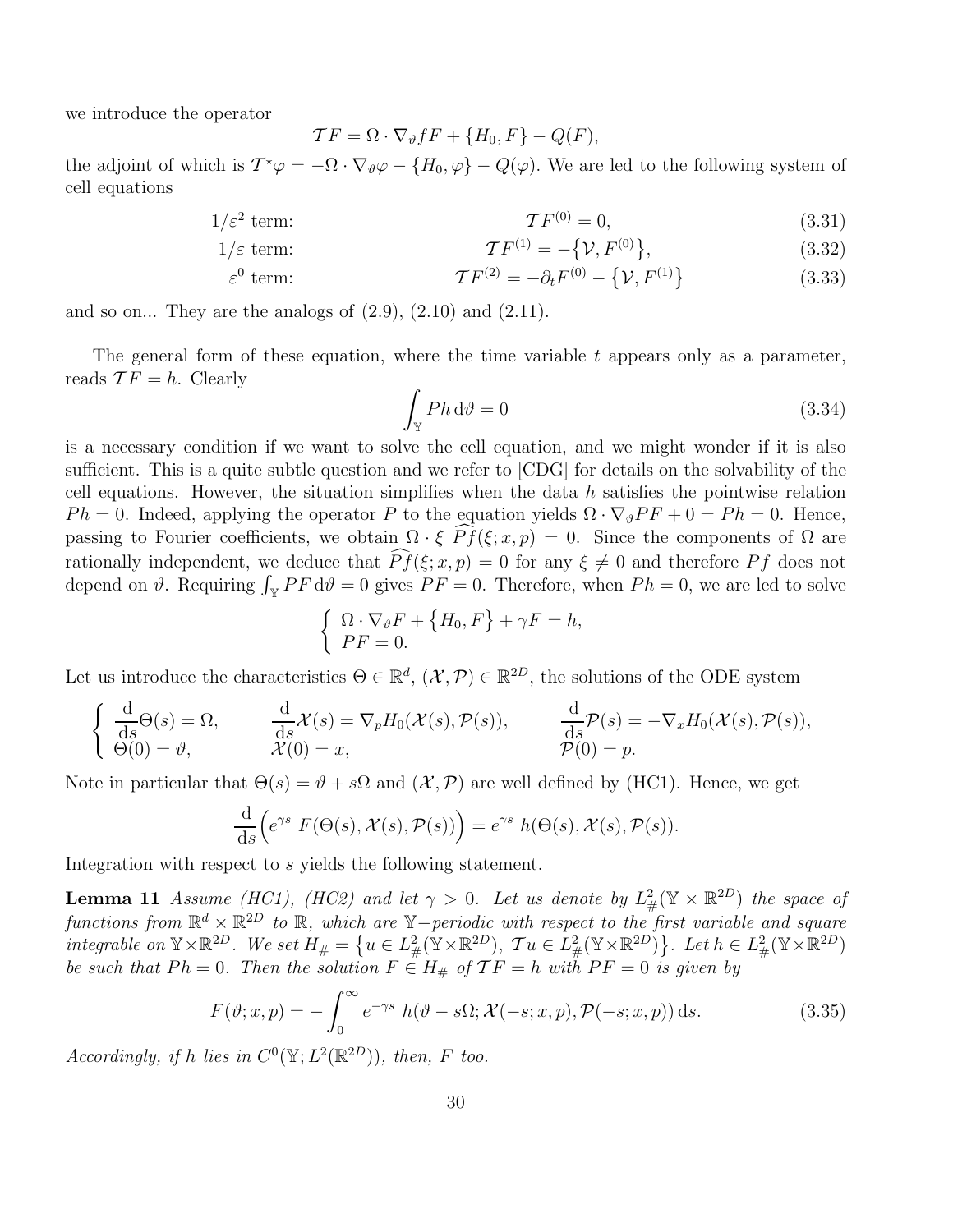The crucial role of the relaxation coefficient  $\gamma > 0$  becomes clear and this statement has to be compared to Lemma 2 and Corollary 1. Coming back to (3.31), we get  $F^{(0)}(t, \vartheta; x, p) = F(t; H_0(x, p)),$ Therefore, (3.32) becomes

$$
\mathcal{T}F^{(1)} = -\big\{\mathcal{V}, H_0\big\} \partial_E F(t; H_0(x, p)),
$$

which can be solved by  $F^{(1)}(t, \vartheta; x, p) = -\chi(t, \vartheta; x, p) \partial_E F(t; H_0(x, p)),$  with

$$
\chi(t,\vartheta;x,p) = -\int_0^\infty e^{-\gamma s} \left\{ \mathcal{V}, H_0 \right\} (t, \vartheta - \Omega s; \mathcal{X}(-s;x,p), \mathcal{P}(-s;x,p)) \, \mathrm{d}s,\tag{3.36}
$$

a formula which makes sense under suitable regularity assumption on  $\mathcal V$ . For the time being, let us use (3.36) formally. We obtain a closed equation for  $F(t; H_0(x, p))$  by applying the compatibility relation  $(3.34)$  to eq.  $(3.33)$ . We get

$$
0 = \partial_t \int_{\mathbb{Y}} P\Big(F(t; H_0(x, p))\Big) d\theta + \int_{\mathbb{Y}} P\Big(\{\mathcal{V}, F^{(1)}\}\Big)(t, \vartheta; x, p) d\vartheta
$$
  
\n
$$
= \partial_t F(t; H_0(x, p)) - \left(\int_{\mathbb{Y}} P\Big(\{\mathcal{V}, \chi\}(t, \vartheta; x, p)\Big) d\vartheta\right) \partial_E F(t; H_0(x, p))
$$
  
\n
$$
- \left(\int_{\mathbb{Y}} P\Big(\{\mathcal{V}, H_0\} \chi(t, \vartheta; x, p)\Big) d\vartheta\right) \partial_{EE}^2 F(t; H_0(x, p)).
$$

By using the coarea formula (3.28), we deduce that  $F(t; E)$  verifies the following drift-diffusion equation

$$
\partial_t (h_0(E)F(t,E)) = h_0(E)a(t;E)\partial_E F(t;E) + h_0(E)d(t;E)\partial_{EE}^2 F(t;E),
$$

with coefficients defined by

$$
\begin{cases}\na(t;E) = \Pi \Big(\int_{\mathbb{Y}} {\{\mathcal{V}, \chi\} \, \mathrm{d}\vartheta}\Big)(E), \\
d(t;E) = \Pi \Big(\int_{\mathbb{Y}} {\{\mathcal{V}, H_0\} \, \chi \, \mathrm{d}\vartheta}\Big)(E). \n\end{cases}
$$

However, using the coarea formula, we will show that

$$
h_0(E)a(t;E) = \partial_E\Big(h_0(E)d(t;E)\Big),\,
$$

so that eq. (3.30) can be finally deduced. These manipulations require some regularity assumptions for expression (3.36) to make sense as well as those involving derivatives of  $\chi$ . To this aim, we assume

 $(HC4)$ Let  $(\mathcal{X}, \mathcal{P}) : (t; x, p) \in \mathbb{R} \times \mathbb{R}^{2D} \longmapsto (\mathcal{X}(t; x, p), \mathcal{P}(t; x, p)) \in \mathbb{R}^{2D}$  stand for  $\overline{\phantom{a}}$  $\begin{array}{c} \hline \end{array}$ the solution of the ODE system  $\int d$  $\frac{d\mathbf{x}}{dt}\mathcal{X}(t) = \nabla_p H_0(\mathcal{X}(t), \mathcal{P}(t)),$ d  $\frac{d\mathbf{x}}{dt}\mathcal{P}(t) = -\nabla_x H_0(\mathcal{X}(t), \mathcal{P}(t)),$  $\mathcal{X}(0) = x,$   $\mathcal{P}(0) = p.$ Then we assume that the matrix of the derivatives with respect to the initial data is such that for any  $0 < R < \infty$ , there exist two constants  $C_R$ ,  $q_R \ge 0$  verifying sup  $|(x.p)| \leq R$  $\left|\nabla_{x,p}(\mathcal{X}(t;x,p),\mathcal{P}(t;x,p))\right| \leq C_R (1+|t|)^{qn}$ for any  $t \in \mathbb{R}$ .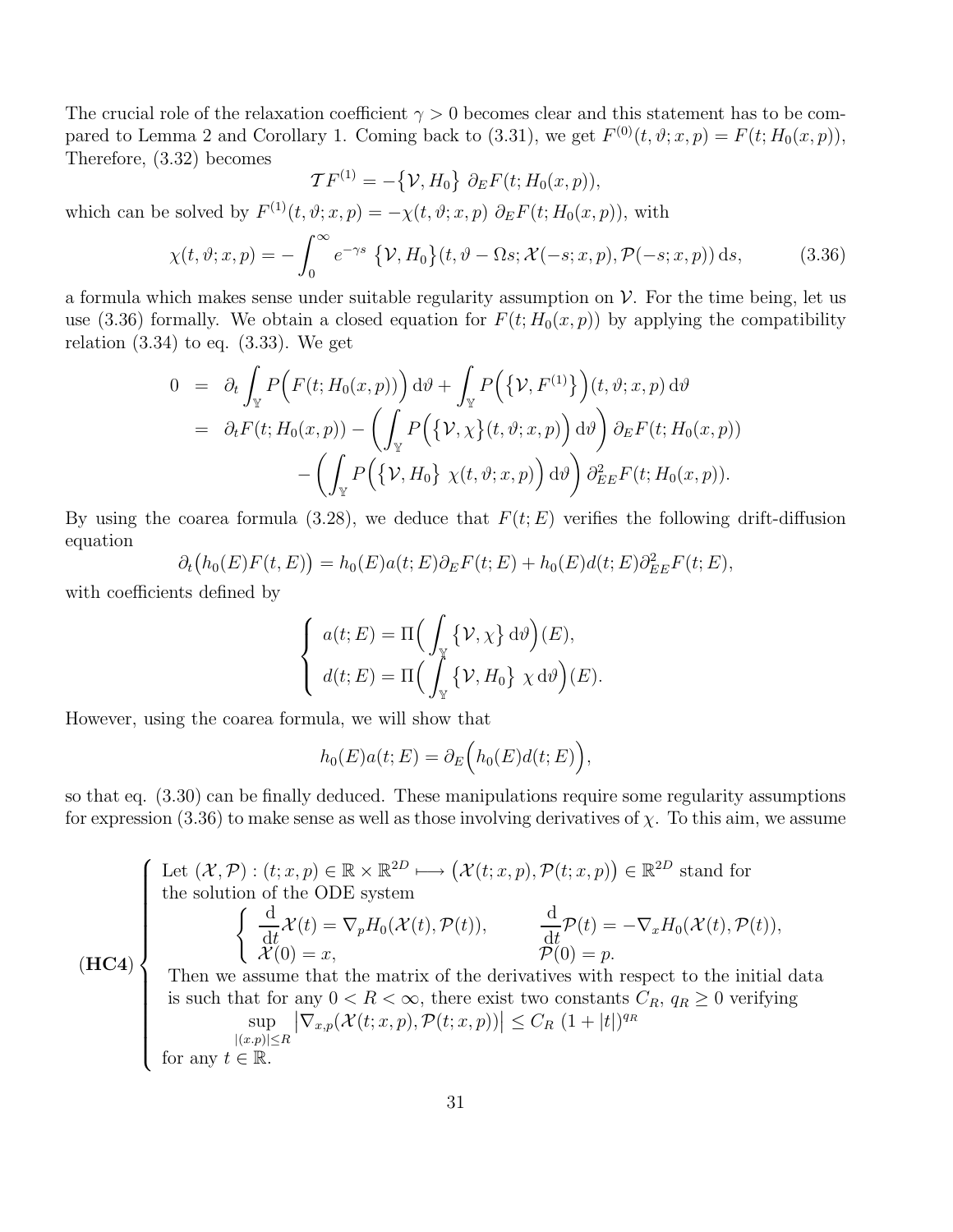Next, we specify the assumptions on the perturbation.

We assume that 
$$
V^{\varepsilon}(t; x, p) = \mathcal{V}(t, \Omega t/\varepsilon^2; x, p)
$$
 where  
\n $\vartheta \in \mathbb{R}^d \mapsto \mathcal{V}(t, \vartheta; x, p)$  is  $\mathbb{Y}$ -periodic,  
\n $\Omega \in \mathbb{R}^d$  has rationally independent components,  
\n $\mathcal{V} \in C^0(\mathbb{R} \times \mathbb{Y} \times \mathbb{R}^{2D}), \qquad \partial_{t, x, p}^{\alpha} \mathcal{V} \in C^0 \cap L^{\infty}(\mathbb{R} \times \mathbb{Y} \times \mathbb{R}^{2D}), |\alpha| = 1, 2.$   
\nFurthermore, there exists some  $\beta \ge 0$  such that  
\n
$$
\sup_{t \in \mathbb{R} \vartheta \in \mathbb{Y}} \int_{\mathbb{R}^{2D}} \frac{\{\mathcal{V}(t, \vartheta; x, p), H_0(x, p)\}^2}{w(x, p)^{\beta}} dp dx < \infty,
$$
\nwhere  $w(x, p) = (1 + H_0(x, p)^2)^{1/2}.$ 

Of course, hypothesis (HC4) is satisfied globally, with exponent  $q = 0$ , by the harmonic oscillator Hamiltonian. It is a strong stability assumption on  $H_0$ , which actually plays a crucial role in the estimates that allow to justify the asymptotics. For instance the following property is useful.

**Lemma 12** Add (HC4) to the hypothesis of Lemma 11. If, furthermore  $\nabla_{x,p}h$  lies in  $C^0(\mathbb{Y}; L^2_{loc}(\mathbb{R}^{2D}))$ , then, F too.

In particular, we can make the definition of the auxiliary function  $\chi$  rigorous.

Corollary 2 Assume Hypothesis (HC1), (HC2), (HC4) and (HC-P1). Then, there exists a unique function  $\chi : \mathbb{R} \times \mathbb{Y} \times \mathbb{R}^{2D} \to \mathbb{R}$  such that

$$
\mathcal{T}\chi = \{\mathcal{V}, H_0\}, \qquad \int_{\mathbb{Y}\times\mathbb{R}^{2D}} |\chi(t, \vartheta; x, p)|^2 \frac{\mathrm{d}p \, \mathrm{d}x \, \mathrm{d}\vartheta}{w(x, p)^\beta} < \infty, \qquad \int_{\mathbb{Y}} P\chi \, \mathrm{d}\vartheta = 0.
$$

 $\chi$  is defined by the formula (3.36). For any  $0 < R < \infty$ ,  $\chi$ ,  $\partial_t \chi$  and  $\nabla_{x,p}\chi$  belong to  $C^0(\mathbb{R} \times$  $\mathbb{Y}; L^2(B(0,R)))$ , where  $B(0,R) = \{(x,p) \in \mathbb{R}^{2D}, |(x,p)| \leq R\}$ , and  $P\chi = 0$ . Similar conclusions hold considering the solution  $\chi^*$  of  $\overline{T}^* \chi^* = {\mathcal{V}, H_0}$ .

The role of Hypothesis (HC4) is to guarantee enough regularity on  $\chi$  (or  $\chi^*$ ) to justify the formal manipulations made above. Remark that assuming  $H_0 \in W^{2,\infty}(\mathbb{R}^{2D})$ , we readily obtain the estimate  $|\nabla_{x,p}(\mathcal{X}, \mathcal{P})(s)| \leq e^{Cs} (1+|(x, p)|)$  for some  $C > 0$ . Then, the same proof can be adapted, at the price of considering large enough values of the parameter  $\gamma$  (which should be  $> C$ ), which is not satisfactory from a physical viewpoint. To conclude, the asymptotic behavior of (3.29) with (quasi-)periodic perturbation as  $\varepsilon \to 0$  is described by the following statement.

**Theorem 4** Let  $f_0^{\varepsilon} \geq 0$  satisfying (HC3) be the initial data for (3.29). We suppose that Hypothesis (HC1), (HC2), (HC4) and (HC-P1) are satisfied. Then,  $f^{\varepsilon} = Pf^{\varepsilon} + \varepsilon g_{\varepsilon}$  where  $g_{\varepsilon}$  is bounded in  $L^2((0,T)\times \mathbb{R}^{2D})$  and, up to a subsequence,  $Pf^{\varepsilon}(t;x,p)$  converges to  $F(t;H_0(x,p))$  in  $C^0([0,T]; L^2(\mathbb{R}^{2D})-weak)$ , where  $F : \mathbb{R}^+ \times \mathbb{R} \to \mathbb{R}^+$  satisfies the diffusion equation (3.30) with the initial data  $F(t = 0; E)$  given by the weak limit of  $\Pi f_0^{\varepsilon}(E)$  in  $L^2(\mathbb{R}, h_0(E) dE)$ .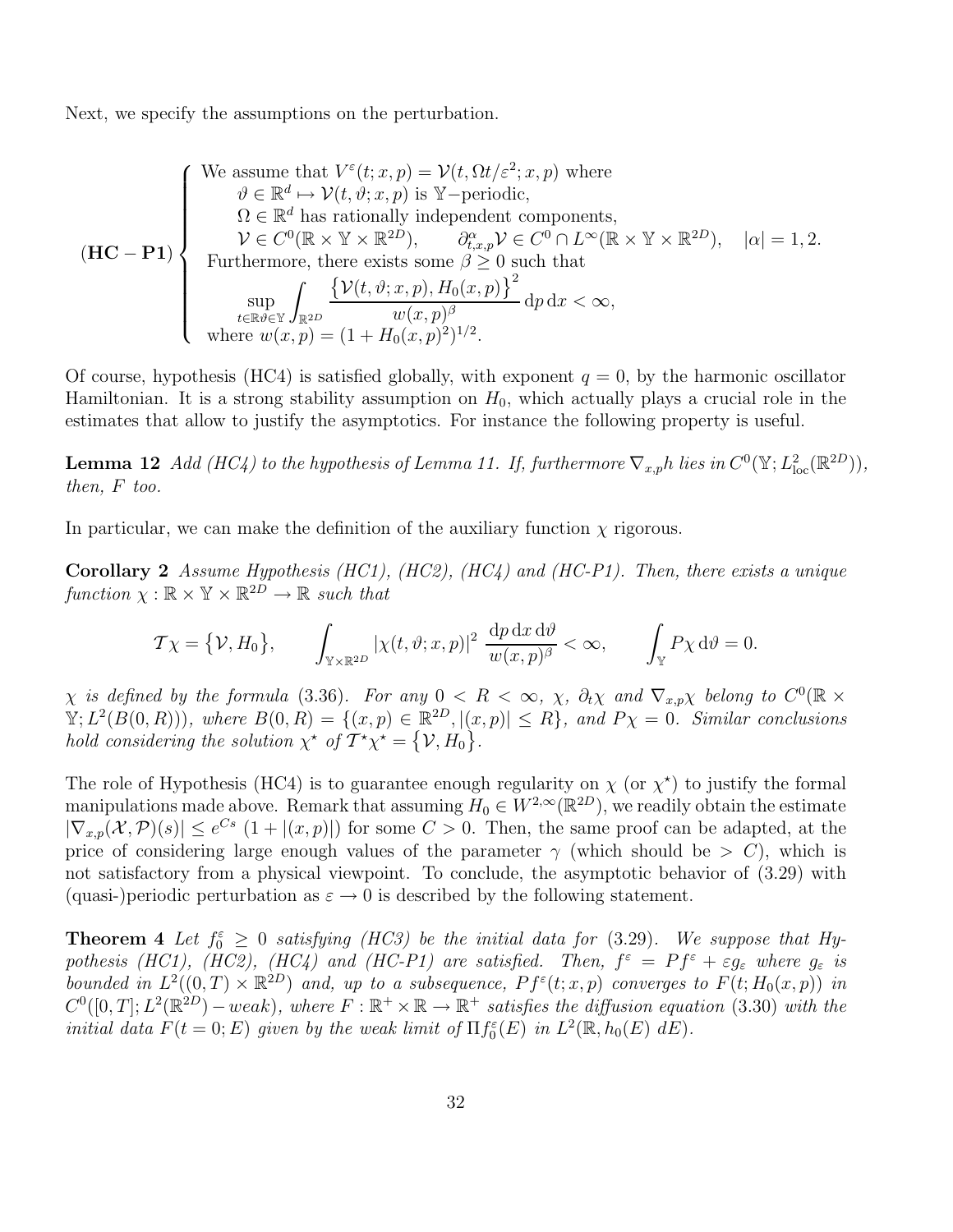We skip the details of the proof which remains in the spirit of Section 2.3.2, and we refer to [CDG] instead. The arguments rely on a convenient choice of oscillating test functions: multiplying (1.3) by  $\varepsilon^2 \psi(t, \Omega t/\varepsilon^2; x, p)$  and letting  $\varepsilon \to 0$ , we prove that  $f^{\varepsilon}$  converges to a function that depends on the energy only, and we identify the limit equation by using the following function as a test function:

$$
\begin{cases}\n\phi(H_0(x,p)) + \varepsilon \chi^*(t, \Omega t/\varepsilon^2; x, p) \partial_E \phi(H_0(x,p)), \quad \text{where} \\
\chi^*(t, \vartheta; x, p) = -\int_0^\infty e^{-\gamma s} \{ \mathcal{V}, H_0 \}(t, \vartheta + \Omega s; \mathcal{X}(s; x, p), \mathcal{P}(s; x, p)) \,ds\n\end{cases}
$$

Here, we only check that d is non negative. Indeed, for any  $\varphi \in C_c^{\infty}(\mathbb{R})$ , we have

$$
\int_{\mathbb{R}^{2D}} d(T; H_0(x, p)) \varphi^2(H_0(x, p)) \, dp \, dx = \int_{\mathbb{R}^{2D}} \int_{\mathbb{Y}} \{ \mathcal{V}, H_0 \} \varphi(H_0) \, \chi \varphi(H_0) \, d\vartheta \, dp \, dx
$$
\n
$$
= \int_{\mathbb{R}^{2D}} \int_{\mathbb{Y}} T(\chi \varphi(H_0)) \, \chi \varphi(H_0) \, d\vartheta \, dp \, dx
$$
\n
$$
= \gamma \int_{\mathbb{R}^{2D}} \int_{\mathbb{Y}} |P \chi \varphi(H_0) - \chi \varphi(H_0)|^2 \, d\vartheta \, dp \, dx \ge 0.
$$

Moeover, due to the coarea formula, we obtain

$$
-\int_{\mathbb{R}} h_0(E)d(t;E)\psi'(E) dE = -\int_{\mathbb{R}^{2D}} \{V, H_0\}\chi \psi'(H_0) dp dx
$$
  

$$
= +\int_{\mathbb{R}^{2D}} \{V, \chi\} \psi(H_0) dp dx
$$
  

$$
= \int_{\mathbb{R}} a(t;E)\psi(E)h_0(E) dE
$$

which shows that  $h_0(E)a(t; E) = \partial_E(h_0(E)d(t; E)).$ 

### 3.4 The Classical Model with a Random Perturbation

We now consider the case where the perturbation oscillates randomly, in the spirit of Section 2.4. Namely, we deal with  $V^{\varepsilon}(t; x, p) = \mathcal{V}(t/\varepsilon^2; x, p)$ , with  $\mathcal{V}(s; x, p)$  a random variable. This Section is organized as follows. First, we set up some notations and definitions and we state the main results precisely. Then, we study the free relaxation case and we end this section with the analysis of the case of possibly vanishing relaxations.

#### 3.4.1 Random Potential; Statement of the Results

Throughout this section, in addition to (HC1) and (HC2), we assume that  $H_0$  verifies

(HC4') 
$$
\sup_{y \in \mathbb{R}^{2D}} |\partial^{\alpha} H_0(y)| \leq C \quad \text{for } |\alpha| = 2, 3,
$$

where we have used the shortened notation  $y = (x, p) \in \mathbb{R}^{2D}$ . We also introduce the following  $2D \times 2D$  matrix

$$
J=\left(\begin{array}{cc} 0 & -I \\ I & 0 \end{array}\right),\,
$$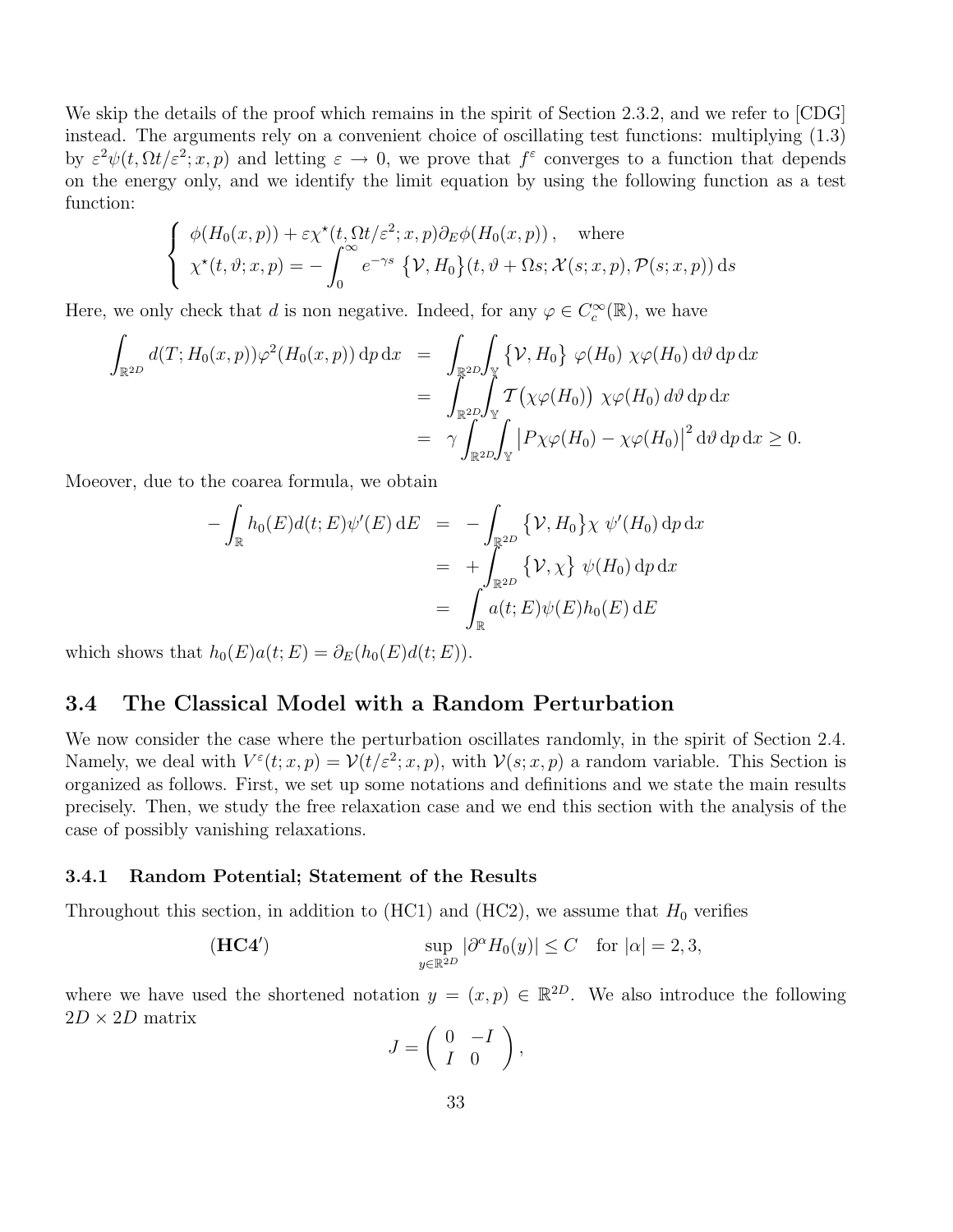I being the  $D \times D$  identity matrix. Given two vectors  $a, b \in \mathbb{R}^{2D}$ , we denote  $a \cdot b$  the usual euclidean product in  $\mathbb{R}^{2D}$  and  $a \otimes b$  stands for the  $2D \times 2D$  matrix with components  $a_i b_j$ . We shall make use of the following relations

$$
\{a, b\} = J \nabla b \cdot \nabla a, \qquad \qquad Ja \cdot b \; Jc \cdot d = b \otimes d : Ja \otimes Jc,
$$
\n
$$
(3.37)
$$

where for two  $2D \times 2D$  matrices  $A, B$ , we denote  $A : B = \sum_{i,j=1}^{2D} A_{ij} B_{ij}$ .

We shall make use of the characteristic curves

$$
\mathcal{Y}:\begin{array}{ccc}\mathbb{R}\times\mathbb{R}^{2D}&\longrightarrow &\mathbb{R}^D\times\mathbb{R}^D\\(t,y)&\longmapsto&\mathcal{Y}(t;y)=\big(\mathcal{X}(t;x,p),\mathcal{P}(t;x,p)\big),\end{array}
$$

the solutions of the differential system

$$
\frac{\mathrm{d}}{\mathrm{d}t}\mathcal{Y}=J\nabla H_0(\mathcal{Y}), \qquad \mathcal{Y}(0;y)=y.
$$

Since the differential system is autonomous, the solution of the ODE with intial data equal to  $y$  at time s is given by  $\mathcal{Y}(t-s; y)$ . Moreover, energy is conserved

$$
H_0(\mathcal{Y}(t;y)) = H_0(y).
$$

This implies, due to (HC1), that  $\mathcal{Y}(t; y)$  remains in a bounded set when  $t \in \mathbb{R}$  and y lies in a bounded set of  $\mathbb{R}^{2D}$ . As a consequence of (HC4'),  $\mathcal{Y}$  is, at least, a  $C^2$  function of its arguments, and we check that

$$
\begin{cases}\n\text{There exist constants } C_1, C_2 > 0, \text{ depending on (HC4'), such that} \\
|\mathcal{Y}(t;y)| \le C_1(1+|t|)e^{C_2|t|} (1+|y|), \qquad |\partial^{\alpha}\mathcal{Y}(t;y)| \le C_1 e^{C_2|t|} \quad \text{for } |\alpha| = 1, 2.\n\end{cases} (3.38)
$$

In some sense, (HC4') strongly weakens (HC4) that appeared in the deterministic framework. Let us introduce the family of operators, parametrized by  $t \in \mathbb{R}$ , defined by

$$
S_t[\varphi](y) = \varphi(\mathcal{Y}(t;y)).
$$

Since div( $J\nabla H_0$ ) = 0, the jacobian of the change of variables  $z = \mathcal{Y}(t; y)$  is equal to 1, and  $\{S_t, t \in \mathbb{R}\}\$  defines a group of isometries on  $C^0(\mathbb{R}^2)$  or  $L^p(\mathbb{R}^2)$  spaces. It will be also useful to consider the action on Sobolev spaces; we get

$$
\begin{cases}\n\text{There exists constants } C_1, C_2 > 0, \text{ depending on (HC4'), such that} \\
\|S_t \varphi\|_{H^k(\mathbb{R}^{2D})} \le C_1 e^{C_2|t|} \|\varphi\|_{H^k(\mathbb{R}^{2D})} \quad \text{for } k = 1, 2\n\end{cases} \tag{3.39}
$$

Furthermore, the adjoint operators are defined by

$$
S_t^{\star}[\varphi](y) = S_{-t}[\varphi](y),
$$

and we note that

$$
S_t[Pf] = Pf = PS_t[f].\tag{3.40}
$$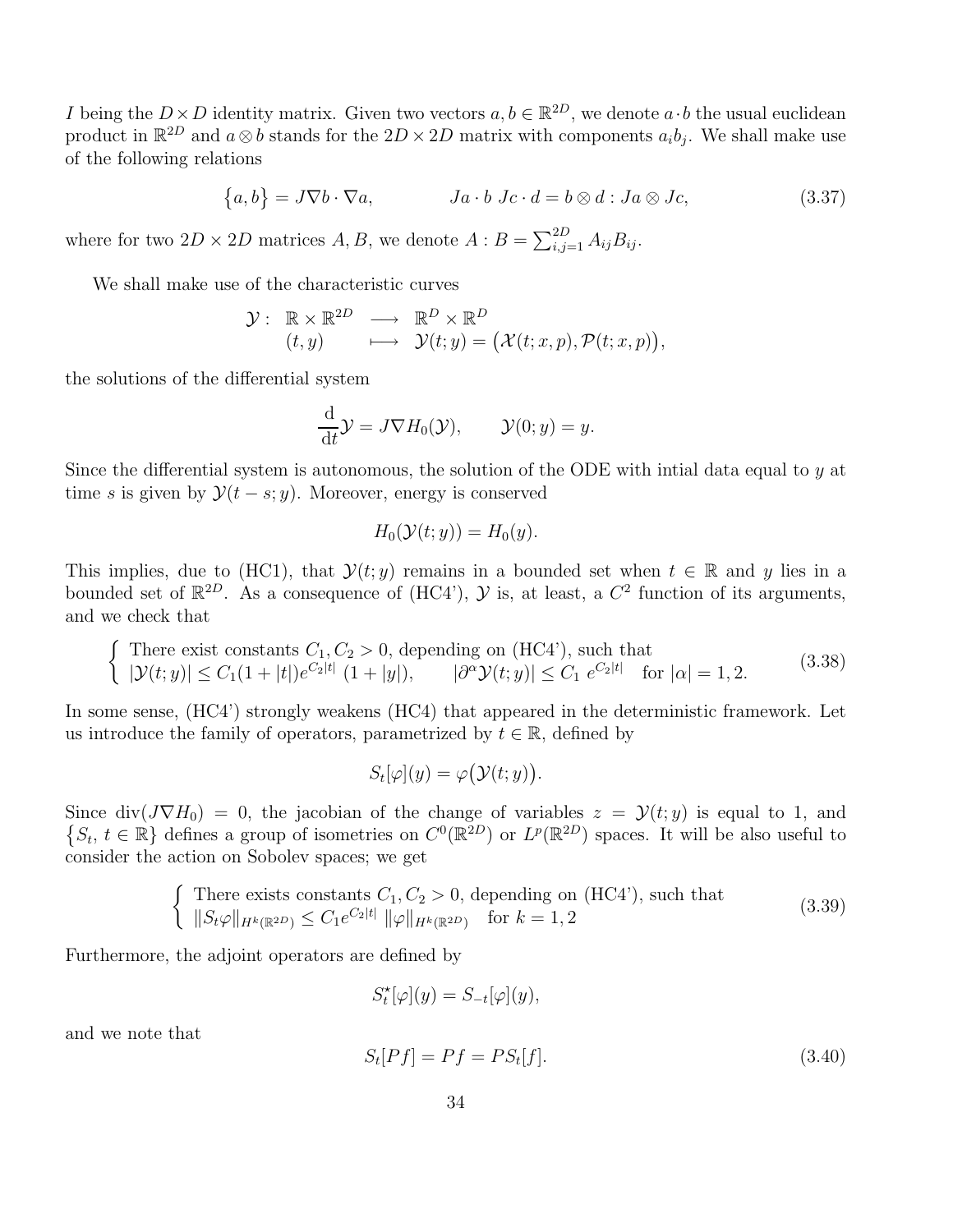Indeed, for any smooth trial function, we get

$$
\int_{\mathbb{R}^{2D}} S_t[f](y) \phi(H_0(y)) dy = \int_{\mathbb{R}^{2D}} f(y) S_{-t} [\phi(H_0(y))] dy = \int_{\mathbb{R}^{2D}} f(y) \phi(H_0(y)) dy,
$$

by virtue of the energy conservation.

Let us now collect the necessary assumptions on the potential. We suppose that

$$
V^{\varepsilon}(t; y) = \mathcal{V}(t/\varepsilon^2; y)
$$

is an integrable random variable which is required to satisfy:

| $(HC - R1)$ | $\nabla \mathcal{V}(\tau; y)$ is a bounded random variable with $\mathbb{E}(\nabla \mathcal{V}(\tau; y)) = 0$ ,                                                                                                                                                                                                                                                         |
|-------------|-------------------------------------------------------------------------------------------------------------------------------------------------------------------------------------------------------------------------------------------------------------------------------------------------------------------------------------------------------------------------|
| $(HC - R2)$ | There exists a smooth function $\mathcal{R}: \mathbb{R} \times \mathbb{R}^{2D} \times \mathbb{R}^{2D} \to \mathbb{R}^{2D \times 2D}$ .<br>such that for any $i, j \in \{1, , 2D\}, \tau, \sigma \in [0, \infty), y, z \in \mathbb{R}^{2D}$ :<br>$\mathbb{E}(\partial_{u_i}\mathcal{V}(\tau;y)\,\partial_{z_i}\mathcal{V}(\sigma;z))=\mathcal{R}_{ij}(\tau-\sigma;y,z).$ |
| $(HC - R3)$ | There exists a constant $\mathcal{T} > 0$ such that<br>for any $i, j \in \{1, , 2D\}, \tau, \sigma \in [0, \infty), y, z \in \mathbb{R}^{2D},$<br>if $ \tau - \sigma  \geq \mathcal{T}$ then $\partial_{y_i} \mathcal{V}(\tau; y)$ and $\partial_{z_i} \mathcal{V}(\sigma; z)$<br>are independent random variables,                                                     |
| $(HC - R4)$ | There exists a constant $M > 0$ such that, for $1 \leq  \alpha  \leq 3$<br>$\sup_{\tau \in \mathbb{R}, \ y \in \mathbb{R}^{2D}} \left  \partial_y^\alpha \mathcal{V}(\tau; y) \right  = M < \infty,$<br>holds almost surely.                                                                                                                                            |

It would be tempting to completely remove the relaxation operator when dealing with random perturbations. With respect to this question, we are able to prove the following result.

**Theorem 5** Let  $\gamma = 0$ , *i.e.* let the equation under consideration be

$$
\partial_t f^\varepsilon + \frac{1}{\varepsilon^2} \{ H_0, f^\varepsilon \} + \frac{1}{\varepsilon} \{ V^\varepsilon, f^\varepsilon \} = 0, \tag{3.41}
$$

Assume that  $H_0$  fulfills (HC1), (HC2), and (HC4'). We also suppose that  $H_0$  is such that

 $(HC5)$  ${H_0, f}=0$  iff  $f(y) = F(H_0(y))$  is a function of the energy only.

Assume that (HC-R1), (HC-R2), (HC-R3), and (HC-R4) hold. Let the initial data  $f_0^{\varepsilon}$  be a deterministic quantity satisfying (HC3). Let  $0 < T < \infty$ . Then, the sequence  $\mathbb{E} P f^{\varepsilon}$  converges to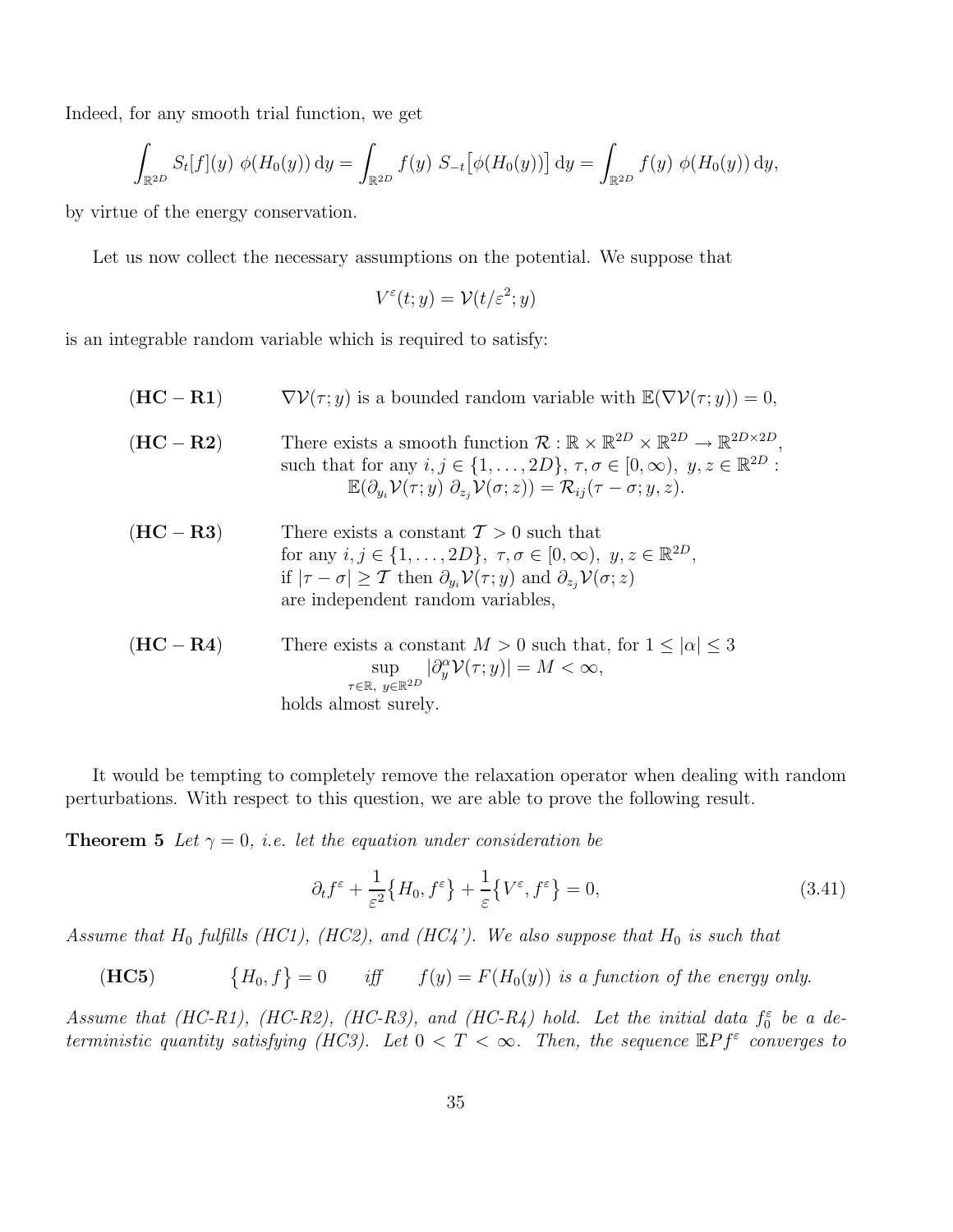$F(t; H_0(y)) \in L^{\infty}(\mathbb{R}^+; L^2(\mathbb{R}^{2D}))$  in  $C^0([0,T]; L^2(\mathbb{R}^{2D}) - weak)$ , with  $F(t; E)$  being the solution of the following diffusion equation

$$
\begin{cases}\n\partial_t (h_0 F) = \partial_E (h_0 d \partial_E F), \\
F(0; E) = \lim_{\varepsilon \to 0} \Pi f^{\varepsilon}(0; y) \quad \text{weakly in } L^2(\mathbb{R}, h_0(E) dE),\n\end{cases} (3.42)
$$

and where the effective coefficient is given by

$$
d(E) = \Pi \left( \int_0^T \mathcal{R}(\tau; \mathcal{Y}(\tau; y), y) : J \nabla H_0(\mathcal{Y}(\tau; y)) \otimes J \nabla H_0(y) d\tau \right) (E).
$$

Condition (HC5) is questionable since it may be not satisfied when  $D > 2$ , in particular for systems presenting symmetries. Of course, in the one-dimension case it is fulfilled by the harmonic oscillator  $H_0(x,p) = (x^2 + p^2)/2$ , but even this simple Hamiltonian fails in verifying (HC5) when  $D \ge 2$  (since  $F(x, p) = x \wedge p$  satisfies  $\{H_0, F\} = 0$ ). Clearly (HC5) is related to ergodic properties of the flow associated to  $H_0$ : as a matter of fact, ergodicity of the free Hamiltonian guarantees (HC5). Therefore, it is not obvious at all that we are able to find a smooth Hamiltonian  $H_0$  such that (HC5) holds, as discussed in [Be], [Kn], [DL]. Coming back to the analogy with the quantum case, condition (HC5) is not surprising: it has to be compared to (HQ1") when  $\gamma(n,m) = 0$ . Note also that the analogy with quantum modeling leads to consider the following natural generalization of the interaction operator

$$
Q(f)(x,p) = \int_{\Sigma_{H_0(x,p)}} B(x,p;y,q) \left(f(y,q) - f(x,p)\right) \delta(H_0(y,q) - H_0(x,p)),
$$

for a certain kernel  $B \geq 0$ . However, the analysis of the classical model remains much more involved than for the quantum case, due to the following reasons. The analog of the operators  $e^{-Z(n,m)t/\varepsilon^2}$ would be the semi-group associated to the operator  $\frac{1}{\varepsilon^2} \{H_0, \cdot\} + \frac{1}{\varepsilon^2}$  $\frac{1}{\varepsilon^2} \gamma Q(\cdot)$ . Then, the difficulty is two-fold:

- First, the operator Q is non local: evaluating  $Qf$  at  $(x, p)$  involves the values of the unknown f on many other points  $(y, q)$  while in the quantum case, the relaxation operator evaluated on  $(n, m)$ does not depend on other energy indices;

- Second, the operator Q is well defined as en endomorphism of  $L^2(\mathbb{R}^{2D})$ , but its action on Sobolev spaces and commutation with derivatives is far from clear. Hence, this leads to difficulties when considering the action of the semi-group on the Poisson bracket  $\{V^{\varepsilon}, f\}.$ 

Nevertheless, we are able to consider sequences of relaxation coefficients  $\gamma^{\varepsilon}$ , that are positive functions of the energy and that might tend to 0, at least for some energy levels, when  $\varepsilon \to 0$ . We assume

(HC5')  
\n
$$
\left\{\n\begin{array}{c}\n\text{Let } \gamma^{\varepsilon} : \mathbb{R} \to \mathbb{R} \text{ be a sequence of } C^1 \text{ functions verifying} \\
0 < \gamma^{\varepsilon}_\star \leq \gamma^{\varepsilon}(E) \leq \Gamma < \infty, \\
\sup_{\varepsilon > 0, E \in \mathbb{R}} \left| \frac{d}{dE} \gamma^{\varepsilon}(E) \right| \leq \Gamma < \infty, \\
\gamma^{\varepsilon}(E) \xrightarrow[\varepsilon \to 0]{} \gamma(E) \geq 0 \qquad \text{uniformly on compact sets,} \n\end{array}\n\right.
$$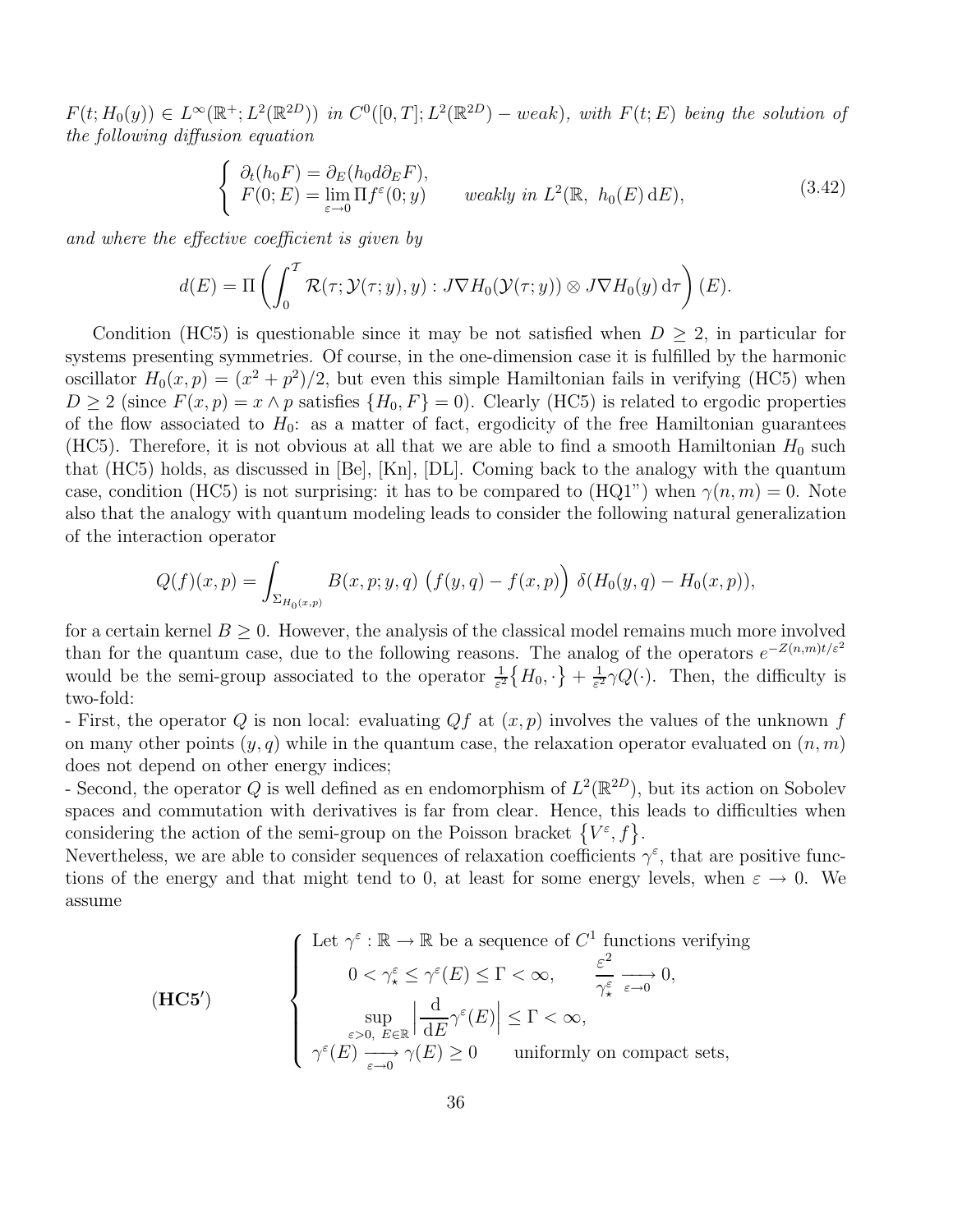and we consider the problem

$$
\partial_t f^\varepsilon + \frac{1}{\varepsilon^2} \{ H_0, f^\varepsilon \} + \frac{1}{\varepsilon} \{ V^\varepsilon, f^\varepsilon \} + \frac{1}{\varepsilon^2} \gamma^\varepsilon (H_0) (P f^\varepsilon - f^\varepsilon) = 0. \tag{3.43}
$$

**Theorem 6** Assume that  $H_0$  fulfills (HC1), (HC2), and (HC4'). Let  $\gamma^{\varepsilon}$  be defined as in (HC5'). Assume that (HC-R1), (HC-R2), (HC-R3), and (HC-R4) hold. Let the initial data  $f_0^{\varepsilon}$  be a deterministic quantity satisfying (HC3) and let  $f^{\epsilon}$  be the corresponding solution of (3.43). Let  $0 < T <$  $\infty$ . Then, the sequence  $\mathbb{E}Pf^{\varepsilon}$  converges to  $F(t; H_0(y)) \in L^{\infty}(\mathbb{R}^+; L^2(\mathbb{R}^{2D}))$  in  $C^0([0, T]; L^2(\mathbb{R}^{2D})$ weak), with  $F(t; E)$  being the solution of the diffusion equation (3.42) where the effective coefficient is given by

$$
d(E) = \Pi \left( \int_0^T e^{-\gamma(H_0)\tau} \mathcal{R}(\tau; \mathcal{Y}(\tau; y), y) : J \nabla H_0(\mathcal{Y}(\tau; y)) \otimes J \nabla H_0(y) d\tau \right) (E).
$$

First, we detail the arguments for the relaxation-free case, and then, we prove Theorem 6

#### 3.4.2 The Relaxation-Free Case

Using the characteristics, the solution of (3.41) can be seen as a fixed point of the following Duhamel formula

$$
f^{\varepsilon}(t; y) = S_{(s-t)/\varepsilon^2}[f^{\varepsilon}(s)](y) - \frac{1}{\varepsilon} \int_s^t S_{(\sigma-t)/\varepsilon^2}[\{V^{\varepsilon}(\sigma), f^{\varepsilon}(\sigma)\}](y) d\sigma.
$$
 (3.44)

Using this formula with  $s = 0$  shows that  $f^{\varepsilon}(t)$  depends only on the realizations of  $V^{\varepsilon}(\sigma)$  for  $0 \leq \sigma \leq t$ , and we deduce the following claim.

**Lemma 13** Assume (HC1), (HC2), (HC4'), and (HC-R1), (HC-R2), (HC-R3), (HC-R4). Suppose that the initial data  $f_0^{\varepsilon}$  is deterministic. Then,  $f^{\varepsilon}(t)$  and  $V^{\varepsilon}(t')$  are independent random variables when  $t' \geq t + \varepsilon^2 T$ .

Next, we obtain the following continuity estimate.

**Lemma 14** Assume (HC1), (HC2), (HC4'), and (HC-R1), (HC-R2), (HC-R3), (HC-R4). Then, for any  $\varphi \in C_c^{\infty}(\mathbb{R}^{2D})$ , we have

$$
\Big|\int_{\mathbb{R}^{2D}}\big(f^{\varepsilon}(t;y)-S_{(s-t)/\varepsilon^{2}}[f^{\varepsilon}(s)](y)\big)\varphi(y)\,\mathrm{d}y\Big|\leq C\,\,e^{C_{2}|t-s|/\varepsilon^{2}}\,\,\frac{|t-s|}{\varepsilon}\,\,\|\varphi\|_{H^{1}(\mathbb{R}^{2D})},
$$

where C depends on  $(HC3)$ ,  $(HC-R4)$  and  $(HC4')$ .

**Proof.** By using  $(3.44)$ , and integrating by parts, we are led to evaluate

$$
\frac{1}{\varepsilon} \Big| \int_{s}^{t} \int_{\mathbb{R}^{2D}} f^{\varepsilon}(\sigma) \left\{ V^{\varepsilon}(\sigma), S_{(t-\sigma)/\varepsilon^{2}} \varphi \right\} d\mathbf{y} \Big|
$$
\n
$$
\leq \frac{1}{\varepsilon} \| f^{\varepsilon} \|_{L^{\infty}(\mathbb{R}^{+}; L^{2}(\mathbb{R}^{2D}))} \| \nabla_{x,p} V^{\varepsilon} \|_{L^{\infty}(\mathbb{R} \times \mathbb{R}^{2D})} \Big| \int_{s}^{t} \| \nabla_{x,p} (S_{(t-\sigma)/\varepsilon^{2}}[\varphi]) \|_{L^{2}(\mathbb{R}^{2D})} d\sigma \Big|
$$
\n
$$
\leq MM_{0} C_{1} \frac{|t-s|}{\varepsilon} e^{C_{2}|t-s|/\varepsilon^{2}} \| \varphi \|_{H^{1}(\mathbb{R}^{2D})},
$$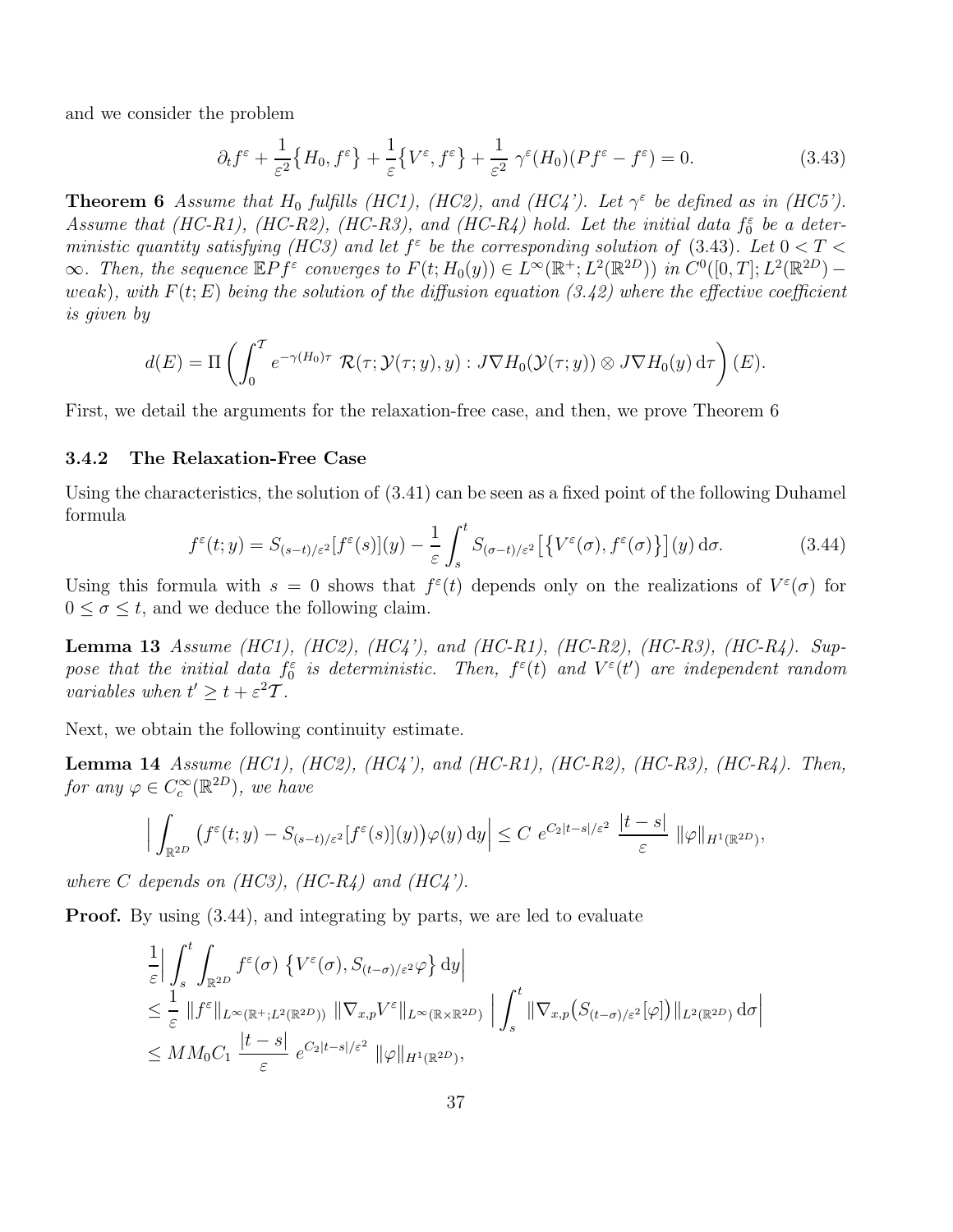where we used (3.39). This proves the Lemma.

By using (3.44) with  $s = t - \varepsilon^2 T$ , we get, for  $t \ge \varepsilon^2 T$ ,

$$
\partial_t f^{\varepsilon} + \frac{1}{\varepsilon^2} \{ H_0, f^{\varepsilon} \} = -\frac{1}{\varepsilon} \{ V^{\varepsilon}(t), f^{\varepsilon}(t) \} \n= -\frac{1}{\varepsilon} \{ V^{\varepsilon}(t), S_{-\mathcal{T}}[f^{\varepsilon}(t-\varepsilon^2 \mathcal{T})] \} \n- \frac{1}{\varepsilon^2} \{ V^{\varepsilon}(t), \int_{t-\varepsilon^2 \mathcal{T}}^t S_{(\sigma-t)/\varepsilon^2} [\{ V^{\varepsilon}(\sigma), S_{(t-\sigma)/\varepsilon^2} f^{\varepsilon}(\sigma) \}] \} \qquad \Big\} := D^{\varepsilon}(t).
$$

П

Then, we split the last term as follows

$$
\frac{1}{\varepsilon^2} \left\{ V^{\varepsilon}(t), \int_{s-\varepsilon^2 T}^t S_{(\sigma-t)/\varepsilon^2} \left[ \left\{ V^{\varepsilon}(\sigma), S_{(t-\sigma)/\varepsilon^2}[\mathbb{E} f^{\varepsilon}(t)] \right\} \right] \right\} d\sigma \right\} := L^{\varepsilon}(t) \n+ \frac{1}{\varepsilon^2} \left\{ V^{\varepsilon}(t), \int_{s-\varepsilon^2 T}^t S_{(\sigma-t)/\varepsilon^2} \left[ \left\{ V^{\varepsilon}(\sigma), f^{\varepsilon}(\sigma) - S_{(t-\sigma)/\varepsilon^2}[\mathbb{E} f^{\varepsilon}(t)] \right\} \right] \right\} d\sigma \right\} := R^{\varepsilon}(t).
$$

**Lemma 15** Assume (HC3), (HC4'), (HC-R2), (HC-R3) and (HC-R4). Then, the following properties hold:

i)  $\mathbb{E}D^{\varepsilon}(t)=0,$ 

ii) There exists a constant  $C > 0$ , depending on (HC3), (HC4'), (HC-R4), and T, such that for any  $\varphi \in C_c^{\infty}(\mathbb{R}^{2D}), t \geq \varepsilon^2 T$ ,

$$
\left| \mathbb{E} \int_{\mathbb{R}^{2D}} I^{\varepsilon}(t) \varphi(x, p) \, \mathrm{d}p \, \mathrm{d}x \right| \leq C \, \|\varphi\|_{H^{2}(\mathbb{R}^{2D})}.
$$

iii) There exists a constant  $C > 0$ , depending on (HC3), (HC4'), (HC-R4), and T, such that for any  $\varphi \in C_c^{\infty}(\mathbb{R}^{2D})$ , and  $t \geq 2\varepsilon^2 T$ ,

$$
\left| \mathbb{E} \int_{\mathbb{R}^{2D}} R^{\varepsilon}(t) \varphi(x, p) \, \mathrm{d}p \, \mathrm{d}x \right| \leq C \, \varepsilon \, \|\varphi\|_{H^{3}(\mathbb{R}^{2D})}.
$$

iii) There exists an operator  $Q$ , which does not depend on  $\varepsilon$ , nor on t, such that

$$
\mathbb{E}L^{\varepsilon}(t) = \mathcal{Q}(\mathbb{E}f^{\varepsilon}(t)), \qquad \Big| \int_{\mathbb{R}^{2D}} \mathcal{Q}(f)\varphi \, \mathrm{d}p \, \mathrm{d}x \Big| \leq C \, \|f\|_{L^{2}(\mathbb{R}^{2D})} \, \|\varphi\|_{H^{3}(\mathbb{R}^{2D})}
$$

holds for any  $\varphi \in C_c^{\infty}(\mathbb{R}^{2D})$ , the constant  $C > 0$  depending only on (HC3), (HC4'), (HC-R4), and  $\mathcal T$ .

**Proof.** Throughout the proof we denote by C a quantity which depends only on  $(HC3)$ ,  $(HC4')$ , (HC-R4), even if the value of C may change from a line to another. The expectation of  $D^{\varepsilon}(t)$ vanishes since  $f^{\varepsilon}(t - \varepsilon^2 T)$  and  $V^{\varepsilon}(t)$  are independent, by virtue of Lemma 13, while  $\mathbb{E}V^{\varepsilon}(t) = 0$ . Next, the estimate on  $I^{\varepsilon}$  follows from (HC-R4) and (3.39) which imply

$$
\left| \int_{\mathbb{R}^{2D}} I^{\varepsilon}(t) \varphi(x, p) \, \mathrm{d}p \, \mathrm{d}x \right| \leq \| D_{x, p}^{2} V^{\varepsilon} \|_{L^{\infty}(\mathbb{R} \times \mathbb{R}^{2D})} \| \nabla_{x, p} V^{\varepsilon} \|_{L^{\infty}(\mathbb{R} \times \mathbb{R}^{2D})} \| \varphi \|_{H^{2}(\mathbb{R}^{2D})}
$$

$$
\times \| f^{\varepsilon} \|_{L^{\infty}(\mathbb{R}^{+}; L^{2}(\mathbb{R}^{2D}))} \frac{1}{\varepsilon^{2}} \int_{t-\varepsilon^{2}T}^{t} C \, \mathrm{d}\sigma,
$$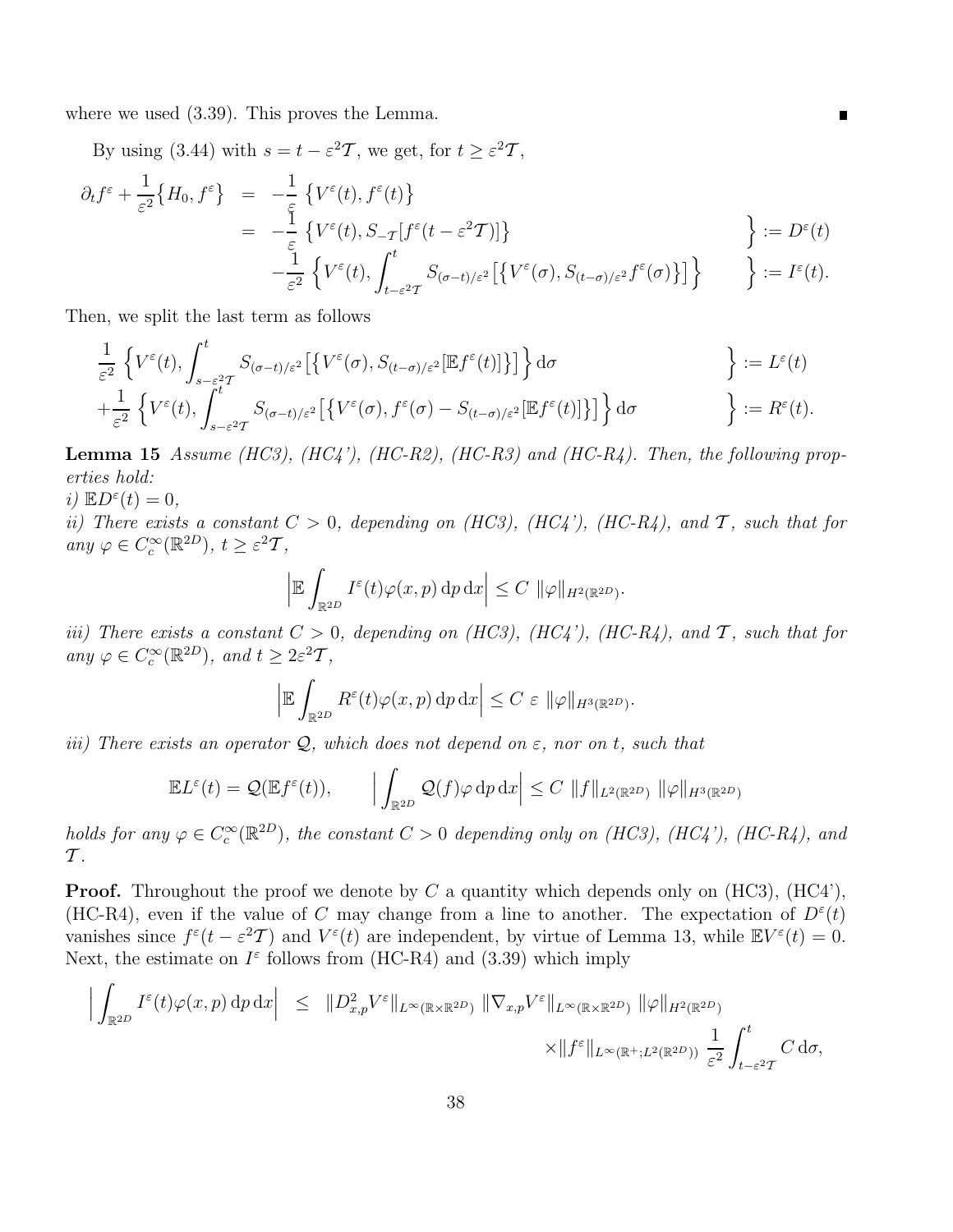and proves ii).

Now, we remark that for any  $\sigma \in (t - \varepsilon^2 \mathcal{T}, t)$ ,  $f(\sigma - \varepsilon^2 \mathcal{T})$  and  $V^{\varepsilon}(t)$ ,  $V^{\varepsilon}(\sigma)$  are independent since  $t, \sigma \ge \sigma - \varepsilon^2 T + \varepsilon^2 T$ . Hence, we get for  $t \ge 2\varepsilon^2 T$ ,

$$
\mathbb{E} \int_{t-\varepsilon^2}^t S_{-\mathcal{T}}[f^{\varepsilon}(\sigma-\varepsilon^2 T)] \left\{ V^{\varepsilon}(\sigma), S_{(t-\sigma)/\varepsilon^2}[\{V^{\varepsilon}(t), \varphi\}] \right\} d\sigma
$$
\n
$$
= \int_{t-\varepsilon^2}^t \mathbb{E} \Big( S_{-\mathcal{T}}[f^{\varepsilon}(\sigma-\varepsilon^2 T)] \Big) \mathbb{E} \Big\{ V^{\varepsilon}(\sigma), S_{(t-\sigma)/\varepsilon^2}[\{V^{\varepsilon}(t), \varphi\}] \Big\} d\sigma
$$
\n
$$
= \mathbb{E} \int_{t-\varepsilon^2}^t \mathbb{E} \Big( S_{-\mathcal{T}}[f^{\varepsilon}(\sigma-\varepsilon^2 T)] \Big) \left\{ V^{\varepsilon}(\sigma), S_{(t-\sigma)/\varepsilon^2}[\{V^{\varepsilon}(t), \varphi\}] \right\} d\sigma.
$$

This allows us to write

$$
\mathbb{E} \int_{\mathbb{R}^{2D}} R^{\varepsilon}(t) \varphi(y) dy \n= \frac{1}{\varepsilon^{2}} \mathbb{E} \int_{\mathbb{R}^{2D}} \int_{t-\varepsilon^{2}T}^{t} \left( f^{\varepsilon}(\sigma) - S_{-T}[f^{\varepsilon}(\sigma - \varepsilon^{2}T)] \right) \left\{ V^{\varepsilon}(\sigma), S_{(t-\sigma)/\varepsilon^{2}}[\{V^{\varepsilon}(t), \varphi\}] \right\} d\sigma dy \n+ \frac{1}{\varepsilon^{2}} \mathbb{E} \int_{\mathbb{R}^{2D}} \int_{t-\varepsilon^{2}T}^{t} \left( \mathbb{E} S_{-T}[f^{\varepsilon}(\sigma - \varepsilon^{2}T)] - S_{(t-\sigma)/\varepsilon^{2}}[\mathbb{E} f^{\varepsilon}(t)] \right) \left\{ V^{\varepsilon}(\sigma), S_{(t-\sigma)/\varepsilon^{2}}[\{V^{\varepsilon}(t), \varphi\}] \right\} d\sigma dy.
$$

Note that in the last integral, we have

$$
\mathbb{E}S_{-\mathcal{T}}[f^{\varepsilon}(\sigma-\varepsilon^2\mathcal{T})]-S_{(t-\sigma)/\varepsilon^2}[\mathbb{E}f^{\varepsilon}(t)]=\mathbb{E}S_{(t-\sigma)/\varepsilon^2}\Big[S_{(\sigma-\varepsilon^2\mathcal{T}-t)/\varepsilon^2}[f^{\varepsilon}(\sigma-\varepsilon^2\mathcal{T})]-f^{\varepsilon}(t)\Big].
$$

Then, applying Lemma 14 and (3.39), we evaluate as follows

$$
\begin{split}\n&\left| \mathbb{E} \int_{\mathbb{R}^{2D}} R^{\varepsilon}(t) \varphi(x, p) \, dy \right| \\
&\leq C \frac{1}{\varepsilon^{2}} \int_{t-\varepsilon^{2} \mathcal{T}}^{t} \frac{1}{\varepsilon} e^{2C_{2} \mathcal{T}} \varepsilon^{2} \mathcal{T} \mathbb{E} \left\| \left\{ V^{\varepsilon}(\sigma), S_{(t-\sigma)/\varepsilon^{2}} \left[ \left\{ V^{\varepsilon}(t), \varphi \right\} \right] \right\} \right\|_{H^{1}(\mathbb{R}^{2D})} \\
&\leq C \frac{1}{\varepsilon^{2}} e^{3C_{2} \mathcal{T}} \frac{\varepsilon^{2} \mathcal{T}}{\varepsilon} \varepsilon^{2} \mathcal{T} \|\varphi\|_{H^{3}(\mathbb{R}^{2D})}.\n\end{split}
$$

This proves iii).

Finally, we check that  $\mathbb{E} \int_{\mathbb{R}^{2D}} L^{\varepsilon} \varphi \, dy$  can be recast as the sum of terms looking like

$$
\frac{1}{\varepsilon^2} \mathbb{E} \int_{\mathbb{R}^{2D}} \int_{t-\varepsilon^2}^t S_{(t-\sigma)/\varepsilon^2} [\mathbb{E} f^{\varepsilon}(t)](y) \partial_i V^{\varepsilon}(\sigma; y) \partial_j V^{\varepsilon}(t; \mathcal{Y}((t-\sigma)/\varepsilon^2; y))
$$
  
 
$$
\times (\partial_{kl}^2 \varphi) (\mathcal{Y}((t-\sigma)/\varepsilon^2; y)) \partial_m \mathcal{Y}_n((t-\sigma)/\varepsilon^2; y) d\sigma dp dx
$$

or

$$
\frac{1}{\varepsilon^2} \mathbb{E} \int_{\mathbb{R}^{2D}} \int_{t-\varepsilon^2}^t S_{(t-\sigma)/\varepsilon^2} [\mathbb{E} f^{\varepsilon}(t)](y) \partial_t V^{\varepsilon}(\sigma; y) \left(\partial_{jk}^2 V^{\varepsilon}\right)(t; \mathcal{Y}((t-\sigma)/\varepsilon^2; y))
$$
  
 
$$
\times (\partial_t \varphi) (\mathcal{Y}((t-\sigma)/\varepsilon^2; y)) \partial_m \mathcal{Y}_n((t-\sigma)/\varepsilon^2; y) d\sigma dp dx
$$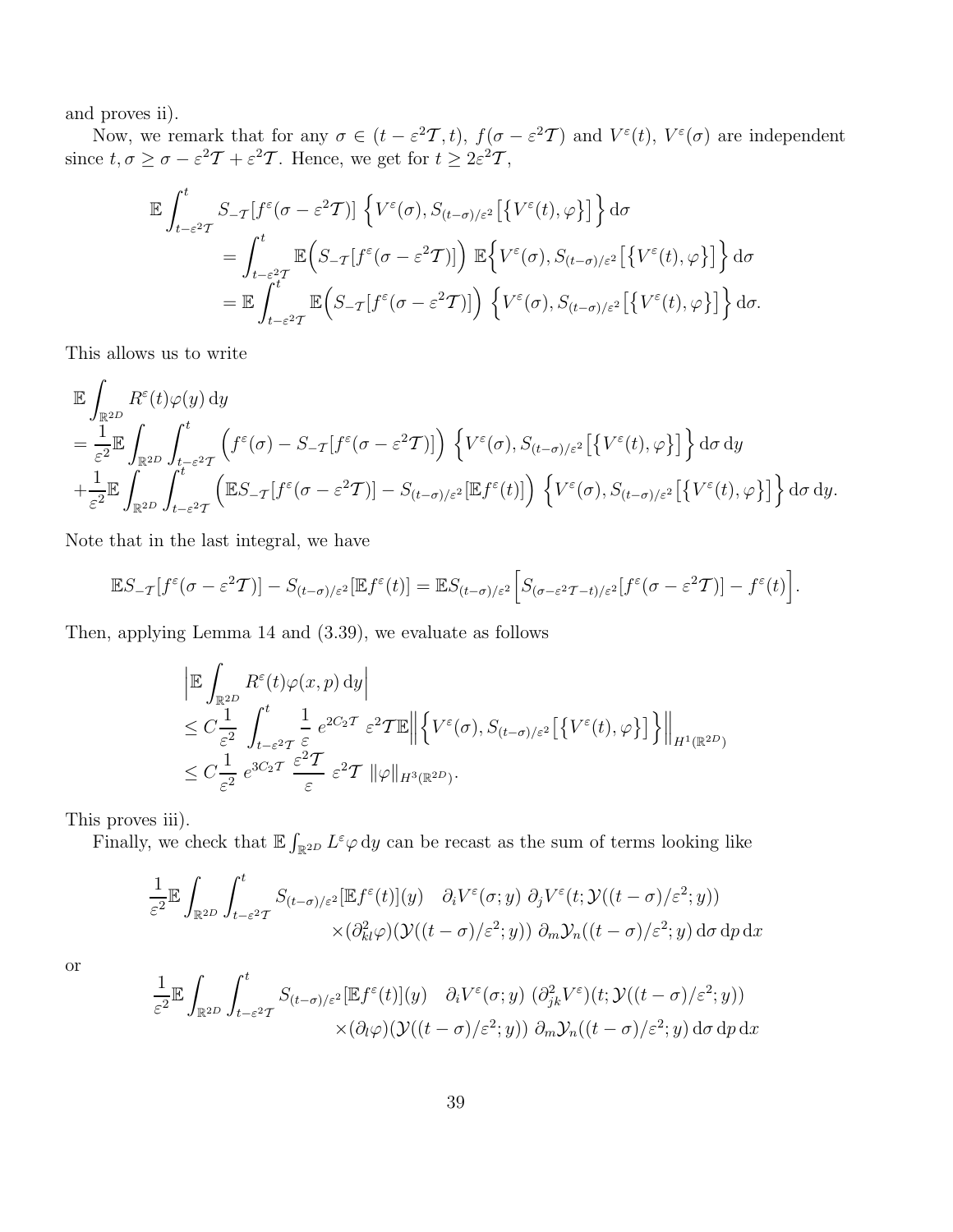where the indices i, j, k, l, m, n, ∈ {1, ..., 2D} and  $\partial$  stands for any first order derivative with respect to the variable y. As a consequence of (HC-R2), these expressions become

$$
\int_{\mathbb{R}^{2D}} \int_{t-\varepsilon^2}^t S_{(t-\sigma)/\varepsilon^2}[\mathbb{E} f^{\varepsilon}(t)](y) \mathcal{R}_{ij}((\sigma-t)/\varepsilon^2; y, \mathcal{Y}((t-\sigma)/\varepsilon^2; y))
$$
\n
$$
\times (\partial_{kl}^2 \varphi) (\mathcal{Y}((t-\sigma)/\varepsilon^2; y)) \partial_m \mathcal{Y}_n((t-\sigma)/\varepsilon^2; y) \frac{d\sigma}{\varepsilon^2} dp dx
$$
\n
$$
= \int_{\mathbb{R}^{2D}} \int_0^{\mathcal{T}} S_{-\tau}[\mathbb{E} f^{\varepsilon}(t)](y) \mathcal{R}_{ij}(\tau; y, \mathcal{Y}(-\tau; y))
$$
\n
$$
\times (\partial_{kl}^2 \varphi) (\mathcal{Y}(-\tau; y)) \partial_m \mathcal{Y}_n(-\tau; y) d\tau dp dx
$$

or

$$
\int_{\mathbb{R}^{2D}} \int_{t-\varepsilon^2}^t S_{(t-\sigma)/\varepsilon^2}[\mathbb{E} f^{\varepsilon}(t)](y) \, (\partial_{y_k} \mathcal{R}_{ij})((\sigma - t)/\varepsilon^2; y, \mathcal{Y}((t - \sigma)/\varepsilon^2; y))
$$
\n
$$
\times (\partial_t \varphi) (\mathcal{Y}((t - \sigma)/\varepsilon^2; y)) \, \partial_m \mathcal{Y}_n((t - \sigma)/\varepsilon^2; y) \frac{d\sigma}{\varepsilon^2} dp dx
$$
\n
$$
= \int_{\mathbb{R}^{2D}} \int_0^T S_{-\tau}[\mathbb{E} f^{\varepsilon}(t)](y) \, (\partial_{y_k} \mathcal{R}_{ij})(\tau; y, \mathcal{Y}(-\tau; y))
$$
\n
$$
\times (\partial_t \varphi) (\mathcal{Y}(-\tau; y)) \, \partial_m \mathcal{Y}_n(-\tau; y) d\tau dp dx
$$

respectively, which define the operator Q.

Up to now, the non degeneracy assumption (HC5) does not play any role; it will appear when identifying the limit equation. The end of the proof of Theorem 5 splits into several steps.

 $\blacksquare$ 

#### Step 1. Projecting the Equation; Compactness.

By using Proposition 4, we can extract a subsequence such that

$$
\mathbb{E}f^{\varepsilon} \to f \qquad \text{weakly in } L^{2}((0,T) \times \mathbb{R}^{2D}), \quad 0 < T < \infty.
$$

Furthermore, multiplying (3.41) by  $\varepsilon^2$  yields

$$
\mathbb{E}\big\{H_0,f^{\varepsilon}\big\}=\big\{H_0,\mathbb{E}f^{\varepsilon}\big\}=-\Big(\varepsilon^2\partial_t\mathbb{E}f^{\varepsilon}+\varepsilon\mathbb{E}\big\{V^{\varepsilon},f^{\varepsilon}\big\}\Big).
$$

Letting  $\varepsilon$  go to 0 leads to

$$
\{H_0, f\} = 0.
$$

This is where Hypothesis (HC5) is used: it implies that  $f(t; y) = F(t; H(y))$  only depends on the energy. Therefore, we realize that it suffices to determine the behavior of  $\mathbb{E}Pf^{\varepsilon}$  as  $\varepsilon \to 0$ .  $\mathbb{E}Pf^{\varepsilon}$ satisfies

$$
\partial_t \mathbb{E} P f^{\varepsilon} = -\mathbb{E} P \Big( \frac{1}{\varepsilon} \big\{ V^{\varepsilon}, f^{\varepsilon} \big\} \Big) = \mathbb{E} P \big( D^{\varepsilon} - L^{\varepsilon} - R^{\varepsilon} \big) = -\mathbb{E} P \big( L^{\varepsilon} + R^{\varepsilon} \big). \tag{3.45}
$$

Thus, we obtain that  $\mathbb{E}Pf^{\varepsilon}$  satisfies some compactness properties in a space of continuous functions with respect to the time variable.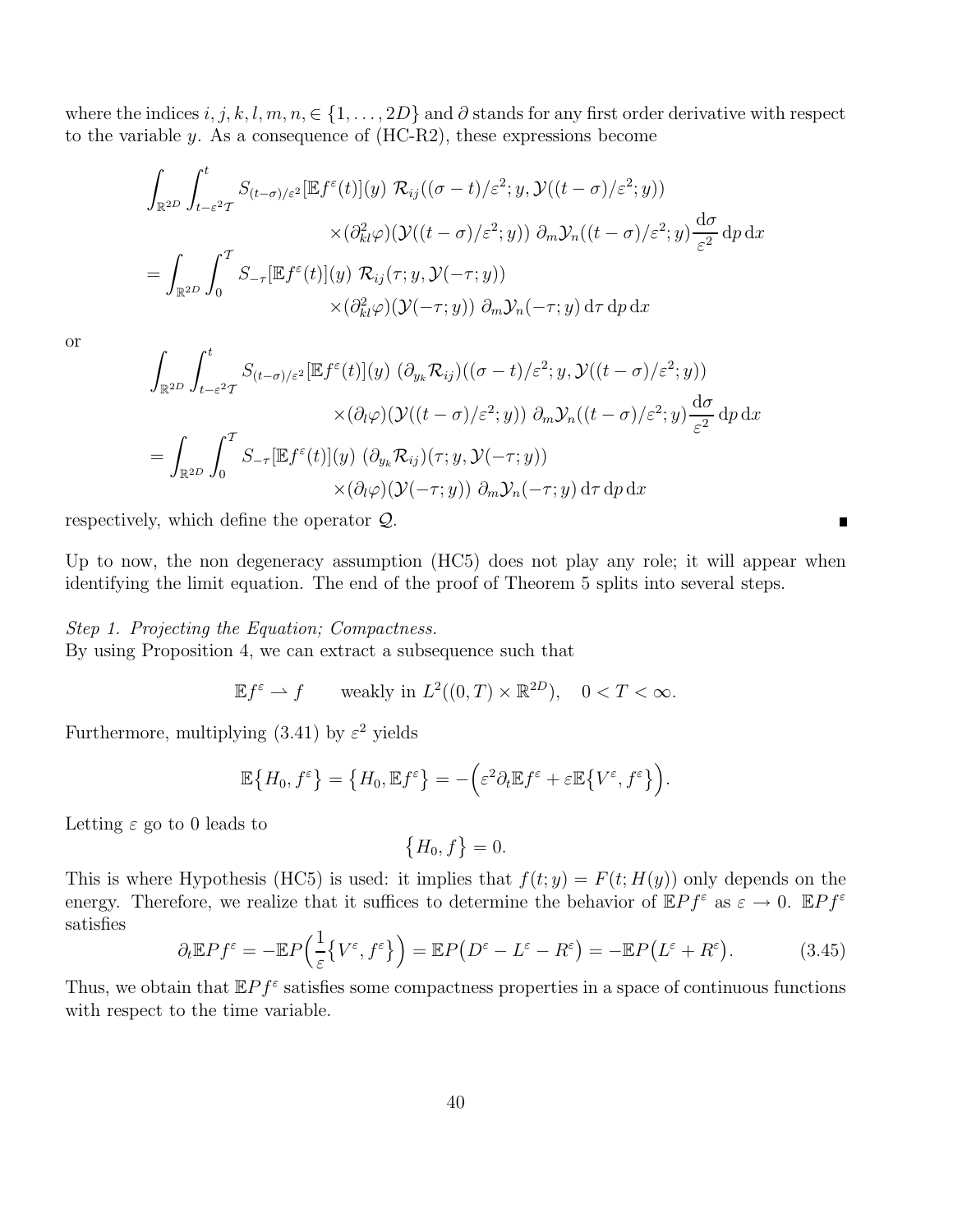**Lemma 16** We can extract a subsequence such that, for any  $\varphi \in L^2(\mathbb{R}^{2D})$ ,

$$
\int_{\mathbb{R}^{2D}} \mathbb{E} P f^{\varepsilon}(t; y) \varphi(y) dy \longrightarrow \int_{\mathbb{R}^{2D}} F(t; H_0(y)) \varphi(y) dy.
$$

uniformly on  $[0, T]$ .

**Proof.** Combining (3.45) to Lemma 15, we first deduce that, for any  $\varphi \in C_c^{\infty}(\mathbb{R}^{2D})$ , the set

$$
\Big\{ \int_{\mathbb{R}^{2D}} \mathbb{E} P f^{\varepsilon}(t + \varepsilon^2 T) \varphi \, dy, \quad \varepsilon > 0 \Big\}
$$

is relatively compact in  $C^0([0,T])$ , for any  $0 < T < \infty$ , by virtue of the Arzela-Ascoli Theorem. Since the operator  $P$  is self-adjoint, we can use Lemma 14, in the particular case where the test function actually reads  $\varphi(y) = \phi(H_0(y)), \phi \in C_c^{\infty}(\mathbb{R})$ . Indeed, we get

$$
\left| \int_{\mathbb{R}^{2D}} \left( f^{\varepsilon}(t; y) - f^{\varepsilon}(s; y) \right) \phi(H_0(y)) \, dy \right|
$$
  
\n
$$
= \left| \int_{\mathbb{R}^{2D}} \left( f^{\varepsilon}(t; y) - S_{(s-t)/\varepsilon^2} f^{\varepsilon}(s; y) \right) \phi(H_0(y)) \, dy \right|
$$
  
\n
$$
\leq C e^{C_2 |t-s|/\varepsilon^2} \frac{|t-s|}{\varepsilon} \left\| \phi(H_0(y)) \right\|_{H^1(\mathbb{R}^{2D})}.
$$

Consequently, using this information with  $s = t + \varepsilon^2 \mathcal{T}$ , we deduce that

$$
\Big\{ \int_{\mathbb{R}^{2D}} \mathbb{E} P f^{\varepsilon}(t; y) \phi(H_0(y)) dy, \quad \varepsilon > 0 \Big\}
$$

is relatively compact in  $C^0([0,T])$ , too. Since we also have

$$
\left| \int_{\mathbb{R}^{2D}} \mathbb{E} P f^{\varepsilon} \varphi \, dy \right| \leq M_0 \, \|\varphi\|_{L^2(\mathbb{R}^{2D})},
$$

we can extend the compactness property to any test function  $\varphi \in L^2(\mathbb{R}^{2D})$ . Then, using the separability of  $L^2(\mathbb{R}^{2D})$  and a diagonal process we can extract a subsequence, still labelled by ε, such that, for any  $\varphi \in L^2(\mathbb{R}^{2D})$ ,  $\int_{\mathbb{R}^{2D}} \mathbb{E}Pf^{\varepsilon} \varphi \,dp \,dx$  converges uniformly on  $C^0([0,T])$ . It is already known that  $\mathbb{E} f^{\varepsilon}$  converges to a function which only depends on the energy, weakly in  $L^2((0,T)\times \mathbb{R}^{2D})$ , and we now identify the limits.

### Step 2. Computation of the Leading Order Term.

Since we consider the projected equation (3.45), it is enough to consider test functions only depending on the energy:  $\varphi(y) = \phi(H_0(y))$ . By Lemma 15, the contribution of  $\mathbb{E}R^{\varepsilon}$  disappears as  $\varepsilon$  tends to 0, and we are left with the task of discussing  $\mathbb{E} \int_{\mathbb{R}^{2D}} L^{\varepsilon}(t; y) \phi(H_0(y)) dy$ . The energy conservation implies that  $S_{\tau}[\phi(H_0(y))] = \phi(H_0(y))$ , and thus we obtain

$$
\mathbb{E} \int_{\mathbb{R}^{2D}} L^{\varepsilon}(t; y) \phi(H_0(y)) dy
$$
\n
$$
= \frac{1}{\varepsilon^2} \mathbb{E} \int_{\mathbb{R}^{2D}} \int_{t-\varepsilon^2 T}^{t} \mathbb{E} f^{\varepsilon}(t; y) S_{(\sigma-t)/\varepsilon^2} \Big[ \Big\{ V^{\varepsilon}(\sigma), S_{(t-\sigma)/\varepsilon^2} \Big[ \big\{ V^{\varepsilon}(t), \phi(H_0(y)) \big\} \Big] \Big\} \Big] dy
$$
\n
$$
= \int_{\mathbb{R}^{2D}} \mathbb{E} f^{\varepsilon}(t; y) \Big( A^{\varepsilon}(t; y) \partial_{EE}^{2} \phi(H_0(y)) + B^{\varepsilon}(t; y) \partial_{E} \phi(H_0(y)) \Big) dy
$$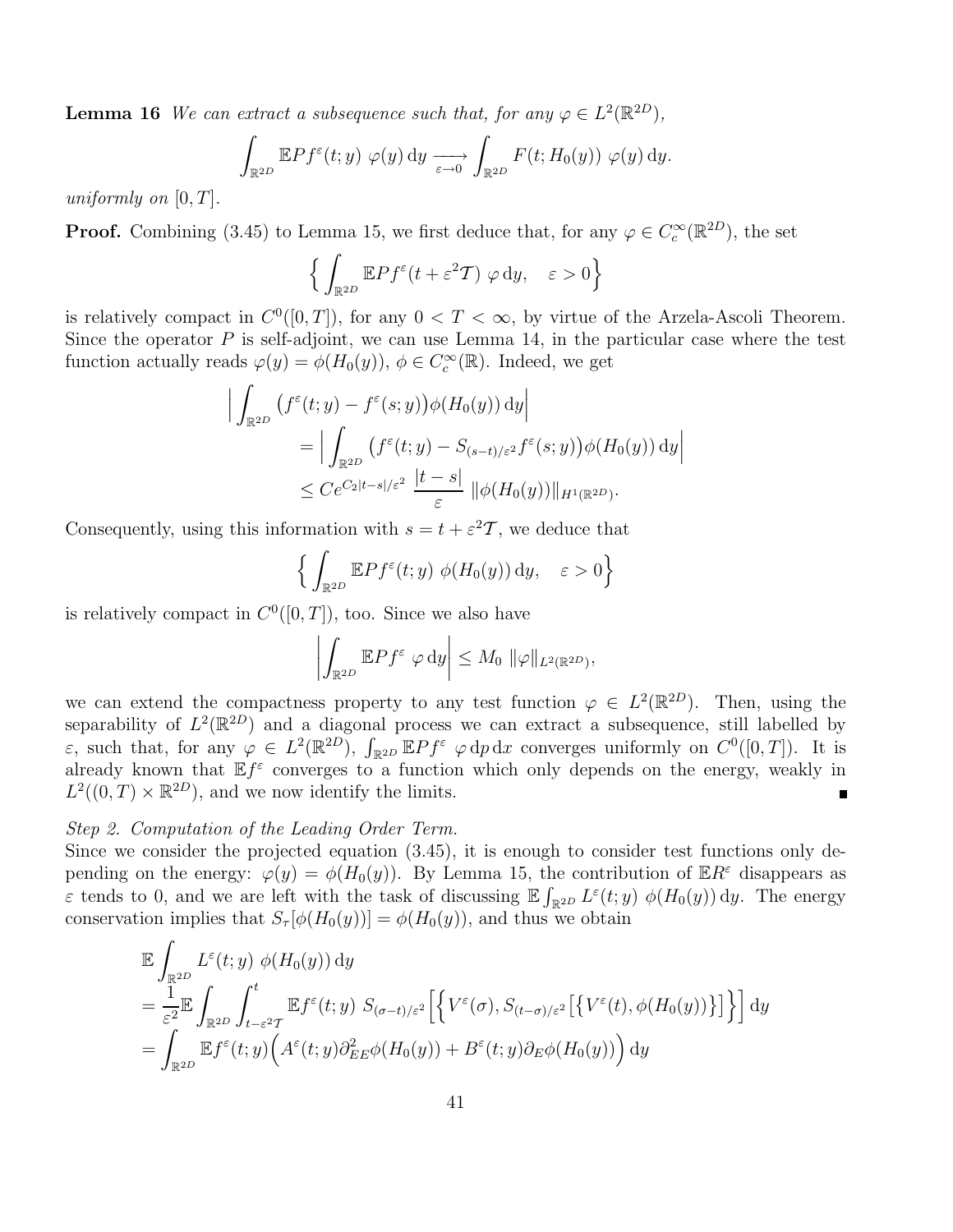with

$$
A^{\varepsilon}(t; y) = \frac{1}{\varepsilon^{2}} \int_{t-\varepsilon^{2}T}^{t} \mathbb{E}S_{(\sigma-t)/\varepsilon^{2}} \left[ \left\{ V^{\varepsilon}(\sigma), H_{0} \right\} \right] \left\{ V^{\varepsilon}(t), H_{0} \right\} d\sigma,
$$
  

$$
B^{\varepsilon}(t; y) = \frac{1}{\varepsilon^{2}} \int_{t-\varepsilon^{2}T}^{t} \mathbb{E}S_{(\sigma-t)/\varepsilon^{2}} \left[ \left\{ V^{\varepsilon}(\sigma), S_{(t-\sigma)/\varepsilon^{2}} \left[ \left\{ V^{\varepsilon}(t), H_{0} \right\} \right] \right\} \right].
$$

In view of Lemma 15-iii), we can expect that these coefficients actually do not depend on  $t$  nor on ε.

**Lemma 17** The coefficient  $A^{\varepsilon}(t; y)$  is given by

$$
A(y) = \int_0^T \mathcal{R}(\tau; \mathcal{Y}(\tau; y), y) : J \nabla H_0(\mathcal{Y}(\tau; y)) \otimes J \nabla H_0(y) d\tau.
$$

The coefficient  $B^{\varepsilon}(t; y)$  is given by

$$
B(y) = -\int_0^T S_\tau \Big[ \operatorname{div}_z \Big( J \mathcal{R}(\tau; y, \mathcal{Y}(-\tau; z)) J \nabla H_0(\mathcal{Y}(-\tau; z)) \Big) \Big|_{z=y} \Big] d\tau.
$$

Proof. The proof relies on the following relation

$$
S_{s-t}\big[\big\{\mathcal{V}(s),H_0\big\}\big]\big\{\mathcal{V}(t),H_0\big\}(y)=J\nabla H_0(\mathcal{Y}(s-t;y))\cdot\nabla \mathcal{V}(s;\mathcal{Y}(s-t;y))\,J\nabla H_0(y)\cdot\nabla \mathcal{V}(t;y)=\nabla \mathcal{V}(s;\mathcal{Y}(s-t;y))\otimes\nabla \mathcal{V}(t;y):J\nabla H_0(\mathcal{Y}(s-t;y))\otimes J\nabla H_0(y).
$$

Taking the expectation leads to

$$
\mathbb{E}S_{s-t}\big[\big\{\mathcal{V}(s),H_0\big\}\big]\big\{\mathcal{V}(t),H_0\big\}(y) = \mathcal{R}(s-t;\mathcal{Y}(s-t;y),y): J\nabla H_0(\mathcal{Y}(s-t;y)) \otimes J\nabla H_0(y).
$$
\n(3.46)

We apply this formula with t, s replaced by  $t/\varepsilon^2$ ,  $s/\varepsilon^2$ . We get

$$
A^{\varepsilon}(t; y) = \int_{t-\varepsilon^2}^t \mathcal{R}((\sigma-t)/\varepsilon^2; \mathcal{Y}((\sigma-t)/\varepsilon^2; y), y) : J \nabla H_0(\mathcal{Y}((\sigma-t)/\varepsilon^2; y)) \otimes J \nabla H_0(y) \frac{d\sigma}{\varepsilon^2}
$$
  
= 
$$
\int_0^{\mathcal{T}} \mathcal{R}(\tau; \mathcal{Y}(\tau; y), y) : J \nabla H_0(\mathcal{Y}(\tau; y), y) \otimes J \nabla H_0(y) d\tau.
$$

We perform similar maniplulations for the second coefficient. Let us define

$$
U(s,t;y,z) = \mathrm{div}_z\Big(J\nabla \mathcal{V}(s,y)\otimes \nabla \mathcal{V}(t;\mathcal{Y}(t-s;z))J\nabla H_0(\mathcal{Y}(t-s;z))\Big)
$$

and

$$
\mathcal{U}(\tau; y, z) = \text{div}_z \Big( J \mathcal{R}(\tau; y, \mathcal{Y}(-\tau; z)) J \nabla H_0(\mathcal{Y}(-\tau; z)) \Big),
$$

so that  $\mathbb{E}U(s,t;y,z) = \mathcal{U}(s-t;y,z)$  holds. We have

$$
\left\{\mathcal{V}(s), S_{t-s}\big[\big\{\mathcal{V}(t), H_0\big]\big\}\right\}(y) = J\nabla\Big(J\nabla H_0(\mathcal{Y}(t-s; y))\cdot \nabla \mathcal{V}(t; \mathcal{Y}(t-s; y))\Big)\cdot \nabla \mathcal{V}(s; y) = -U(s, t; y, y).
$$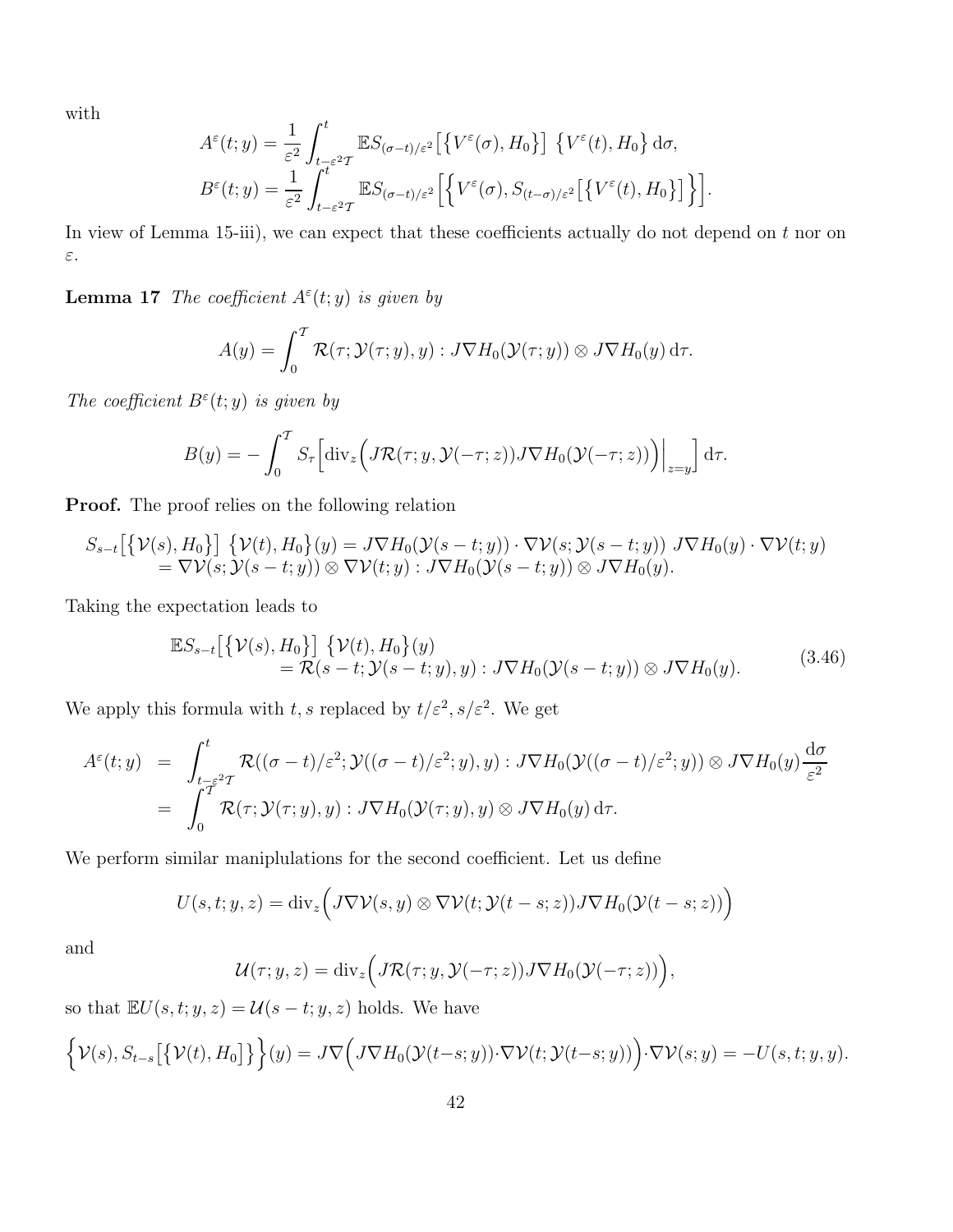Therefore, taking the expectation yields

$$
\mathbb{E}\left\{\mathcal{V}(s), S_{t-s}\big[\{\mathcal{V}(t), H_0\big]\}\right\}(y) = -\mathcal{U}(s-t; y, y). \tag{3.47}
$$

Applying this formula with t, s replaced by  $t/\varepsilon^2$ ,  $s/\varepsilon^2$  leads to the asserted formula for  $B^{\varepsilon}(t; y)$ .

Step 3. Passing to the Limit; Effective Coefficients. As  $\varepsilon$  goes to 0 in (3.45), using the fact that  $\mathbb{E} f^{\varepsilon}(t; y)$  converges weakly to  $F(t; H_0(y))$ , we obtain

$$
\frac{\mathrm{d}}{\mathrm{d}t} \int_{\mathbb{R}^{2D}} F(t; H_0(y)) \phi(H_0(y)) \, \mathrm{d}y = \int_{\mathbb{R}^{2D}} F(t; H_0(y)) \big( A(y) \partial_{EE}^2 \phi(H_0(y)) + B(y) \partial_E \phi(H_0(y)) \big) \, \mathrm{d}y.
$$

Since the limit  $F$  and the test function both depend on the energy only, using the coarea formula, this can be seen as a very weak formulation of the following drift-diffusion equation

$$
\partial_t(h_0 F) = \partial_{EE}^2(h_0 dF) + \partial_E(h_0 cF),
$$

with

$$
d(E) = \Pi A(E), \qquad c(E) = \Pi B(E).
$$

**Lemma 18** The coefficient  $d(E)$  belongs to  $L^{\infty}_{loc}(\mathbb{R})$  and satisfies  $d(E) \geq 0$ . Moreover, we have  $\frac{d}{d(E)}(E)d(E) = h_o(E)c(E)$  $\frac{d}{dE}(h_0(E)d(E)) = h_0(E)c(E).$ 

Proof. We start by remarking that

$$
\mathcal{R}_{ij}(\tau; y, z) = \mathbb{E}(\partial_i \mathcal{V}(\tau, y) \, \partial_j \mathcal{V}(0, z)) = \mathbb{E}(\partial_j \mathcal{V}(0, z) \, \partial_i \mathcal{V}(\tau, y)) = \mathcal{R}_{ji}(-\tau, z, y).
$$

In other words,  $\mathcal{R}(\tau; y, z) =^T \mathcal{R}(-\tau; z, y)$ . Then, we compute

$$
PA(y) = P \int_0^T \mathcal{R}(\tau; \mathcal{Y}(\tau; y), y) : J \nabla H_0(\mathcal{Y}(\tau; y)) \otimes J \nabla H_0(y) d\tau
$$
  
\n
$$
= P \int_0^T S_\tau \Big[ \mathcal{R}(\tau; y, \mathcal{Y}(-\tau; y)) : J \nabla H_0(y) \otimes J \nabla H_0(\mathcal{Y}(-\tau; y)) \Big] d\tau
$$
  
\n
$$
= P \int_0^T \mathcal{R}(\tau; y, \mathcal{Y}(-\tau; y)) : J \nabla H_0(y) \otimes J \nabla H_0(\mathcal{Y}(-\tau; y)) d\tau
$$
  
\nusing (3.40)  
\n
$$
= P \int_{-\tau}^0 \mathcal{R}(-\tau; y, \mathcal{Y}(\tau; y)) : J \nabla H_0(y) \otimes J \nabla H_0(\mathcal{Y}(\tau; y)) d\tau
$$
  
\nchanging variables  $\tau \to -\tau$ .

However, we have  $\mathcal{R}: a \otimes b = T \mathcal{R}: b \otimes a$  which yields

$$
PA(y) = P \int_{-\tau}^{0} \mathcal{R}(\tau; \mathcal{Y}(\tau; y), y) : J \nabla H_0(\mathcal{Y}(\tau; y)) \otimes J \nabla H_0(y) d\tau
$$
  
= 
$$
\frac{1}{2} P \int_{-\tau}^{-\tau} \mathcal{R}(\tau; \mathcal{Y}(\tau; y), y) : J \nabla H_0(\mathcal{Y}(\tau; y)) \otimes J \nabla H_0(y) d\tau.
$$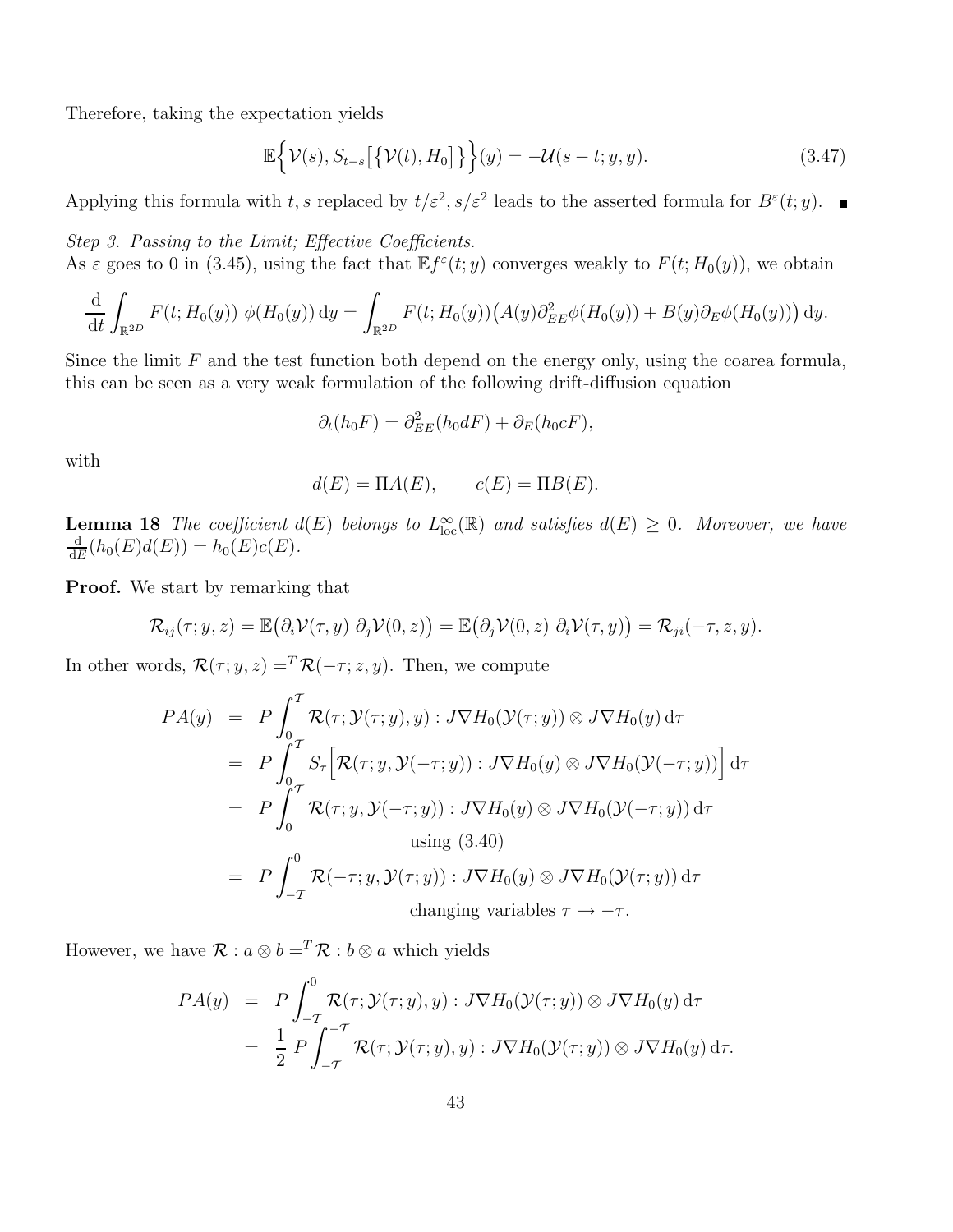Now, recalling that  $\tau \mapsto \mathcal{R}(\tau; y, y')$  is compactly supported in  $[-\mathcal{T}, +\mathcal{T}]$ , we use Lemma 9 which leads to

$$
PA(y) = \lim_{R \to \infty} \frac{1}{4R} P \int_{-R}^{+R} \int_{-R}^{+R} \mathcal{R}(t-s; \mathcal{Y}(t-s; y), y) : J \nabla H_0(\mathcal{Y}(t-s; y)) \otimes J \nabla H_0(y) dt ds
$$
  
\n
$$
= \lim_{R \to \infty} \frac{1}{4R} P \mathbb{E} \int_{-R}^{+R} \int_{-R}^{+R} \nabla \mathcal{V}(t; \mathcal{Y}(t-s; y)) \otimes \nabla \mathcal{V}(s, y) : J \nabla H_0(\mathcal{Y}(t-s; y)) \otimes J \nabla H_0(y) dt ds
$$
  
\n
$$
= \lim_{R \to \infty} \frac{1}{4R} P \mathbb{E} \int_{-R}^{+R} \int_{-R}^{+R} S_{-s} [\nabla \mathcal{V}(t; \mathcal{Y}(t; y)) \otimes \nabla \mathcal{V}(s, \mathcal{Y}(s; y))
$$
  
\n
$$
: J \nabla H_0(\mathcal{Y}(t; y)) \otimes J \nabla H_0(\mathcal{Y}(s; y)) ] dt ds
$$
  
\n
$$
= \lim_{R \to \infty} \frac{1}{4R} P \mathbb{E} \int_{-R}^{+R} \int_{-R}^{+R} \nabla \mathcal{V}(t; \mathcal{Y}(t; y)) \otimes \nabla \mathcal{V}(s, \mathcal{Y}(s; y)) : J \nabla H_0(\mathcal{Y}(t; y)) \otimes J \nabla H_0(\mathcal{Y}(s; y)) dt ds
$$
  
\n
$$
= \lim_{R \to \infty} \frac{1}{4R} P \mathbb{E} \left( \int_{-R}^{+R} S_t [\mathcal{V}(t; y) \cdot J \nabla H_0(y)] dt \right)^2 \ge 0.
$$

Finally, let us go back to (3.46) and (3.47) which tell us that

$$
PA = P \mathbb{E} \int_0^T S_\tau \big[ \{ \mathcal{V}(\tau), H_0 \} \big] \, \{ \mathcal{V}(0), H_0 \} \, d\tau.
$$

and, using (3.40),

$$
PB = P \mathbb{E} \int_0^T \left\{ \mathcal{V}(\tau), S_{-\tau} \left[ \{ \mathcal{V}(0), H_0 \} \right] \right\} d\tau.
$$

Let  $\psi \in C_c^{\infty}(\mathbb{R})$ . Using the coarea formula, we obtain

$$
\int_{\mathbb{R}} \partial_{E}(h_{0}(E)d(E)) \psi(E) dE = -\int_{\mathbb{R}} h_{0}(E)d(E) \partial_{E}\psi(E) dE = -\int_{\mathbb{R}^{2D}} P A(y) \partial_{E}\psi(H_{0}(y)) dy
$$
\n
$$
= -P \mathbb{E} \int_{0}^{T} \int_{\mathbb{R}^{2D}} S_{\tau} [\{\mathcal{V}(\tau), H_{0}\}] \{\mathcal{V}(0), H_{0}\} \partial_{E}\psi(H_{0}(y)) dy d\tau
$$
\n
$$
= -P \mathbb{E} \int_{0}^{T} \int_{\mathbb{R}^{2D}} S_{\tau} [\{\mathcal{V}(\tau), \psi(H_{0})\}] \{\mathcal{V}(0), H_{0}\} dy d\tau
$$
\n
$$
= P \mathbb{E} \int_{0}^{T} \int_{\mathbb{R}^{2D}} \{\mathcal{V}(\tau), S_{-\tau} [\{\mathcal{V}(0), H_{0}\}] \} \psi(H_{0}) dy d\tau
$$
\n
$$
= \int_{\mathbb{R}^{2D}} P B(y) \psi(H_{0}(y)) dy = \int_{\mathbb{R}} h_{0}(E)c(E) \psi(E) dE.
$$

П

### 3.4.3 The Case With Relaxation

In this section we deal with a relaxation coefficient which depends on the energy, as presented in (HC5'). Of course, a noticeable case consists in assuming full relaxation,  $\gamma$  being a positive constant. But, we can also consider a sequence of coefficients that vanishes, not too fast, as  $\varepsilon$  goes to 0, see (HC5'). Our analysis heavily uses the additional information on  $f^{\varepsilon} - Pf^{\varepsilon}$  which is offered by the relaxation. Indeed, we readily obtain the following adaptations of Proposition 4.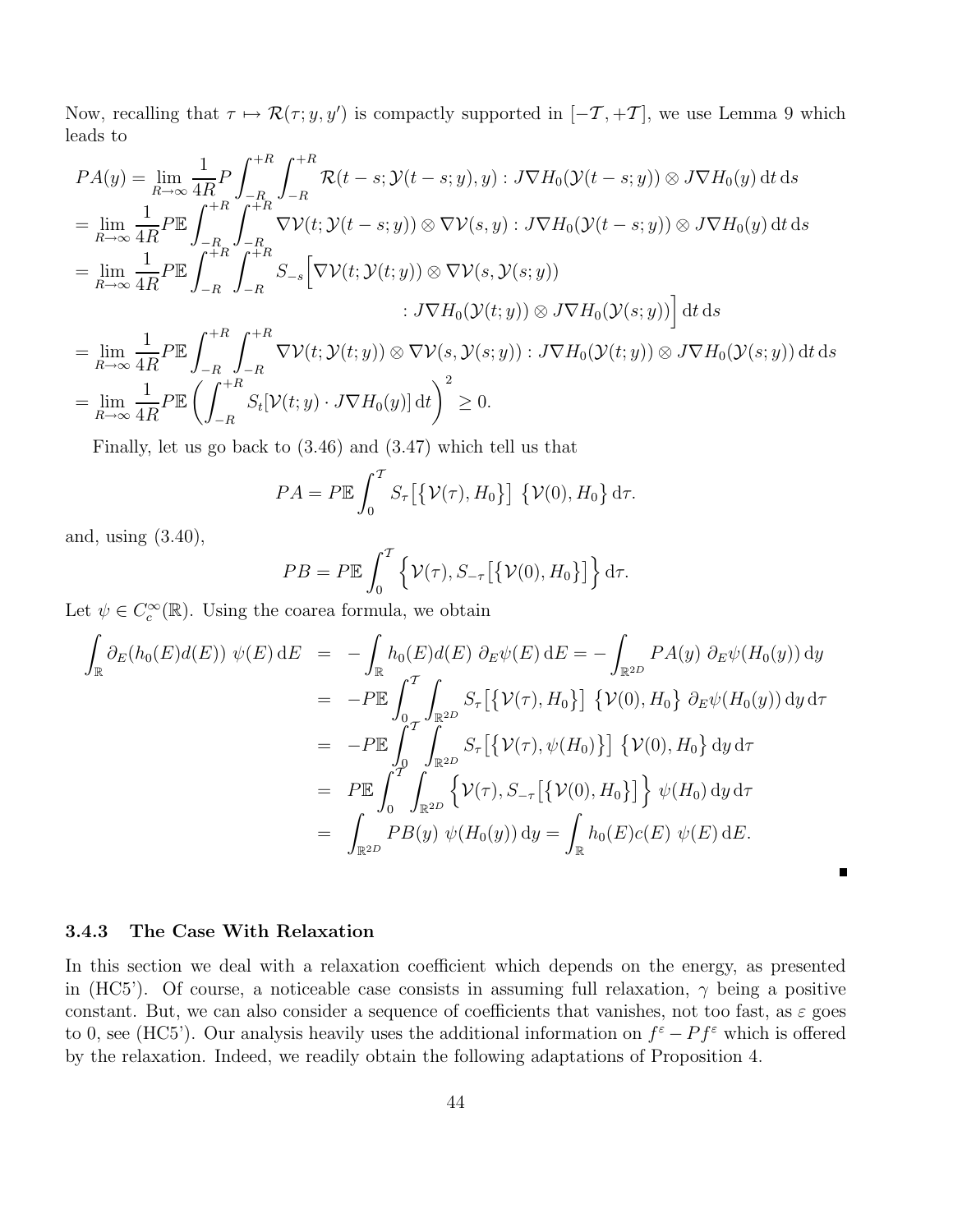**Proposition 5** Suppose that  $H_0$  verifies (HC1), (HC2), (HC4'). Consider a sequence of initial data such that (HC3) holds. Let  $V^{\varepsilon}$  be a smooth potential, say  $V^{\varepsilon} \in C^2(\mathbb{R} \times \mathbb{R}^{2D})$  with bounded second order derivatives. Let  $\gamma^{\varepsilon}$  satisfy (HC5'). Then, for any  $\varepsilon > 0$ , the problem (3.43) with  $f|_{t=0} = f_0^{\varepsilon}$  has a unique (non-negative) solution  $f^{\varepsilon} \in C^0(\mathbb{R}^+; L^2(\mathbb{R}^{2D}))$ . The sequence  $(f^{\varepsilon})_{\varepsilon>0}$  is bounded in  $L^{\infty}(\mathbb{R}^+; L^2(\mathbb{R}^{2D}))$ . Furthermore, let us set  $h^{\varepsilon}(t; x, p) =$  $\sqrt{\gamma^{\varepsilon}(H_0(x,p))}$  $\frac{\sigma_0(x,p))}{\varepsilon}(f^{\varepsilon}-Pf^{\varepsilon})(t;x,p);$ then, we have

$$
\sup_{\varepsilon>0}\left(\int_0^\infty \int_{\mathbb{R}^{2D}}|h^\varepsilon(t;x,p)|^2\,\mathrm{d} p\,\mathrm{d} x\,\mathrm{d} t\right)\leq M_0<\infty.
$$

Hence, we can expand the solution as

$$
f^{\varepsilon} = Pf^{\varepsilon} + \frac{\varepsilon}{\sqrt{\gamma_{\star}^{\varepsilon}}} g^{\varepsilon}, \qquad g^{\varepsilon} = \sqrt{\frac{\gamma_{\star}^{\varepsilon}}{\varepsilon^2}} (f^{\varepsilon} - Pf^{\varepsilon}) \text{ is bounded in } L^{2}(\mathbb{R}^{+} \times \mathbb{R}^{2D}),
$$

since  $|g^{\varepsilon}| \leq |h^{\varepsilon}|$ . From now on we assume  $\varepsilon^2/\gamma^{\varepsilon} \to 0$ , so that we already deduce that  $f^{\varepsilon}$  behaves like its projection  $Pf^{\varepsilon}$ . Accordingly, we can suppose that  $\mathbb{E}f^{\varepsilon}$  converges to a function  $F(t; H_0(y))$ depending on the energy only, weakly in  $L^2((0,T)\times\mathbb{R}^{2D})$ , and we shall derive the equation satisfied by the limit. To this end, we start by applying the projection operator to (3.43). We get

$$
\partial_t P f^{\varepsilon} = -\frac{1}{\varepsilon} P \{ V^{\varepsilon}, f^{\varepsilon} \}.
$$

The key observation is that the right hand side only depends on the remainder  $g^{\varepsilon}$  since

$$
P\big\{V^{\varepsilon},f^{\varepsilon}\big\}=P\big\{V^{\varepsilon},Pf^{\varepsilon}\big\}+\frac{\varepsilon}{\sqrt{\gamma_{\star}^{\varepsilon}}}\big\{V^{\varepsilon},g^{\varepsilon}\big\}=\frac{\varepsilon}{\sqrt{\gamma_{\star}^{\varepsilon}}}\;P\big\{V^{\varepsilon},g^{\varepsilon}\big\}
$$

holds by using Lemma 10-v). Hence, we deduce that

$$
\partial_t P f^{\varepsilon} = -\frac{1}{\sqrt{\gamma_{\star}^{\varepsilon}}} P \{ V^{\varepsilon}, g^{\varepsilon} \}.
$$
\n(3.48)

This will be combined with the following evolution equation for the remainder

$$
\partial_t g^{\varepsilon} + \frac{1}{\varepsilon^2} \{ H_0, g^{\varepsilon} \} + \frac{1}{\varepsilon^2} \gamma^{\varepsilon} (H_0) g^{\varepsilon} = -\frac{\sqrt{\gamma_{\star}^{\varepsilon}}}{\varepsilon^2} (I - P) \{ V^{\varepsilon}, f^{\varepsilon} \}.
$$
 (3.49)

We shall use various formulations of  $(3.43)$  and  $(3.49)$  integrated along the characteristics  $\mathcal Y$  associated to the free Hamiltonian in order to establish useful properties and estimates. Note that the energy conservation yields  $\exp\left(\int_s^t \gamma^{\varepsilon}(H_0(\mathcal{Y}(u)) du\right) = \exp\left(\gamma^{\varepsilon}(H_0)(t-s)\right)$ 

First,  $f^{\varepsilon}$  satisfies the following Duhamel formula

$$
f^{\varepsilon}(t; y) = e^{-\gamma^{\varepsilon}(H_0)t/\varepsilon^2} S_{-t/\varepsilon^2} [f_0^{\varepsilon}](y) - \frac{1}{\varepsilon} \int_s^t e^{-\gamma^{\varepsilon}(H_0)(t-\sigma)/\varepsilon^2} S_{(\sigma-t)/\varepsilon^2} [\{V^{\varepsilon}(\sigma), f^{\varepsilon}(\sigma)\}] (y) d\sigma + \frac{1}{\varepsilon^2} \int_s^t e^{-\gamma^{\varepsilon}(H_0)(t-\sigma)/\varepsilon^2} \gamma^{\varepsilon}(H_0) S_{(\sigma-t)/\varepsilon^2} [Pf^{\varepsilon}(\sigma)] (y) d\sigma.
$$

This shows that  $f^{\varepsilon}(t)$  depends on the realizations of  $V^{\varepsilon}(\sigma)$  for  $0 \leq \sigma \leq t$  only. We deduce the following: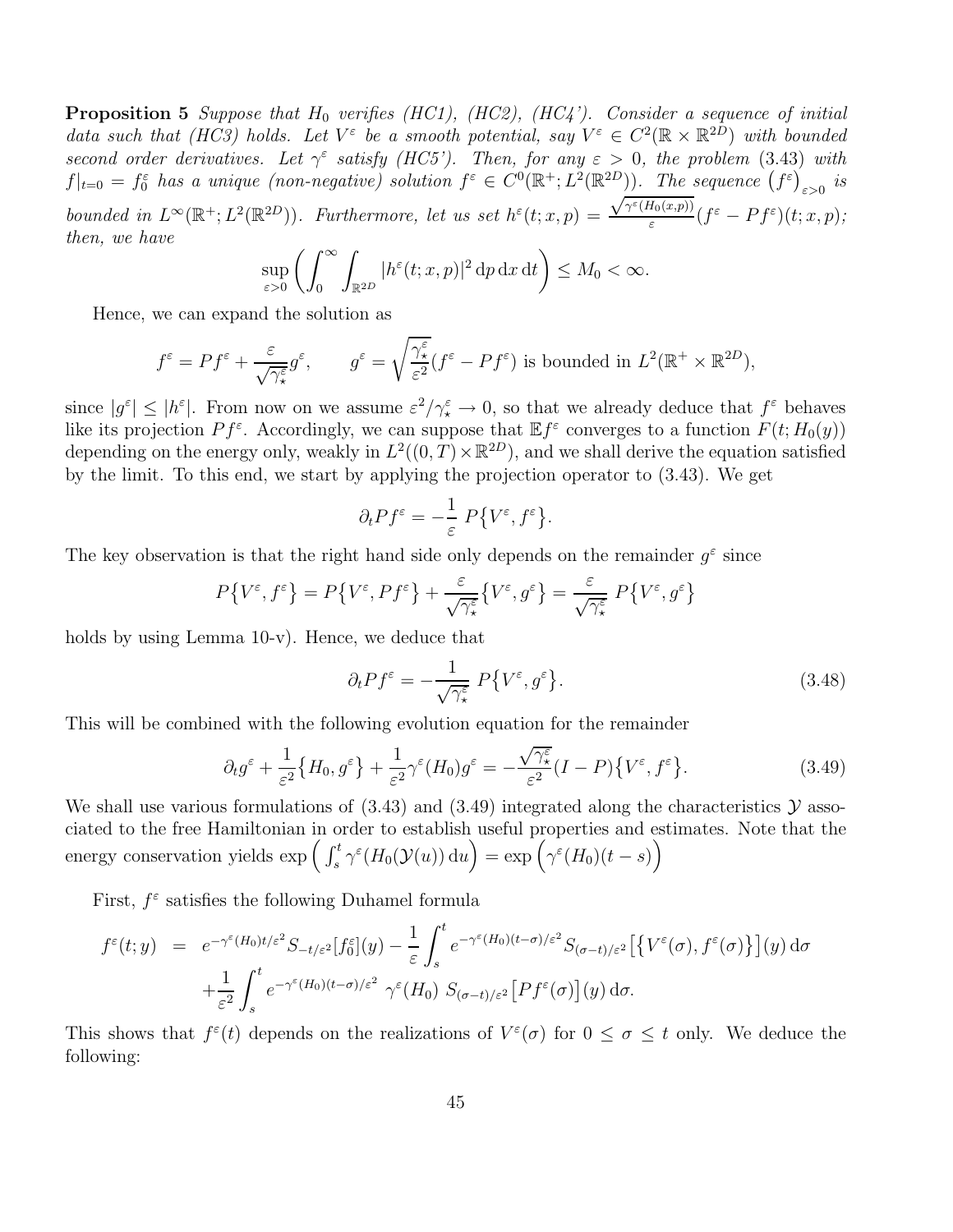**Lemma 19** Suppose that the initial data  $f_0^{\varepsilon}$  is deterministic. Then,  $f^{\varepsilon}(t)$  and  $V^{\varepsilon}(t')$  are independent when  $t' \geq t + \varepsilon^2 \mathcal{T}$ .

Second, we also have

$$
f^{\varepsilon}(t; y) = S_{(s-t)/\varepsilon^2}[f^{\varepsilon}(s)](y) - \frac{1}{\varepsilon} \int_s^t S_{(\sigma-t)/\varepsilon^2}[\{V^{\varepsilon}(\sigma), f^{\varepsilon}(\sigma)\}(y)](y) d\sigma + \frac{1}{\varepsilon^2} \int_s^t \gamma^{\varepsilon}(H_0) S_{(\sigma-t)/\varepsilon^2}[Pf^{\varepsilon}(\sigma) - f^{\varepsilon}(\sigma)](y) d\sigma.
$$

Let  $\psi \in C_c^{\infty}(\mathbb{R}^{2D})$ . We set

$$
H^{\varepsilon}[\psi](t,s) = \int_{\mathbb{R}^{2D}} (f^{\varepsilon}(t;y) - S_{(s-t)/\varepsilon^2}[f^{\varepsilon}(s)](y)) \psi(y) dy
$$
  
\n
$$
= -\frac{1}{\varepsilon} \int_{s}^{t} \int_{\mathbb{R}^{2D}} f^{\varepsilon}(\sigma; y) \{ V^{\varepsilon}(\sigma), S_{(t-\sigma)/\varepsilon^2}[\psi] \}(y) dy d\sigma
$$
(3.50)  
\n
$$
+ \frac{1}{\varepsilon^2} \int_{s}^{t} \int_{\mathbb{R}^{2D}} \gamma^{\varepsilon} (Pf^{\varepsilon} - f^{\varepsilon}) (\sigma; y) S_{(t-\sigma)/\varepsilon^2}[\psi](y) dy d\sigma.
$$

**Lemma 20** i) Let  $0 \lt R \lt \infty$ . Then, there exists  $C(R) > 0$ , depending on R, (HC4') and  $(HC-R_4)$  such that for any  $\psi \in C_c^{\infty}(\mathbb{R}^{2D})$ , with supp $(\psi) \subset B(0,R)$  and for any  $t,s \geq 0$  we have

$$
|H^{\varepsilon}[\psi](t,s)| \leq C(R) \|\psi\|_{W^{1,\infty}(\mathbb{R}^{2D})} \|f^{\varepsilon}\|_{L^{\infty}(\mathbb{R}^{+};L^{2}(\mathbb{R}^{2D}))} \varepsilon e^{C_{2}|t-s|/\varepsilon^{2}} + C(R)\sqrt{\Gamma} \|\psi\|_{L^{\infty}(\mathbb{R}^{2D})} \frac{\sqrt{|t-s|}}{\varepsilon} \left(\int_{s}^{t} \|h^{\varepsilon}(\sigma)\|_{L^{2}(\mathbb{R}^{2D})}^{2} d\sigma\right)^{1/2}.
$$

ii) Furthermore, if  $\psi(x,p) = \varphi(H_0(x,p))$  with  $\varphi \in C_c^{\infty}(\mathbb{R})$ , supp $(\varphi) \subset (-R,+R)$ , then one has

$$
|H^{\varepsilon}[\varphi(H_0)](t,s)| \leq C(R) \|\partial_E \varphi\|_{L^{\infty}(\mathbb{R})} \|f^{\varepsilon}\|_{L^{\infty}(\mathbb{R}^+;L^2(\mathbb{R}^{2D}))} \frac{|t-s|}{\varepsilon}.
$$

Proof. Estimate i) is an immediate consequence of (3.50), using (3.38) and (HC-R4). When the test function is actually a function of the energy, one gets

$$
|H^{\varepsilon}[\varphi(H_0)](t,s)| = \left| \int_{\mathbb{R}^{2D}} (f(t;y) - f(s;y)) \varphi(H_0(y)) dy \right|
$$
  
= 
$$
\frac{1}{\varepsilon} \left| \int_s^t \int_{\mathbb{R}^D} f(\sigma; y) \{ V^{\varepsilon}(\sigma), H_0 \} \partial_E \varphi(H_0(y)) dy d\sigma \right|
$$

and ii) follows easily.

Finally, we perform similar manipulations on (3.49). Integrating on the time interval  $(t-\varepsilon^2\mathcal{T}, t)$ , we get

$$
g^{\varepsilon}(t; y) = e^{-\gamma^{\varepsilon}(H_0(y))\mathcal{T}} S_{-\mathcal{T}}[g^{\varepsilon}(t-\varepsilon^2 \mathcal{T})](y)
$$
  
 
$$
-\frac{\sqrt{\gamma_{\star}^{\varepsilon}}}{\varepsilon^2} \int_{t-\varepsilon^2 \mathcal{T}}^{t} e^{-\gamma^{\varepsilon}(H_0(y))(t-\sigma)/\varepsilon^2} S_{(\sigma-t)/\varepsilon^2} \Big[ (I-P) \big\{ V^{\varepsilon}(\sigma), f^{\varepsilon}(\sigma) \big\} \Big] (y) d\sigma. \tag{3.51}
$$

 $\blacksquare$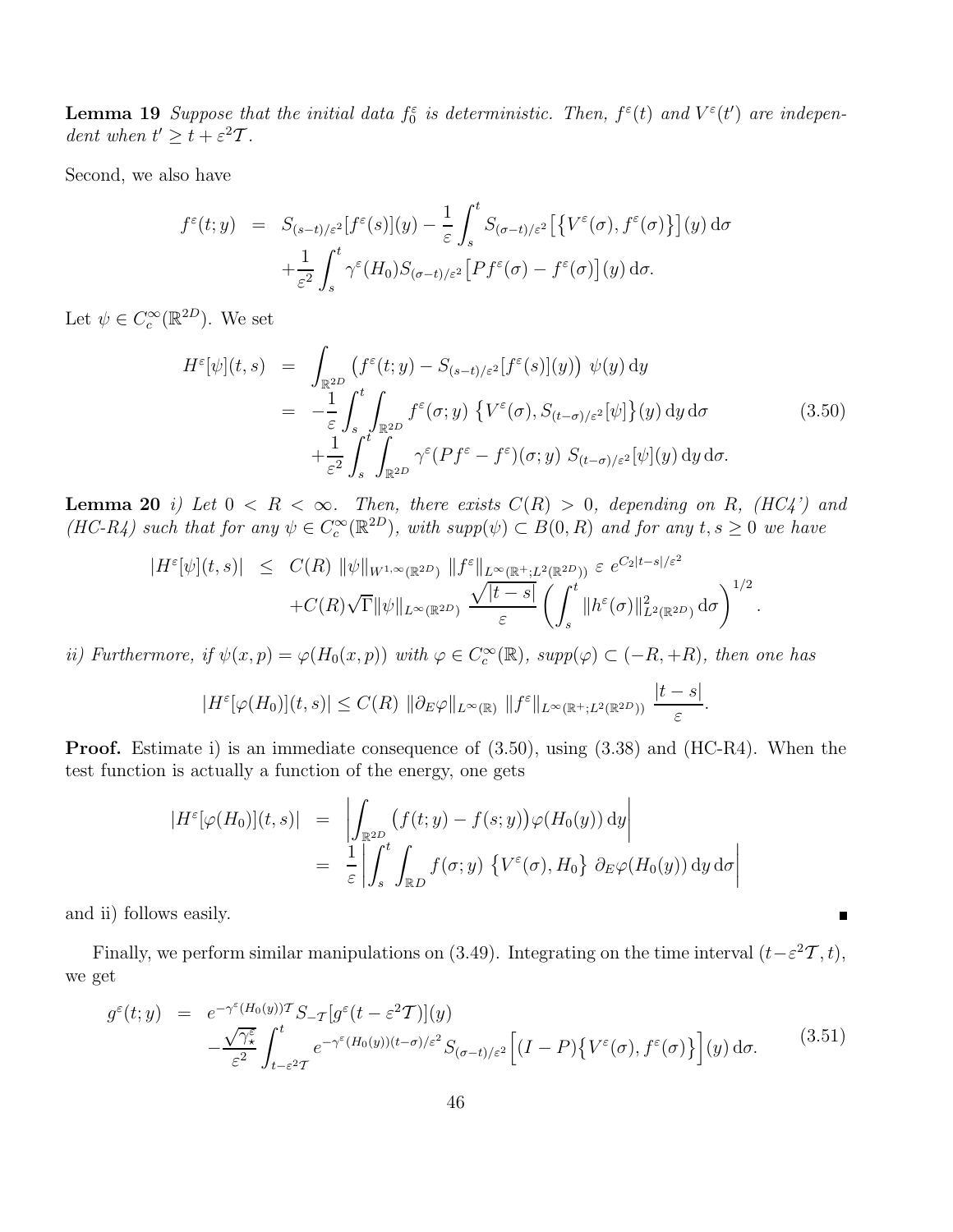Then, we insert  $(3.51)$  into  $(3.48)$ . Using Proposition 10-v), we obtain

$$
\partial_t P f^{\varepsilon} = -\frac{1}{\sqrt{\gamma_{\star}^{\varepsilon}}} P \{ V^{\varepsilon}(t), e^{-\gamma^{\varepsilon}(H_0(y))T} S_{-T} [g^{\varepsilon}(t - \varepsilon^2 T)] \} + \frac{1}{\varepsilon^2} P \int_{t-\varepsilon^2 T}^t \{ V^{\varepsilon}(t), e^{-\gamma^{\varepsilon}(H_0(y))(t-\sigma)/\varepsilon^2} S_{(\sigma-t)/\varepsilon^2} [\{ V^{\varepsilon}(\sigma), f^{\varepsilon}(\sigma \}] \} d\sigma,
$$
\n(3.52)

for  $t \geq \varepsilon^2 T$ . Multiplying by  $\varphi(H_0(x, p))$  where  $\varphi \in C_c^{\infty}(\mathbb{R})$ , supp $(\varphi) \subset (-R, +R)$  yields

$$
\frac{\mathrm{d}}{\mathrm{d}t} \int_{\mathbb{R}^{2D}} f^{\varepsilon} \varphi(H_0) \, \mathrm{d}y \n= \frac{1}{\sqrt{\gamma_{\varepsilon}^{\varepsilon}}} \int_{\mathbb{R}^{2D}} g^{\varepsilon}(t - \varepsilon^2 T) \, e^{-\gamma^{\varepsilon}(H_0(y))T} \, S_{\mathcal{T}} \left[ \left\{ V^{\varepsilon}(t), H_0 \right\} \right] \, \partial_E \varphi(H_0) \, \mathrm{d}y \n\right] := D^{\varepsilon}(t)[\varphi] \qquad (3.53) \n+ \frac{1}{\varepsilon^2} \int_{t - \varepsilon^2 T}^t \int_{\mathbb{R}^{2D}} f^{\varepsilon}(\sigma) \, \Phi^{\varepsilon}(t, \sigma) \, \mathrm{d}y \, \mathrm{d}\sigma \n\right] := I^{\varepsilon}(t)[\varphi],
$$

where we have set

$$
\Phi^{\varepsilon}(t,\sigma) = \left\{ V^{\varepsilon}(\sigma), e^{-\gamma^{\varepsilon}(H_0(y))(t-\sigma)/\varepsilon^2} S_{(t-\sigma)/\varepsilon^2} \left[ \left\{ V^{\varepsilon}(t), H_0 \right\} \right] \partial_E \varphi(H_0) \right\}
$$

Using Lemma 19, we observe that  $\mathbb{E}D^{\varepsilon}(t)[\varphi] = 0$  and we split

$$
I^{\varepsilon}(t)[\psi] = \frac{1}{\varepsilon^{2}} \int_{t-\varepsilon^{2}T}^{t} \int_{\mathbb{R}^{2D}} S_{(t-\sigma)/\varepsilon^{2}}[\mathbb{E}f^{\varepsilon}(t)] \Phi^{\varepsilon}(t,\sigma) dy d\sigma \n+ \frac{1}{\varepsilon^{2}} \int_{t-\varepsilon^{2}T}^{t} \int_{\mathbb{R}^{2D}} (f^{\varepsilon}(\sigma) - S_{(t-\sigma)/\varepsilon^{2}}[\mathbb{E}f^{\varepsilon}(t)]) \Phi^{\varepsilon}(t,\sigma) dy d\sigma \n\qquad \qquad \bigg\} := R^{\varepsilon}(t)[\psi]
$$

where, for  $t \geq 2\varepsilon^2 T$ 

$$
\mathbb{E}R^{\varepsilon}(t)[\psi] = \mathbb{E}\frac{1}{\varepsilon^{2}}\int_{t-\varepsilon^{2}T}^{t}\int_{\mathbb{R}^{2D}}\left(f^{\varepsilon}(\sigma)-S_{-T}[f^{\varepsilon}(\sigma-\varepsilon^{2}T)]\right)\Phi^{\varepsilon}(t,\sigma)\,dy\,d\sigma
$$

$$
+\mathbb{E}\frac{1}{\varepsilon^{2}}\int_{t-\varepsilon^{2}T}^{t}\int_{\mathbb{R}^{2D}}S_{(t-\sigma)/\varepsilon^{2}}\Big[f^{\varepsilon}(t)-S_{(\sigma-\varepsilon^{2}T-t)/\varepsilon^{2}}[f^{\varepsilon}(\sigma-\varepsilon^{2}T)]\Big)\,\mathbb{E}\Phi^{\varepsilon}(t,\sigma)\,dy\,d\sigma,
$$

As a matter of fact, due to the regularity assumptions (HC4'), (HC-R4), (HC5'), we can evaluate

$$
\left| \frac{\Phi^{\varepsilon}(t,\sigma)}{|\nabla_y \Phi^{\varepsilon}(t,\sigma)|} \right| \le C(R) e^{C_2|t-\sigma|/\varepsilon^2} \left(1 + \frac{|t-\sigma|}{\varepsilon^2}\right) \left\{ \begin{array}{l} ||\varphi||_{W^{2,\infty}(\mathbb{R})} \\ ||\varphi||_{W^{3,\infty}(\mathbb{R})} \end{array} \right. . \tag{3.54}
$$

This allows us to prove the following claim.

**Lemma 21** Let  $H_0$  satisfy (HC1), (HC2), (HC4'), and let  $V^{\varepsilon}$  satisfy (HC-R1), (HC-R2), (HC-R3) and (HC-R4). Let  $f_0^{\varepsilon}$  be deterministic and satisfy (HC3). Let  $0 < R < \infty$  and pick  $\varphi \in C_c^{\infty}(\mathbb{R})$ , with  $supp(\varphi) \subset B(0,R)$ . Then, the following properties hold: i)  $\mathbb{E}D^{\varepsilon}(t)[\varphi]=0,$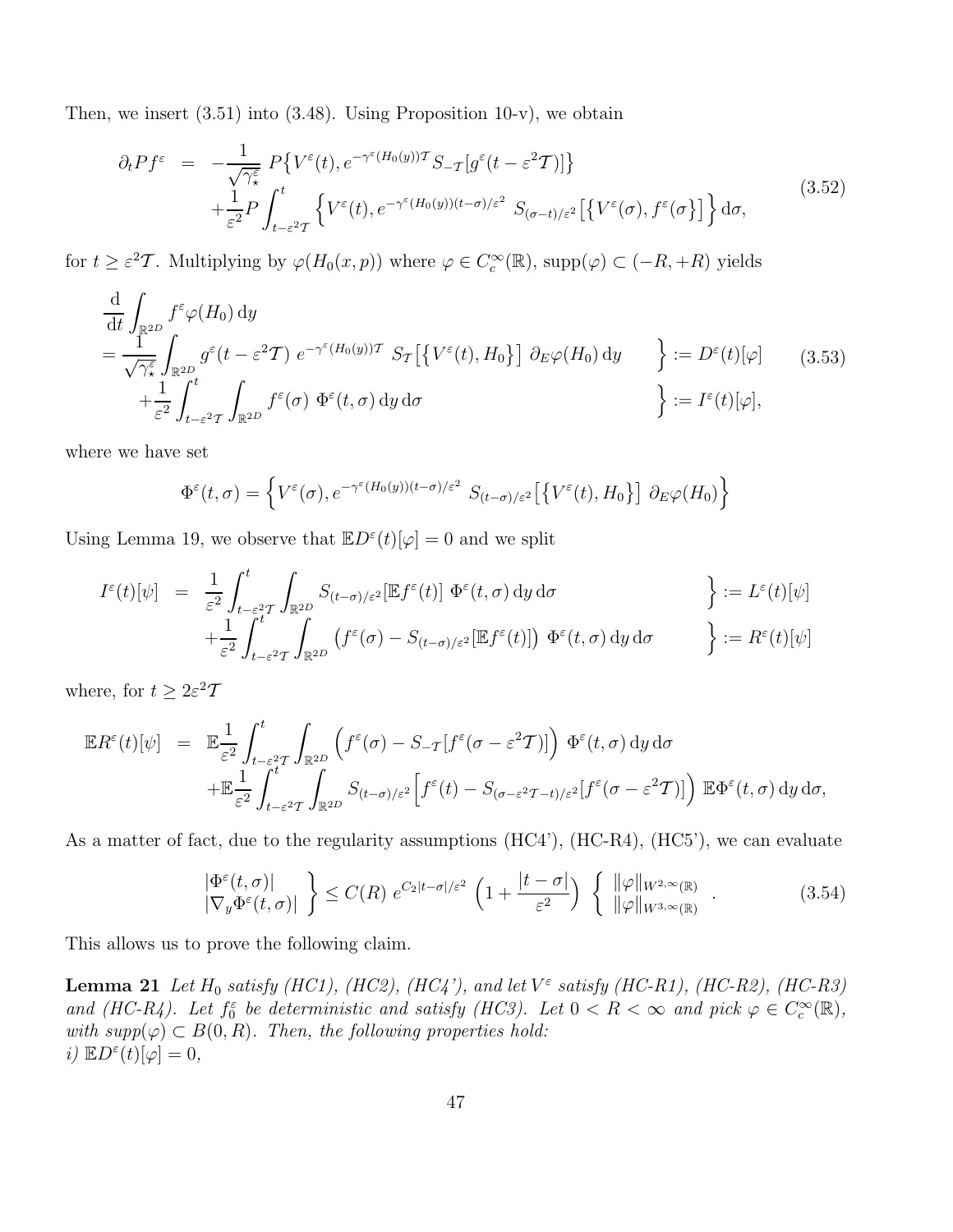ii) There exists a constant  $C > 0$ , which depends on the assumptions on the data, R and  $\|\varphi\|_{W^{2,\infty}(\mathbb{R})}$ , such that for any  $t \geq \varepsilon^2 T$ 

$$
|I^{\varepsilon}(t)[\varphi]|\leq C,
$$

iii) There exists a constant  $C > 0$ , which depends on the assumptions on the data, R and  $\|\varphi\|_{W^{2,\infty}(\mathbb{R})}$ , such that for any  $t \geq \varepsilon^2 T$ 

$$
|\mathbb{E} L^{\varepsilon}(t)[\varphi]|\leq C,
$$

iv) There exists a constant  $C > 0$ , which depends on the assumptions on the data, R and  $\|\varphi\|_{W^{3,\infty}(\mathbb{R})}$ , such that for any  $t \geq 2\varepsilon^2 \mathcal{T}$ ,  $|\mathbb{E} R^{\varepsilon}(t)[\varphi]| \leq C$  and moreover

$$
\int_{2\varepsilon^2 T}^T |\mathbb{E} R^\varepsilon(t)[\varphi]|^2 \, \mathrm{d} t \le C\varepsilon^2.
$$

Proof. Only iv) deserves to be discussed. Combining Lemma 20 to (3.54), we get

$$
\begin{split} &\left|\mathbb{E}R^{\varepsilon}(t)[\varphi]\right| \leq C \, \frac{1}{\varepsilon^{2}} \mathbb{E}\left(\|f^{\varepsilon}\|_{L^{\infty}(\mathbb{R}^{+};L^{2}(\mathbb{R}^{2D}))} \, \varepsilon \int_{t-\varepsilon^{2}T}^{t} e^{C_{2}(t-\sigma)/\varepsilon^{2}} \, \mathrm{d}\sigma \right. \\ & \left. + \frac{\sqrt{\varepsilon^{2}T}}{\varepsilon} \int_{t-\varepsilon^{2}T}^{t} \left[\left(\int_{\sigma-\varepsilon^{2}T}^{\sigma} \|h^{\varepsilon}(\sigma')\|_{L^{2}(\mathbb{R}^{2D})}^{2} \, \mathrm{d}\sigma'\right)^{1/2} + \left(\int_{\sigma-\varepsilon^{2}T}^{t} \|h^{\varepsilon}(\sigma')\|_{L^{2}(\mathbb{R}^{2D})}^{2} \, \mathrm{d}\sigma'\right)^{1/2}\right] \mathrm{d}\sigma\right). \\ & \leq C \mathbb{E}\left(\|f^{\varepsilon}\|_{L^{\infty}(\mathbb{R}^{+};L^{2}(\mathbb{R}^{2D}))} \, \varepsilon + \frac{2}{\varepsilon^{2}} \int_{t-\varepsilon^{2}T}^{t} \left(\int_{t-2\varepsilon^{2}T}^{t} \|h^{\varepsilon}(\sigma')\|_{L^{2}(\mathbb{R}^{2D})}^{2} \, \mathrm{d}\sigma'\right)^{1/2} \mathrm{d}\sigma\right) \\ & \leq C \mathbb{E}\left(\|f^{\varepsilon}\|_{L^{\infty}(\mathbb{R}^{+};L^{2}(\mathbb{R}^{2D}))} \, \varepsilon + 2\left(\int_{t-2\varepsilon^{2}T}^{t} \|h^{\varepsilon}(\sigma')\|_{L^{2}(\mathbb{R}^{2D})}^{2} \, \mathrm{d}\sigma'\right)^{1/2}\right) \end{split}
$$

which is uniformly bounded by virtue of Proposition 5. We deduce the sharp  $L^2$  estimate by observing that

$$
\int_{2\varepsilon^2 T}^{\infty} \left( \int_{t-2\varepsilon^2 T}^{\sigma} \|h^{\varepsilon}(\sigma')\|_{L^2(\mathbb{R}^{2D})}^2 d\sigma' \right) dt = \int_{0}^{\infty} \|h^{\varepsilon}(\sigma')\|_{L^2(\mathbb{R}^{2D})}^2 \left( \int_{\sigma'}^{\sigma'+2\varepsilon^2 T} dt \right) d\sigma' = \varepsilon^2 T \|h^{\varepsilon}\|_{L^2(\mathbb{R}^+\times\mathbb{R}^{2D})}^2.
$$

Coming back to (3.53), we deduce that, for any fixed  $\varphi \in C_c^{\infty}(\mathbb{R})$ ,  $\frac{d}{dt} \int_{\mathbb{R}^{2D}} \mathbb{E} f^{\varepsilon}(t+\varepsilon^2 T; y) \varphi(H_0(y)) dy$ is bounded in  $L^{\infty}(0,T)$ . Hence, by the Arzela-Ascoli theorem, it defines a compact sequence in  $C<sup>0</sup>([0, T])$ . However, coming back to Lemma 20-ii), we obtain

$$
\int_{\mathbb{R}^{2D}} \mathbb{E} \big( f^{\varepsilon}(t + \varepsilon^2 \mathcal{T}; y) - f^{\varepsilon}(t; y) \big) \varphi(H_0(y)) \, dy \le C\varepsilon
$$

so that  $\int_{\mathbb{R}^{2D}} \mathbb{E} f^{\varepsilon}(t; y) \varphi(H_0(y)) dy$  lies in a compact set of  $C^0([0,T])$ . By a standard approximation procedure, this property extends to  $\varphi \in L^2(\mathbb{R}; h_0(E) dE)$ . Since  $L^2(\mathbb{R}; h_0(E) dE)$  is separable, we can extract a subsequence, still labelled by  $\varepsilon$  such that

$$
\int_{\mathbb{R}^{2D}} \mathbb{E} f^{\varepsilon}(t; y) \varphi(H_0(y)) dy \xrightarrow[\varepsilon \to 0]{} \int_{\mathbb{R}^{2D}} F(t; H_0(y)) \varphi(H_0(y)) dy
$$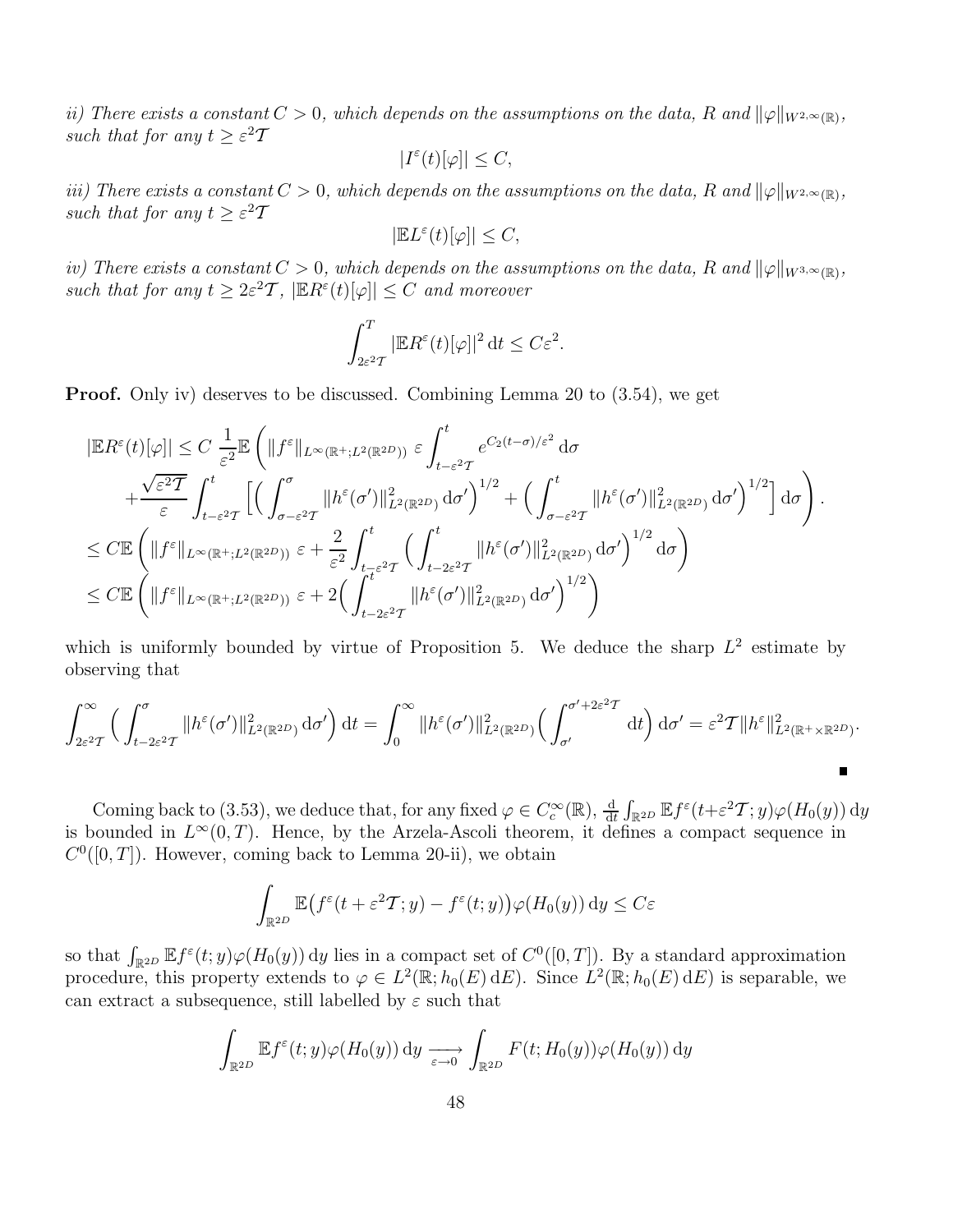uniformly on  $[0, T]$  for any  $\varphi \in L^2(\mathbb{R}; h_0(E) dE)$ . Finally, it remains to pass to the limit in

$$
\mathbb{E}L^{\varepsilon}(t)[\varphi(H_0)] = \int_{\mathbb{R}^{2D}} \mathbb{E}f^{\varepsilon}(t) \left(\frac{1}{\varepsilon^2} \int_{t-\varepsilon^2 T}^{t} \mathbb{E}S_{(\sigma-t)/\varepsilon^2}[\Phi^{\varepsilon}(t,\sigma)] d\sigma\right) dy.
$$

We obtain the announced formula by reproducing the computations of Step 2 and 3 in Section 3.4.2.

## 4 Concluding remarks

In this paper, we have performed a mathematically rigorous investigation of the behaviour of confined particles subject to a fast time-varying perturbation potential. We have dealt with both the quantum and classical cases and, beyond the different modeling contexts, tried to outline the analogies between the two cases. In the quantum case, the large time behaviour of the particles is ruled by an Einstein rate equation for the level populations of the confining potential, while in the classical case, a Fokker-Planck type diffusion equation is found for the energy distribution of the particles. Two different frameworks have been considered. First, a fully deteministic framework has been used, but the asymptotic limit depends on a particular relaxation operator that is needed to ensure that the density matrix is close to a diagonal one (in the quantum case) or the distribution function to a function of the total energy only (in the classical case). A second framework deals with random time-varying perturbation under some assumption on the time-decay of the pair correlations. In this random framework, the introduction of a relaxation operator is not needed and we show that the expectation of the solutions converges to the limit equations.

At this level, a remark is in order, because the analogy between the two cases conceals a small difference. Indeed, the fact that the density matrix is diagonal does not mean that it is a function of the Hamiltonian only. In the case with spherical symmetry for instance, the density matrix will depend on the Hamiltonian and on the components of the angular momentum. Therefore, a strict analogy with the quantum case would have been that the solutions of the classical equation  ${H_0, f} = 0$  are of the form  $f_0 = F(H_0, I_1, \ldots, I_K)$ , where  $\{I_1, \ldots, I_K\}$  is the set of all invariants of the trajectories (beyond the total energy  $H_0$ ). Then, the relaxation operator should have been defined as a projection onto the manifold defined by constant  $(H_0, I_1, \ldots, I_K)$  and the limiting model would have been a  $K + 1$ -dimensional diffusion in the space spanned by  $(H_0, I_1, \ldots, I_K)$ . The diffusion matrix would have been constructed by a similar procedure as the one used in section 3. In this paper, we have restricted ourselves to the case of one single invariant  $H_0$  just for the sake of simplicity since the whole theory would obviously extend to the more general case (possibly at the expense of some mathematical technicalities).

A last remark is about the connection between the two limit models. Indeed, since one can pass from the quantum kinetic model to the classical one by a semi-classical analysis (using the Wigner equation formalism, for instance), it is natural to wonder whether it is possible to make a connection between the Einstein rate equations on the one hand and the Fokker-Planck diffusion model on the other hand. Although this program seems natural, its mathematical realization is made difficult by the different functional analytic frameworks of the two situations. Work is currently undertaken to try to bypass these technical difficulties.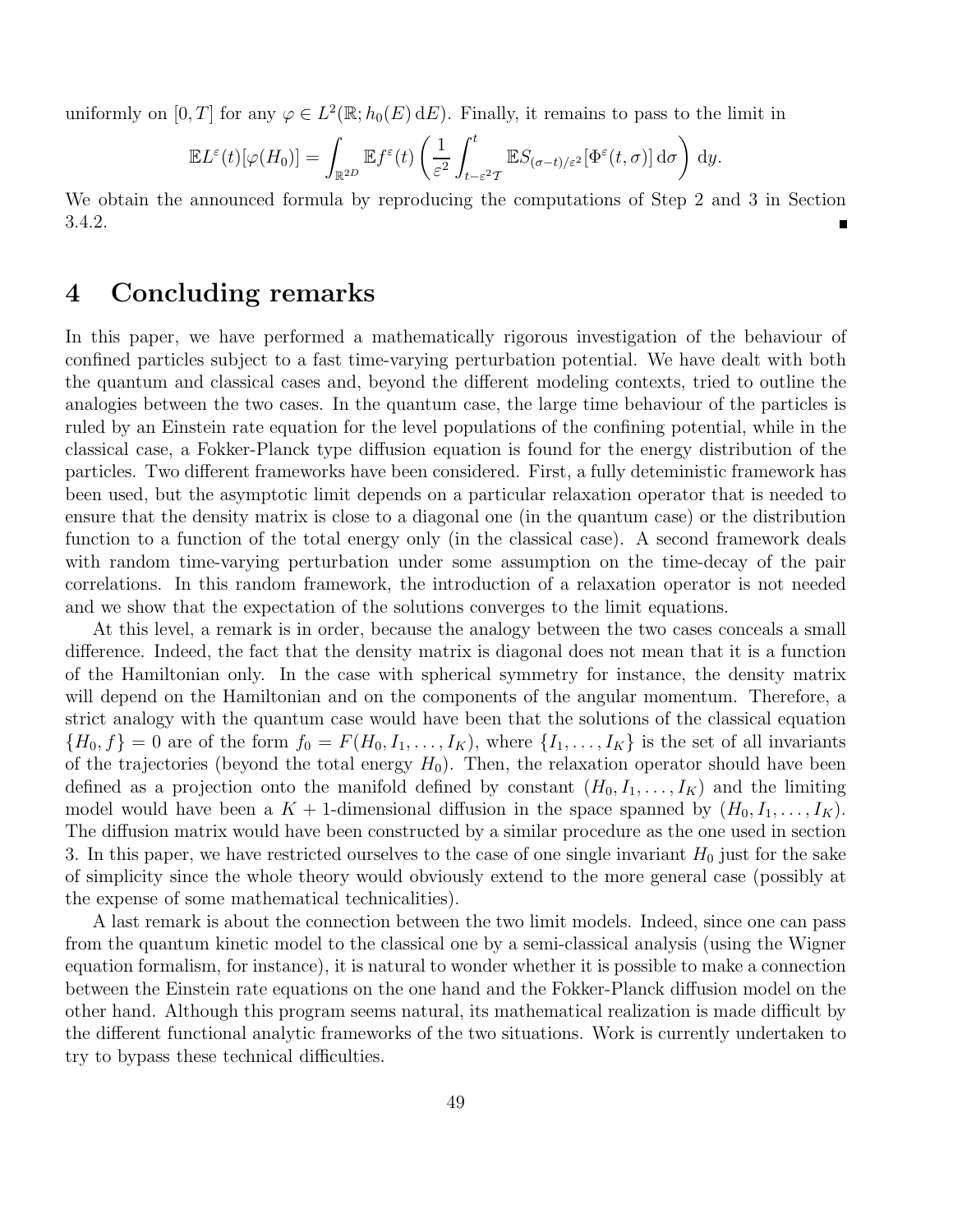# References

- [Ale1] R. Alexandre, Some results in homogenization tackling memory effects, Asymptot. Anal. 15 no. 3-4, 229–259 (1997).
- [Ale2] R. Alexandre, Asymptotic behaviour of transport equations, Appl. Anal. 70 no. 3-4, 405–430 (1999).
- [All] G. Allaire, Homogenization and two-scale convergence, SIAM J. Math. Anal., 23, 1482–1518 (1992).
- [AHZ] Y. Amirat, K. Hamdache, A. Ziani, On homogenization of ordinary differential equations and linear transport equations in Calculus of variations, homogenization and continuum mechanics (Marseille, 1993) Ser. Adv. Math. Appl. Sci., vol. 18, (World Sci. Publishing, 1994) pp. 29–50.
- [AV] M. Avellaneda, M, Vergassola, Scalar transport in compressible flow, Phys. D 106, 148–166 (1997).
- [BPR] G. Bal, G. Papanicolaou, L. Ryzhik, *Radiative transport limit for the random Schrödinger* equation, Nonlinearity 15 no. 2, 513–529 (2002).
- [BDG] C. Bardos, L. Dumas, F. Golse, Diffusion approximation for billiards with totally accommodating scatterers, J. Stat. Phys. 86 no. 1-2, 351–375 (1997).
- [BPS] P. Bechouche, F. Poupaud, J. Soler, Quantum transport and Boltzmann operators, J. Stat. Phys. 122 no. 3, 417–436 (2006).
- [BLP] A. Bensoussan, J.-L. Lions, G. Papanicolaou, Asymptotic analysis for periodic structures, Studies in Mathematics and its Applications, 5 (North-Holland, 1978).
- [Be] M. Berry, Semiclassical mechanics of regular and irregular motion, in Les Houches Session XXXV (North-Holland, 1981).
- [BCD] B. Bidégaray, F. Castella, P. Degond, From Bloch model to the rate equations, Discrete Contin. Dyn. Syst., 11, no. 1, 1–26 (2004).
- [BCDG] B. Bidégaray, F. Castella, E. Dumas, M. Gisclon, From Bloch model to the rate equations II: the case of almost degenerate energy levels, Math. Models Methods Appl. Sci., 14, no. 12, 1785–1817 (2004).
- [Bra] M. Brassart, Limite semi-classique de transform´ees de Wigner dans des milieux p´eriodiques ou aléatoires, Thèse Université de Nice-Sophia Antipolis, Novembre 2002.
- [BCS] L. A. Bunimovich, N.I. Chernov, Ya. G. Sinai, Statistical properties of two-dimensional hyperbolic billiards, Uspekhi Mat. Nauk 46 no. 4, 43–92, (1991); translation in Russian Math. Surveys 46, no. 4, 47–106 (1991).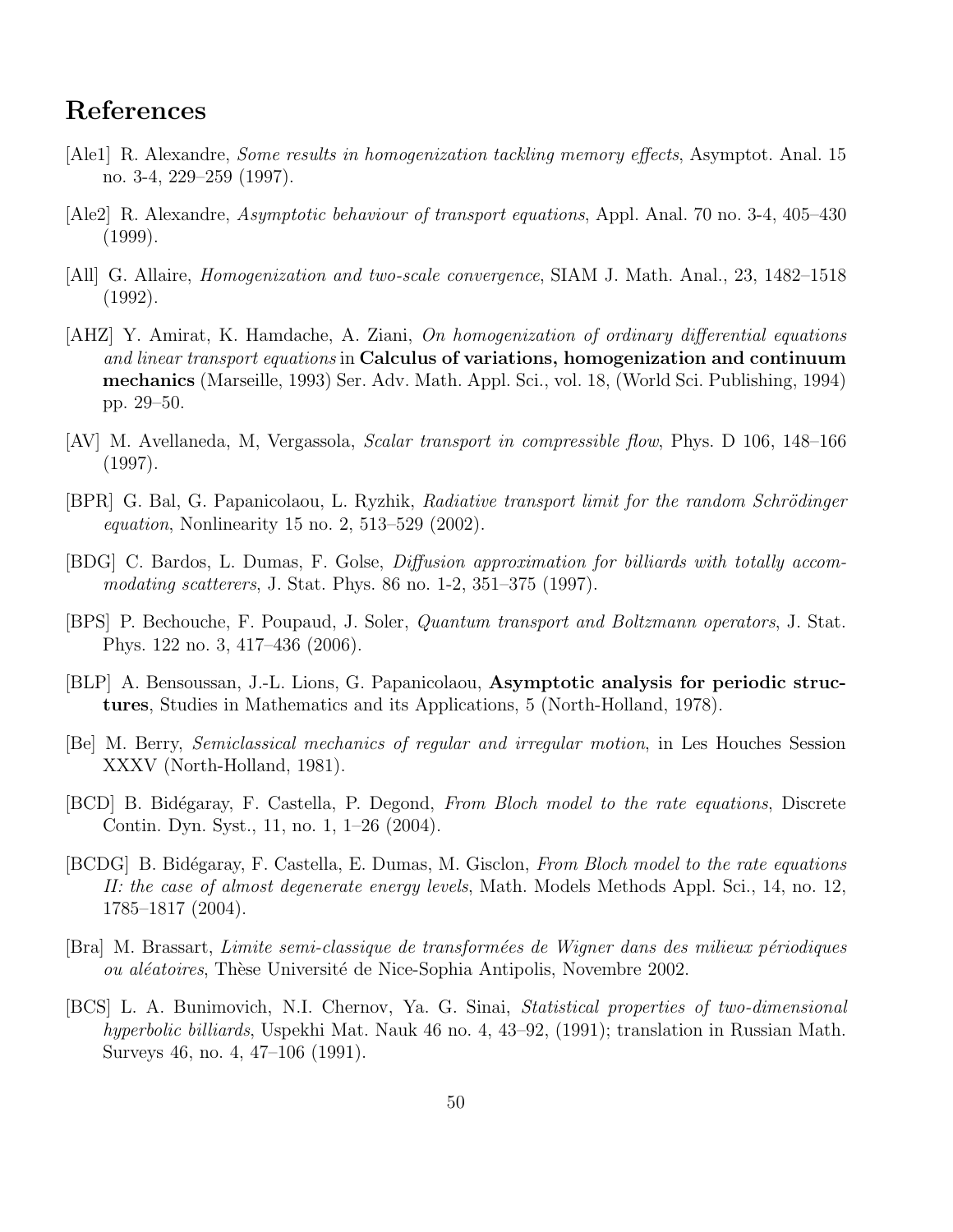- [CG] J. Casado-Díaz, I. Gayte, The two-scale convergence method applied to generalized Besicovitch spaces, R. Soc. Lond. Proc. Ser. A Math. Phys. Eng. Sci. 458 no. 2028, 2925–2946 (2002).
- [Ca1] F. Castella, On the derivation of a Quantum Boltzmann Equation from the periodic von Neumann equation, Mod. Math. An. Num., Vol. 33, N. 2, 329-349 (1999).
- [Ca2] F. Castella, From the von Neumann equation to the Quantum Boltzmann equation in a deterministic framework, J. Stat. Phys., Vol. 104, N. 1/2, 387–447 (2001).
- [CD] F. Castella, P. Degond, Convergence de l'´equation de von Neumann vers l'´equation de Boltzmann Quantique dans un cadre déterministe, C. R. Acad. Sci., t. 329, sér. I, 231–236 (1999).
- [CDG] F. Castella, P. Degond, T. Goudon, Diffusion dynamics of classical systems driven by an oscillatory force, to appear in J. Stat. Phys.
- [CDG2] F. Castella, P. Degond, T. Goudon, Diffusion dynamics of classical systems driven by an oscillatory force: The case without periodicity assumption, Preprint.
- $|CT|$  C. Cohen-Tannoudji, *Cohérence quantique et dissipation*, Cours du Collège de France 1988-1990.
- [DL] V. Donnay, C. Liverani, Potentials on the two-torus for which the Hamiltonian flow is ergodic, Comm. Math. Phys., 135, 267–302 (1991).
- [DS] N. Dunford, J. Schwartz, Linear operators (John Wiley & Sons, 1988).
- [E] W. E, Homogenization of linear and nonlinear transport equations, Comm. Pure Appl. Math., 45, 301–326 (1992).
- [EY1] L. Erdös, H. T. Yau, *Linear Boltzmann equation as scaling limit of quantum Lorentz gas*, Advances in Differential Equations and Mathematical Physics, Contemporary Mathematics 217, 135–155 (1998).
- [EY2] L. Erdös, H. T. Yau, *Linear Boltzmann equation as the weak coupling limit of a random*  $Schrödinger equation$ , Commun. Pure Appl. Math. 53, 667-735 (2000).
- [Ev1] L. C. Evans, The perturbed test function method for viscosity solutions of nonlinear PDE, Proc. Roy. Soc. Edinburgh Sect. A, 111, 359–375 (1989).
- [Ev2] L. C. Evans, Periodic homogenization of certain fully nonlinear partial differential equations, Proc. Roy. Soc. Edinburgh Sect. A, 120, 245–265 (1992).
- [FH] E. Frenod, K. Hamdache, Homogenisation of transport kinetic equations with oscillating potentials, Proc. Roy. Soc. Edinburgh Sect. A, 126, no. 6, 1247–1275 (1996).
- [GP1] T. Goudon, F. Poupaud, Homogenization of transport equations: weak mean field approximation, SIAM J. Math Anal., 36, 856–881 (2004).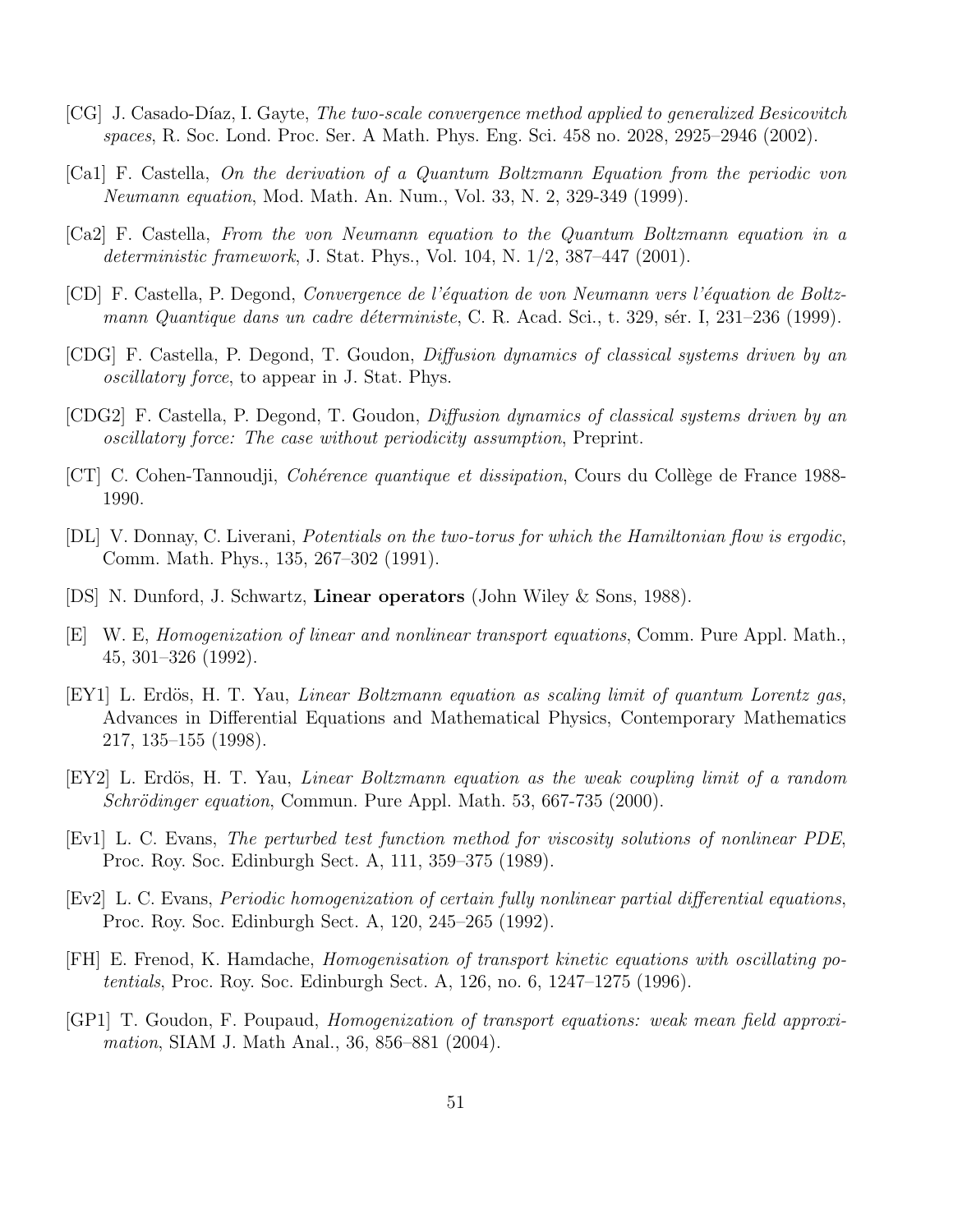- [GP2] T. Goudon, F. Poupaud, On the modeling of the transport of particles in turbulent flows, M2AN Math. Model. Numer. Anal., 38, 673–690 (2004).
- [GP3] T. Goudon, F. Poupaud, Homogenization of transport equations: A simple PDE approach to the Kubo formula, to appear in Bull. Sci. Math.
- [HX] T. Hou, X. Xin, Homogenization of linear transport equations with oscillatory vector fields, SIAM J. Appl. Math,. 52, 34–45 (1992).
- [JK] P.-E. Jabin, C. Klingenberg, Kinetic approach to the homogenization of transport equations, work in progress.
- [KPR] J.B. Keller, G. Papanicolaou, L. Ryzhik, Transport equations for elastic and other waves in random media, Wave Motion, 24, no. 4, 327–370 (1996).
- [KP] H. Kesten, G. Papanicolaou, A limit theorem for turbulent diffusion, Comm. Math. Phys., 65, 97–128 (1979).
- [Kh] R. Khas'minskii, A limit thorem for the solutions of differential equations with random righthand sides, Theory of Prob. Appl., 11, 390–406 (1966).
- [Kn] A. Knauf, Ergodic and topological properties of coulombic periodic potentials, Comm. Math. Phys., 110, 89–112 (1987).
- [Kom] T. Komorowski T., Diffusion approximation for the convection-diffusion equation with random drift, Probab. Theory Related Fields, 121, 525-550 (2001).
- [Ku] Kubo R., Stochastic Liouville equations, J. Math. Phys., 4 (1963) 174–183.
- [La] O. Lanford III, *The evolution of large classical systems*, in: Moser, J. (ed) Dynamical systems, theory and applications. Lectures Notes in Physics 35 (Springer, 1975) pp. 1–111.
- [LV] G. Loeper, A. Vasseur, Electric turbulence in a plasma subject to a strong magnetic field, Asymptot. Anal., 40, no. 1, 51–65 (2004).
- [Lo] R. Loudon, The quantum theory of light (Oxford Science Publications, 1983).
- [M] J.W. Milnor, Topology from the differentiable viewpoint (The University Press of Virginia, 1963).
- [N] G. Nguetseng, A general convergence result for a functional related to the theory of homogenization, SIAM J. Math. Anal., 20, 608–623 (1989).
- [N2] G. Nguetseng, Almost periodic homogenization: asymptotic analysis of a second order elliptic equation, Publications Mathématiques du laboratoire d'analyse numerique, Université Yaoundé I.